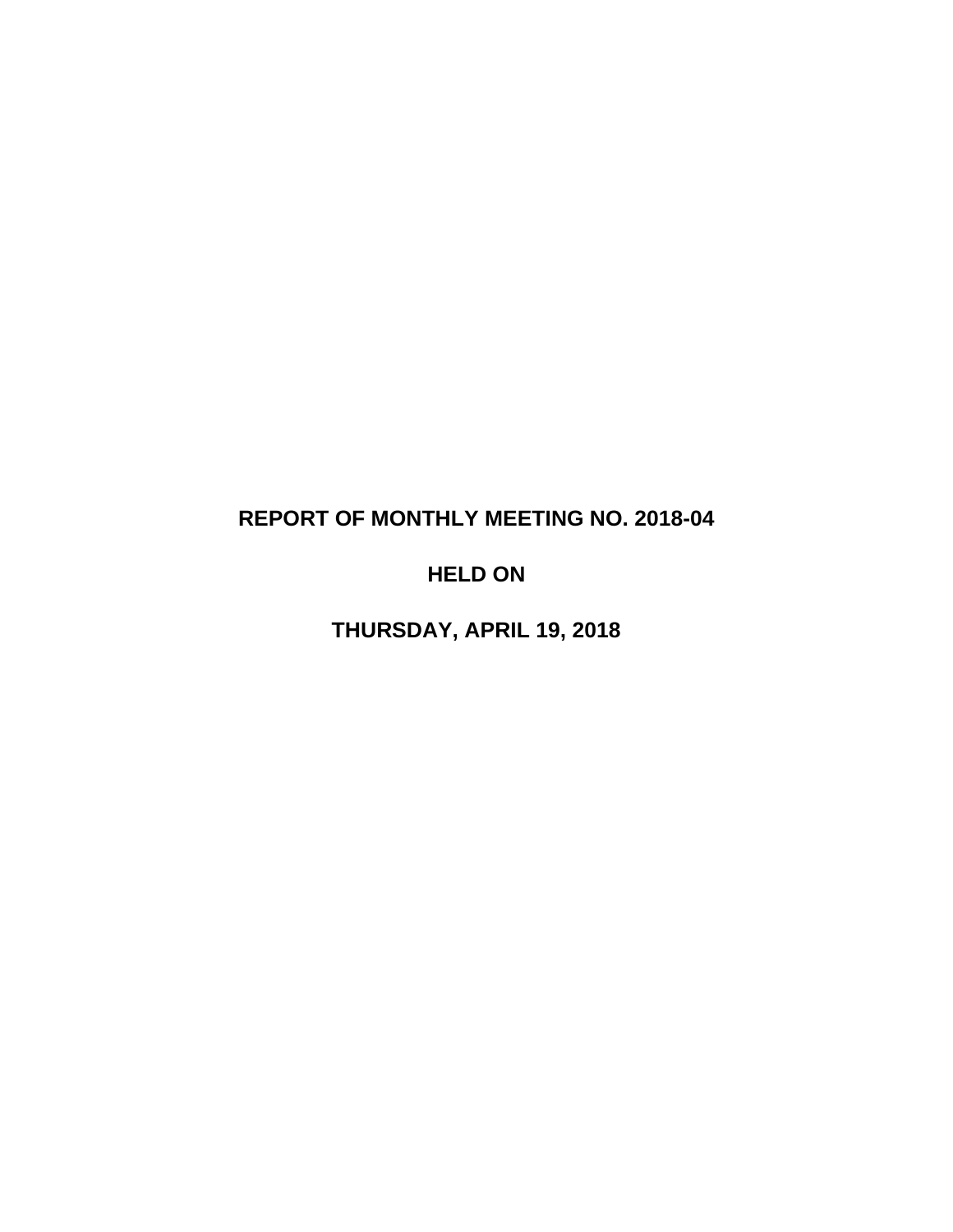Report of Monthly Meeting No. 2018-04 held on Thursday, April 19, 2018

| <b>ITEMS</b>                                                                                                                                                | <b>CLASSIFICATION</b>                                                                                                                                                                                                                                                            |                                                                                                                        | <b>PAGES</b> |  |  |
|-------------------------------------------------------------------------------------------------------------------------------------------------------------|----------------------------------------------------------------------------------------------------------------------------------------------------------------------------------------------------------------------------------------------------------------------------------|------------------------------------------------------------------------------------------------------------------------|--------------|--|--|
| <b>Call to Order</b>                                                                                                                                        |                                                                                                                                                                                                                                                                                  |                                                                                                                        |              |  |  |
| <b>Roll Call</b>                                                                                                                                            |                                                                                                                                                                                                                                                                                  |                                                                                                                        |              |  |  |
| <b>Secretary's Report</b>                                                                                                                                   |                                                                                                                                                                                                                                                                                  | Recording Secretary presents minutes of previous meetings for approval.                                                |              |  |  |
| <b>Refunds</b>                                                                                                                                              | Errors in deduction and non-members<br>Full refunds to employees due to separation from service<br>Refund Reissued to New Payee<br>Refund elections in lieu of annuity<br>Refund of Spousal Contributions<br>$\frac{1}{2}\%$ refunds to new annuitants<br><b>Adiusted Refund</b> | Refund in accordance with Section 8-170 of the law governing the Fund                                                  | $3 - 8$      |  |  |
| <b>Invoices</b>                                                                                                                                             | Administrative and Investment Fees                                                                                                                                                                                                                                               |                                                                                                                        | $9 - 11$     |  |  |
| <b>Annuities</b>                                                                                                                                            | Annuities for Employees<br>Annuities for Widows, Widowers and Minor Children, Reversionary Annuities<br><b>Adjusted Annuities</b>                                                                                                                                                |                                                                                                                        |              |  |  |
| <b>Disability</b>                                                                                                                                           | Applications for Duty and Ordinary Disability benefits<br>Applications for Extensions of Duty and Ordinary Disability benefits<br>Adjusted Duty and Ordinary Disability benefits                                                                                                 | $19 - 24$                                                                                                              |              |  |  |
| <b>Membership</b>                                                                                                                                           | Applications<br>Change in Dates of Birth<br><b>Administrative Review</b>                                                                                                                                                                                                         |                                                                                                                        |              |  |  |
| <b>Treasurer's Report</b>                                                                                                                                   | City Treasurer's Statement of Account As of 03/31/2018                                                                                                                                                                                                                           |                                                                                                                        | 26           |  |  |
| <b>MISCELLANEOUS</b>                                                                                                                                        |                                                                                                                                                                                                                                                                                  |                                                                                                                        | $27 - 30$    |  |  |
| <b>Public Comment</b>                                                                                                                                       |                                                                                                                                                                                                                                                                                  | Other                                                                                                                  |              |  |  |
| Hearings                                                                                                                                                    | - The Matter of Member 85392 (Felony Conviction)                                                                                                                                                                                                                                 | - Medical Services Provider RFP Interviews<br>- Semi Annual Executive Session Review<br>- 2018 Trustee Election Update |              |  |  |
| Legislative Update                                                                                                                                          |                                                                                                                                                                                                                                                                                  | - FOIA Update<br>- Old Business                                                                                        |              |  |  |
| Investments                                                                                                                                                 |                                                                                                                                                                                                                                                                                  | - Legal Update                                                                                                         |              |  |  |
| - Market Environment<br>- Monthly Performance Report<br>- First Quarter MWDBE Update<br>- MEABF Staff Investment Report<br>- Watchlist<br>- Liquidity Needs |                                                                                                                                                                                                                                                                                  |                                                                                                                        |              |  |  |

- Manager Presentation
- Full Service Investment Consultant RFP Update

| A<br>В | Less than 60 years of age<br>Reversionary<br>Calculated upon death of Employee | MMI | Female: No Post 9/74 Spouse Contributions<br>MED Updated Medical Records<br>Maximum Medical Update | <b>RW</b><br>SPE | Returned to Work<br>Less than 10 years of Service<br><b>Specialist Doctor Visit</b> |
|--------|--------------------------------------------------------------------------------|-----|----------------------------------------------------------------------------------------------------|------------------|-------------------------------------------------------------------------------------|
| СX     | <b>Credit Expires</b><br>Death                                                 | N   | See Notes in File                                                                                  | W                | Term Annuity                                                                        |
| DU     | Duty Disability                                                                | OR. | NTE Note for Mercy Works Update<br><b>Ordinary Disability</b>                                      | WC.              | Withdraw/Waiting to apply<br>Workmens' Compensation                                 |
| DIS.   | Discharged<br>EID Errors in Deduction                                          | R   | <b>Reciprocal Annuity</b><br>RES Resigned                                                          | х                | Married @ Resignation,<br>Not Married @ Effective Date                              |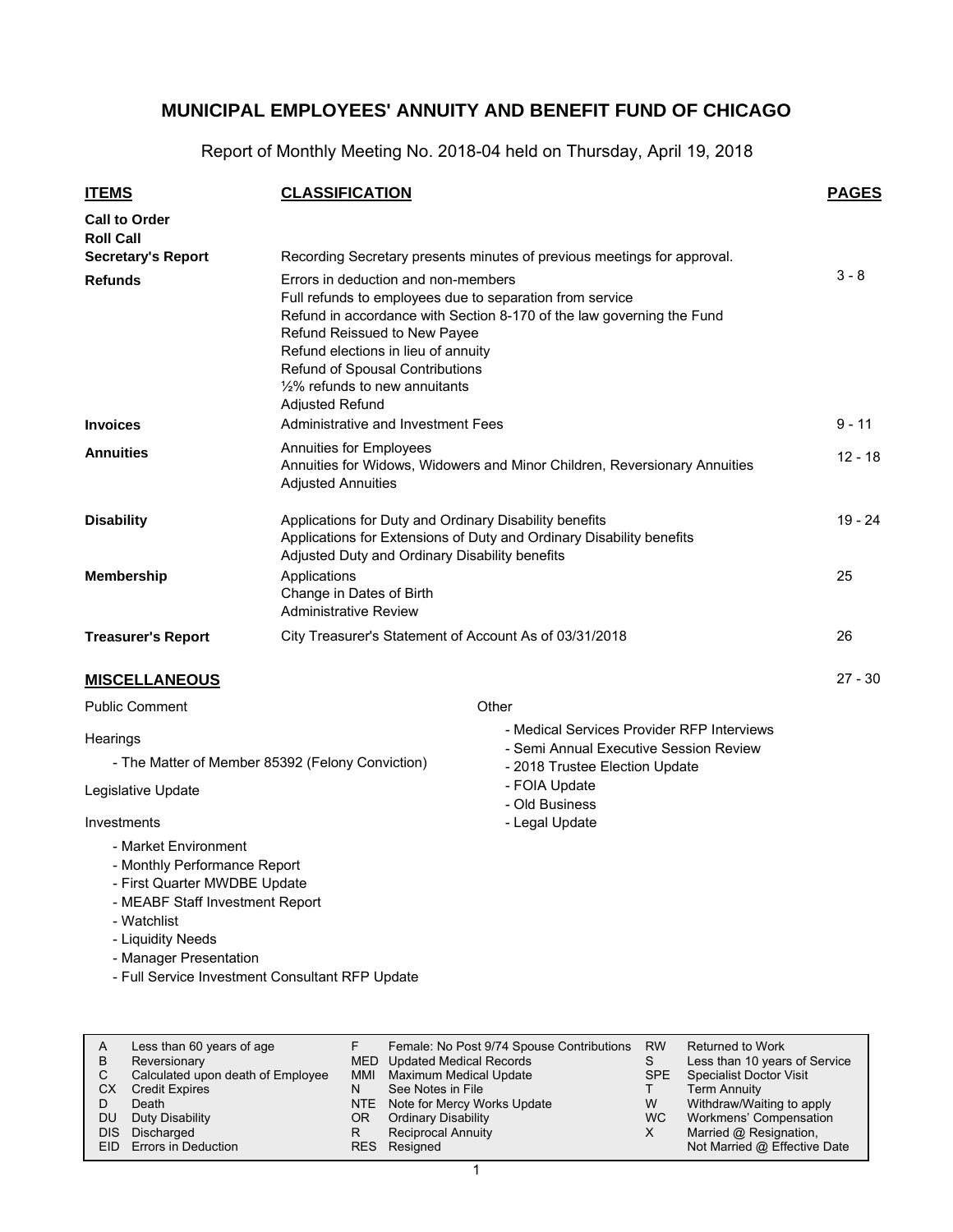Report of Monthly Meeting No. 2018-04 held on Thursday, April 19, 2018

The Monthly Meeting of the Retirement Board was called to order by the President, Jeffrey J. Johnson, at 9:02 a.m. in the offices of the Fund, 321 N Clark Street, Suite 700, on Thursday, April 19, 2018.

#### The following were present:

| Jeffrey J. Johnson | President           |
|--------------------|---------------------|
| Erin Keane         | Vice President      |
| Thomas J. McMahon  | Recording Secretary |
| Verna R. Thompson  | Trustee             |

#### Also Present:

| James E. Mohler        | <b>Executive Director</b>             |
|------------------------|---------------------------------------|
| Sarah Boeckman         | Attorney                              |
| Steve Yoon             | Investment Manager                    |
| Sandra Shelby          | Comptroller                           |
| Kimberly Carroll       | <b>Benefits Manager</b>               |
| Stacey Ruffolo         | <b>Executive Manager</b>              |
| Jabari Porter          | CIO (Proxy for Treasurer)             |
| Terence P. Sullivan    | M.D.                                  |
| <b>Brian Wrubel</b>    | <b>Marquette Associates</b>           |
| Jamie Wesner           | Marquette Associates                  |
| Neil Capps             | Marquette Associates                  |
| Donna Hansen           | <b>Supervisor of Support Services</b> |
| Kristin DeWald         | <b>Supervisor, Annuitant Services</b> |
| <b>Armand Calloway</b> | Intern                                |
| <b>Scott Walters</b>   | Disability Representative             |
| Angela Myers           | Loop Capital                          |
| Rosa Moreno            | Progressive Investment Management Co. |
| <b>Maurice Thomas</b>  | <b>Member Annuitant</b>               |
| <b>Brent Siverly</b>   | City of Chicago - OBM                 |

#### Absent:

| Kurt A. Summers, Jr. | Treasurer                             |
|----------------------|---------------------------------------|
| Mary Patricia Burns  | Attorney at Law                       |
| Kelly Flannery       | Deputy Comptroller (Proxy for the VP) |

#### **SECRETARY'S REPORT**

Trustee McMahon motioned that the Minutes of Meetings 2018-03-01, 2018-03-02 be approved as submitted. Seconded Trustee Thompson. Carried: Ayes- Trustee Johnson, Trustee Keane, Trustee McMahon, Mr. Porter and Trustee Thompson. Nays-None.

Trustee McMahon motioned that the Executive Session Minutes of Meeting(s) No. 2018-03-02 (1) be approved as submitted. Seconded Trustee Thompson. Carried: Ayes- Trustee Johnson, Trustee Keane, Trustee McMahon, Mr. Porter and Trustee Thompson. Nays-None.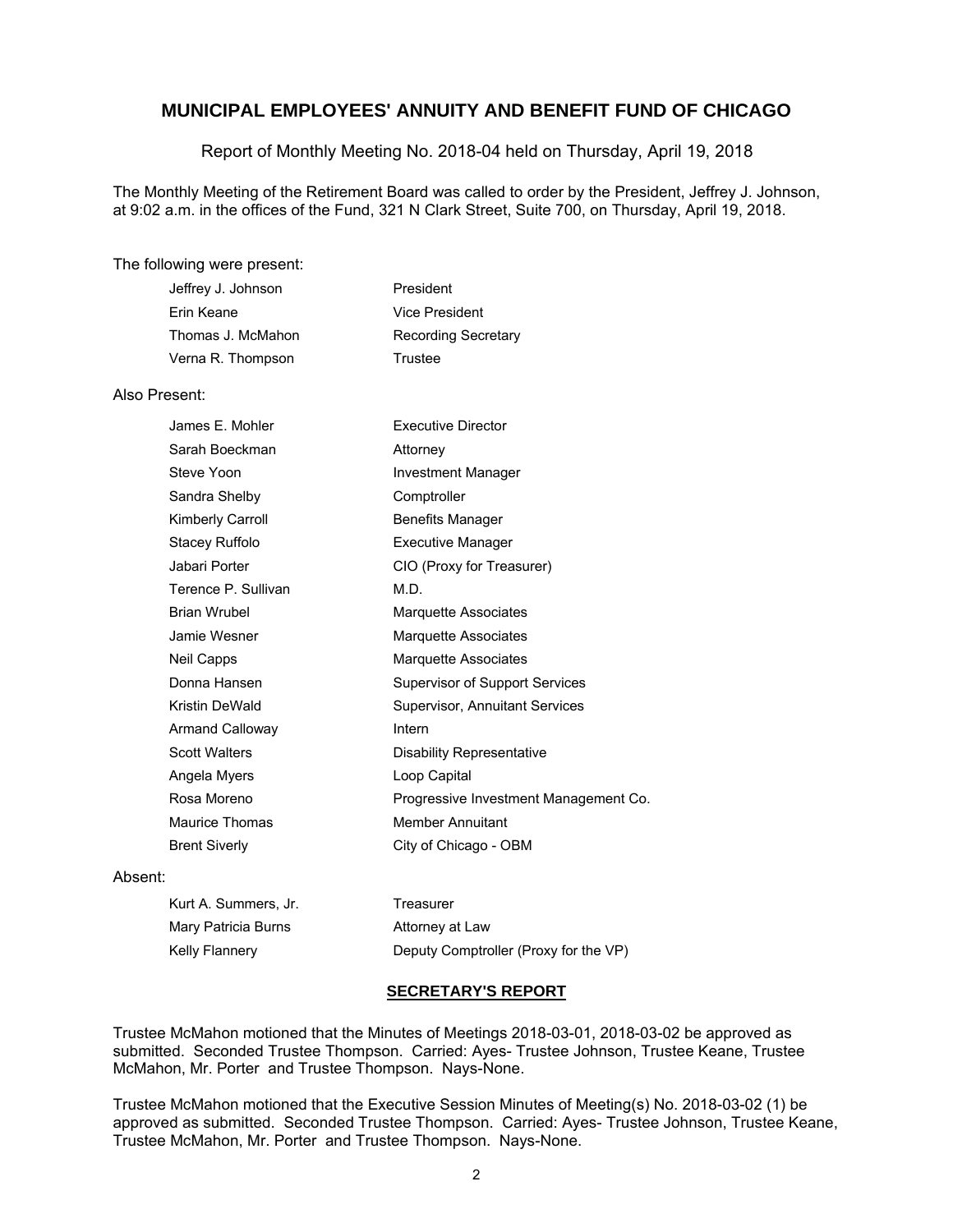Report of Monthly Meeting No. 2018-04 held on Thursday, April 19, 2018

### **REFUND DUE TO ERRORS IN DEDUCTION AND NON-MEMBERS**

### **Refund a/c errors in deduction**

| <b>Name</b>                                  | <b>Dept</b>     | Reason                   | Amount      |
|----------------------------------------------|-----------------|--------------------------|-------------|
| ALLEN, RUTH B                                | <b>WATER</b>    | <b>NEW ANNUITANT</b>     | \$59.90     |
| ARRINGTON, ANDRE J                           | <b>OEMC</b>     | <b>NEW ANNUITANT</b>     | \$397.34    |
| BENSON, DONNA M                              | <b>BF</b>       | NFW ANNUITANT            | \$75.79     |
| <b>BUTTS, MALINDA</b>                        | <b>BE</b>       | PAYROLL ADJUSTMENT       | \$72.76     |
| <b>GARCIA, ALBERT</b>                        | <b>WATER</b>    | <b>NEW ANNUITANT</b>     | \$1,411.53  |
| <b>KLEE, RENEE</b>                           | <b>BE</b>       | <b>NEW ANNUITANT</b>     | \$60.75     |
| LYSAUGHT, JAMES R                            | <b>AVIATION</b> | <b>NEW ANNUITANT</b>     | \$407.90    |
| RAZO, GLORIA                                 | <b>BF</b>       | <b>NEW ANNUITANT</b>     | \$7.68      |
| <b>RUELAS, VICTOR M</b>                      | <b>BE</b>       | <b>NEW ANNUITANT</b>     | \$7.20      |
| TELLEZ, BERTHA                               | <b>BE</b>       | <b>NEW ANNUITANT</b>     | \$48.79     |
| Total Refund a/c errors in deduction         |                 | 10 Case(s)               | \$2,549.64  |
| <b>Refund to Laborers a/c non-members</b>    |                 |                          |             |
| Name                                         | <b>Dept</b>     | <b>Period</b>            | Amount      |
| <b>BREJNAK, PETER M</b>                      |                 | 04/24/2004 TO 12/27/2008 | \$53,570.89 |
| HOLMES, JOHN J                               |                 | 02/15/1999 TO 05/31/2001 | \$3,388.71  |
| Total Refund to Laborers a/c non-<br>members |                 | 2 Case(s)                | \$56,959.60 |

### **TOTAL REFUND DUE TO ERRORS IN DEDUCTION AND NON-MEMBERS**

| 12 Case(s) | \$59,509.24 |
|------------|-------------|
|            |             |

| A    | Less than 60 years of age                                    |     | Female: No Post 9/74 Spouse Contributions |   | REL Released to Return to Work        |
|------|--------------------------------------------------------------|-----|-------------------------------------------|---|---------------------------------------|
| В    | Reversionary                                                 |     | MED Updated Medical Records               |   | RW Returned to Work                   |
|      | Calculated upon death of Employee MMI Maximum Medical Update |     |                                           |   | Less than 10 years of Service         |
| CХ   | <b>Credit Expires</b>                                        | N   | See Notes in File                         |   | <b>SPE</b> Specialist Doctor Visit    |
|      | Death                                                        |     | NTE Note for Mercy Works Update           |   | <b>Term Annuity</b>                   |
| DU   | Duty Disability                                              | OR. | <b>Ordinary Disability</b>                | W | Withdraw/Waiting to apply             |
| DIS. | Discharged                                                   | R   | <b>Reciprocal Annuity</b>                 |   | WC Workmens' Compensation             |
|      | EID Errors in Deduction                                      |     | RES Resigned                              |   | Married @ Res, Not Married @ Eff Date |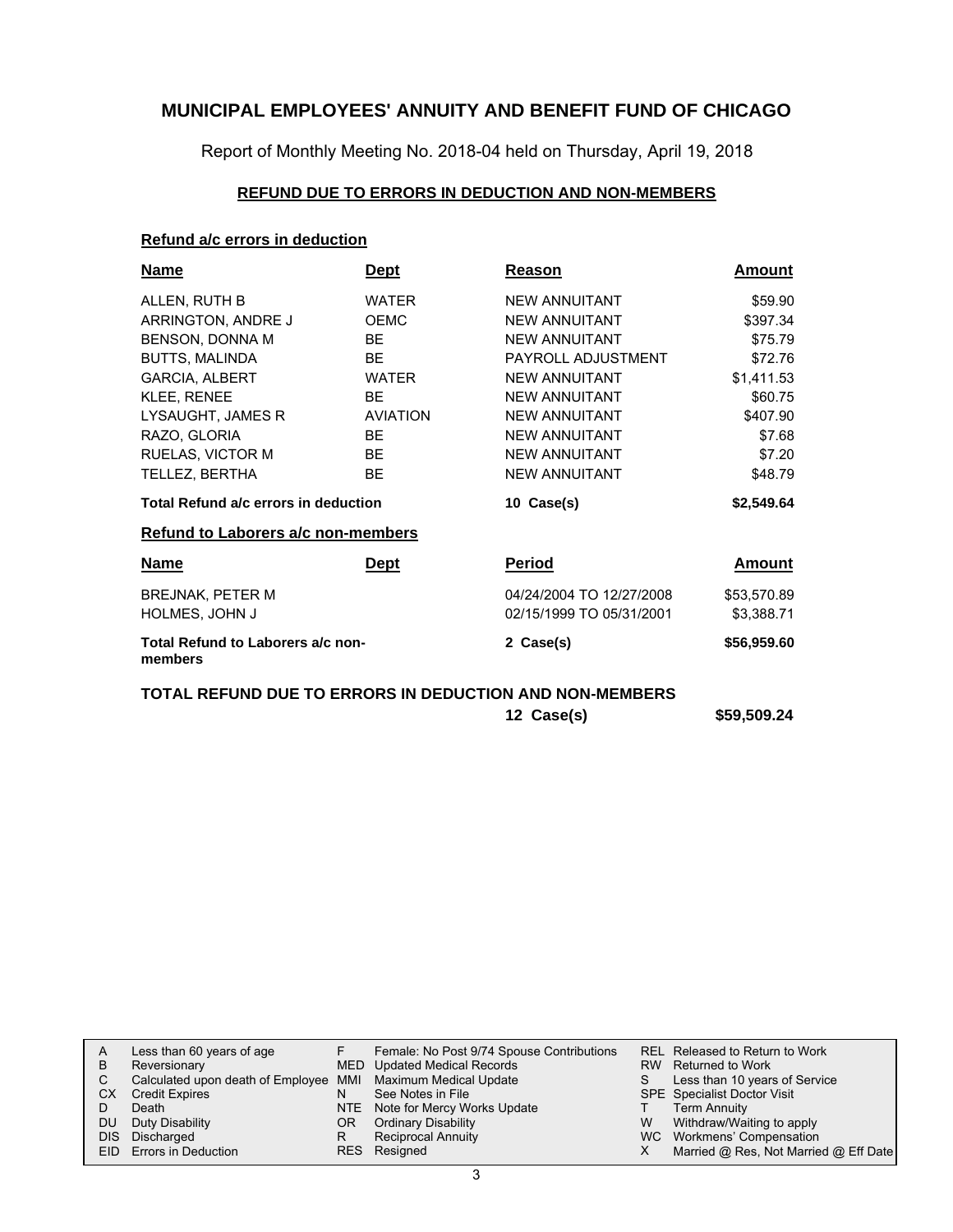Report of Monthly Meeting No. 2018-04 held on Thursday, April 19, 2018

### **REFUND TO EMPLOYEES DUE TO SEPARATION FROM SERVICE**

| <b>Name</b>                                                                                                                                           |                                     | <u>Dept</u>                                                                                                                                                                                                          | <b>Resignation Date</b>     | <u>Amount</u>                                                                                                                                                                                           | <u>Note</u>  |
|-------------------------------------------------------------------------------------------------------------------------------------------------------|-------------------------------------|----------------------------------------------------------------------------------------------------------------------------------------------------------------------------------------------------------------------|-----------------------------|---------------------------------------------------------------------------------------------------------------------------------------------------------------------------------------------------------|--------------|
| AKINS, LATASHA M                                                                                                                                      |                                     | BE                                                                                                                                                                                                                   | 01/30/2018                  | \$867.27                                                                                                                                                                                                |              |
| AREIZAGA, CHRISTINA                                                                                                                                   |                                     | BE                                                                                                                                                                                                                   | 01/05/2018                  | \$6,171.75                                                                                                                                                                                              |              |
| ASHFORD, SYRETTA L                                                                                                                                    |                                     | BE                                                                                                                                                                                                                   | 07/01/2005                  | \$816.34                                                                                                                                                                                                |              |
| BALLARD, SHAQUITA                                                                                                                                     |                                     | BE                                                                                                                                                                                                                   | 03/02/2018                  | \$11,054.15                                                                                                                                                                                             |              |
| BEASON-JORDAN, RHONDA                                                                                                                                 |                                     | <b>POLICE</b>                                                                                                                                                                                                        | 09/28/2017                  | \$4,133.23                                                                                                                                                                                              |              |
| <b>BOUNDS, ROHMAN S</b>                                                                                                                               |                                     | BE                                                                                                                                                                                                                   | 08/22/2017                  | \$18,947.22                                                                                                                                                                                             |              |
| <b>BULLOCK, DARRELL</b>                                                                                                                               |                                     | BE                                                                                                                                                                                                                   | 08/27/2017                  | \$15,956.58                                                                                                                                                                                             |              |
| <b>BUTTS, MALINDA</b>                                                                                                                                 |                                     | BE                                                                                                                                                                                                                   | 09/14/2017                  | \$6,285.52                                                                                                                                                                                              |              |
| CALHOUN, CHAJUANA L                                                                                                                                   |                                     | BE                                                                                                                                                                                                                   | 10/10/2017                  | \$55,942.08                                                                                                                                                                                             | A:48, S:19.5 |
| CHISM, OCTAVIA                                                                                                                                        |                                     | <b>BE</b>                                                                                                                                                                                                            | 08/27/2017                  | \$12,725.93                                                                                                                                                                                             |              |
| COLE JR, BENJAMIN L                                                                                                                                   |                                     | <b>BE</b>                                                                                                                                                                                                            | 03/08/2018                  | \$5,927.58                                                                                                                                                                                              |              |
| DAVIS, BIANCA E                                                                                                                                       |                                     | <b>AVIATION</b>                                                                                                                                                                                                      | 02/25/2008                  | \$7,898.10                                                                                                                                                                                              |              |
| DAVIS, SHAMIKA N                                                                                                                                      |                                     | <b>CPL</b>                                                                                                                                                                                                           | 01/27/2018                  | \$5,515.62                                                                                                                                                                                              |              |
| EDWARDS, KINA M                                                                                                                                       |                                     | <b>POLICE</b>                                                                                                                                                                                                        | 01/23/2018                  | \$493.03                                                                                                                                                                                                |              |
| FAIRHALL, GAIL A                                                                                                                                      |                                     | BE                                                                                                                                                                                                                   | 02/20/2018                  | \$31,219.91                                                                                                                                                                                             |              |
| FERGUSON, CAROLYN J                                                                                                                                   |                                     | BE                                                                                                                                                                                                                   | 01/12/2018                  | \$3,136.60                                                                                                                                                                                              |              |
| FIERRO, LUIS F                                                                                                                                        |                                     | <b>BE</b>                                                                                                                                                                                                            | 08/30/2017                  | \$17,771.91                                                                                                                                                                                             |              |
| FOUNTAIN, TONIKA L                                                                                                                                    |                                     | BE                                                                                                                                                                                                                   | 09/15/2017                  | \$1,496.72                                                                                                                                                                                              |              |
| <b>FUENTES, HECTOR</b>                                                                                                                                |                                     | <b>BE</b>                                                                                                                                                                                                            | 12/22/2017                  | \$14,456.93                                                                                                                                                                                             |              |
| FULTON, CHRISTINE M                                                                                                                                   |                                     | BE                                                                                                                                                                                                                   | 10/19/2016                  | \$8,595.39                                                                                                                                                                                              |              |
| <b>GARCIA, HECTOR H</b>                                                                                                                               |                                     | BE                                                                                                                                                                                                                   | 03/12/2018                  | \$37,305.64                                                                                                                                                                                             |              |
| <b>GASKILL, LATOYA</b>                                                                                                                                |                                     | BE                                                                                                                                                                                                                   | 02/21/2018                  | \$20,489.51                                                                                                                                                                                             |              |
| GEORGE, LASHAN A                                                                                                                                      |                                     | BE                                                                                                                                                                                                                   | 02/08/2018                  | \$32,145.44                                                                                                                                                                                             |              |
| GOODLOE, SHANEETHA M                                                                                                                                  |                                     | BE                                                                                                                                                                                                                   | 01/31/2018                  | \$1,464.49                                                                                                                                                                                              |              |
| HARRIS, JACQUELINE L                                                                                                                                  |                                     | BE                                                                                                                                                                                                                   | 02/23/2008                  | \$2,414.16                                                                                                                                                                                              |              |
| HENDERSON, DORETHA A                                                                                                                                  |                                     | BE                                                                                                                                                                                                                   | 02/08/2018                  | \$30,927.59                                                                                                                                                                                             |              |
| HORTON, BETTY J                                                                                                                                       |                                     | BE                                                                                                                                                                                                                   | 10/13/2017                  | \$887.47                                                                                                                                                                                                |              |
| JIMENEZ JR, JAVIER                                                                                                                                    |                                     | <b>AVIATION</b>                                                                                                                                                                                                      | 01/05/2018                  | \$64.93                                                                                                                                                                                                 |              |
| JOHNSON, DEATRIA                                                                                                                                      |                                     | <b>BE</b>                                                                                                                                                                                                            | 03/16/2018                  | \$2,897.38                                                                                                                                                                                              |              |
| JORDAN, ROBIN R                                                                                                                                       |                                     | <b>BE</b>                                                                                                                                                                                                            | 09/08/2017                  | \$246.85                                                                                                                                                                                                |              |
| LEE, LISA F                                                                                                                                           |                                     | <b>BE</b>                                                                                                                                                                                                            | 10/15/2017                  | \$7,275.12                                                                                                                                                                                              |              |
| LONG, JAMES                                                                                                                                           |                                     | <b>AVIATION</b>                                                                                                                                                                                                      | 08/08/2017                  | \$11,293.58                                                                                                                                                                                             |              |
| MAGANA, JOSE                                                                                                                                          |                                     | <b>BE</b>                                                                                                                                                                                                            | 09/30/2010                  | \$15,197.57                                                                                                                                                                                             |              |
| MARIANI, SANTIAGO D                                                                                                                                   |                                     | <b>BE</b>                                                                                                                                                                                                            | 03/05/2018                  | \$23,012.33                                                                                                                                                                                             |              |
| <b>MATTHEWS, ROBERT L</b>                                                                                                                             |                                     | <b>AVIATION</b>                                                                                                                                                                                                      | 08/10/2006                  | \$1,425.56                                                                                                                                                                                              |              |
| <b>MONROE, GYNARVA V</b>                                                                                                                              |                                     | BE                                                                                                                                                                                                                   | 08/16/2017                  | \$6,183.16                                                                                                                                                                                              |              |
| MONROY, LEONCIO                                                                                                                                       |                                     | <b>CPL</b>                                                                                                                                                                                                           | 02/28/2018                  | \$255.86                                                                                                                                                                                                |              |
| MOORE, DELLA M                                                                                                                                        |                                     | BE                                                                                                                                                                                                                   | 11/13/2017                  | \$4,625.96                                                                                                                                                                                              |              |
| NEWMAN, REGINA                                                                                                                                        |                                     | BE                                                                                                                                                                                                                   | 03/14/2018                  | \$4,110.29                                                                                                                                                                                              |              |
| NOLAN, MATTHEW D                                                                                                                                      |                                     | STS & SAN                                                                                                                                                                                                            | 06/01/2005                  | \$39,489.63                                                                                                                                                                                             |              |
| OJEDA, ALFONSO                                                                                                                                        |                                     | BE                                                                                                                                                                                                                   | 02/12/2018                  | \$43,478.83                                                                                                                                                                                             |              |
| Less than 60 years of age<br>Reversionary<br>Calculated upon death of Employee MMI<br><b>Credit Expires</b><br>Death<br>Duty Disability<br>Discharged | F.<br>MED<br>N.<br>NTE<br>OR.<br>R. | Female: No Post 9/74 Spouse Contributions<br><b>Updated Medical Records</b><br>Maximum Medical Update<br>See Notes in File<br>Note for Mercy Works Update<br><b>Ordinary Disability</b><br><b>Reciprocal Annuity</b> | RW  <br>S<br>Τ<br>W<br>WC . | REL Released to Return to Work<br><b>Returned to Work</b><br>Less than 10 years of Service<br>SPE Specialist Doctor Visit<br><b>Term Annuity</b><br>Withdraw/Waiting to apply<br>Workmens' Compensation |              |
| Errors in Deduction                                                                                                                                   | RES                                 | Resigned                                                                                                                                                                                                             | X                           | Married @ Res, Not Married @ Eff Date                                                                                                                                                                   |              |

A B C CX D DU DIS EID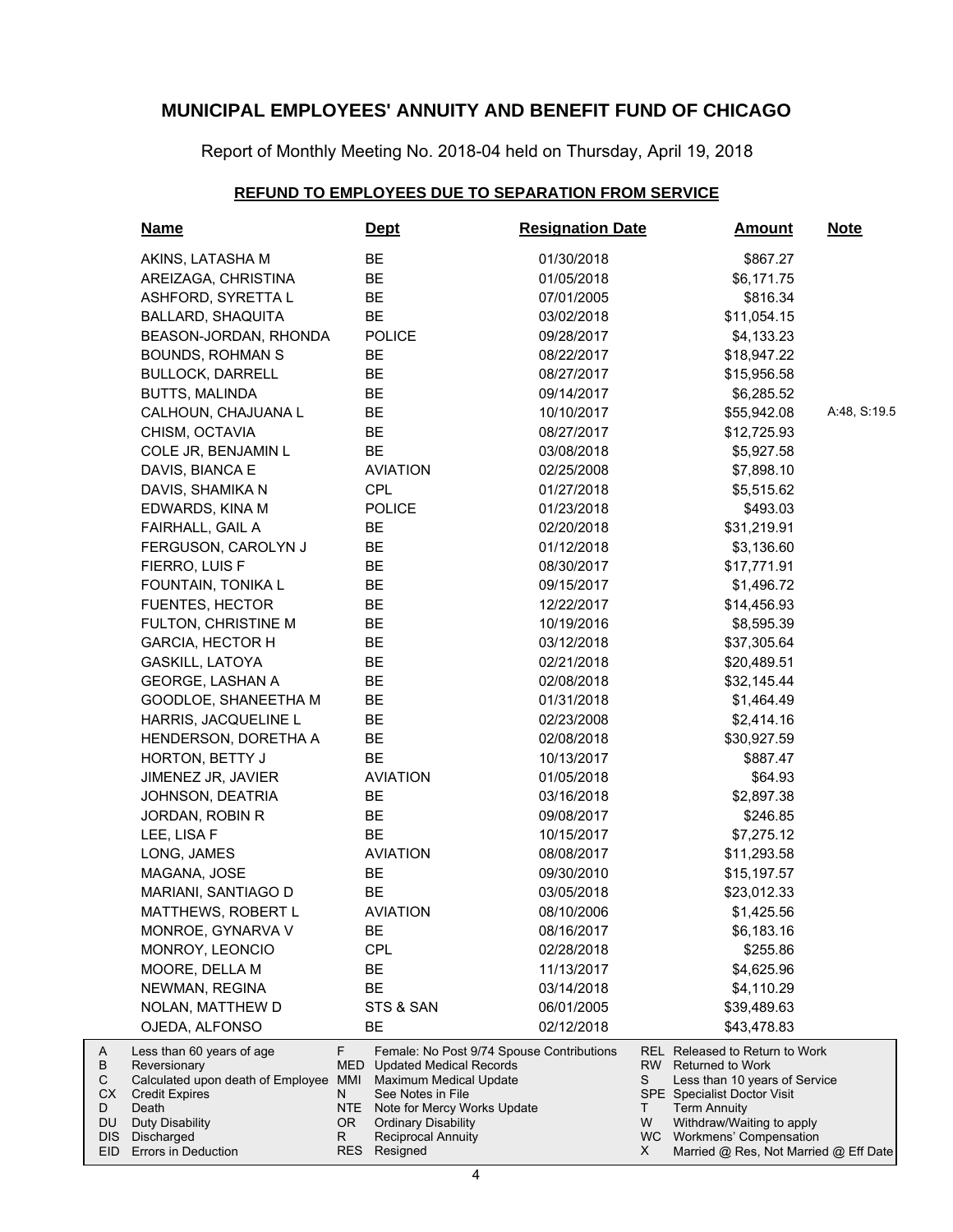Report of Monthly Meeting No. 2018-04 held on Thursday, April 19, 2018

### **REFUND TO EMPLOYEES DUE TO SEPARATION FROM SERVICE**

| <b>Name</b>                   | <u>Dept</u>           | <b>Resignation Date</b> | <b>Amount</b> | <u>Note</u>  |
|-------------------------------|-----------------------|-------------------------|---------------|--------------|
| PEETE, BRIAN R                | <b>INSP GEN</b>       | 02/28/2018              | \$16,979.97   |              |
| PETERSON, KEVIN R             | BE.                   | 05/16/2017              | \$26,265.18   |              |
| PRESSWOOD, CHRISTOPHER D BE   |                       | 03/01/2018              | \$52,238.20   | A:39, S:16.5 |
| ROBINSON-BENTLEY, LAURAINE BE |                       | 10/31/2007              | \$18,720.08   |              |
| ROSSI, TATIANA                | BE.                   | 03/03/2018              | \$8,479.74    |              |
| SINGLETON-COOPER, TERESA      | <b>BE</b>             | 02/22/2018              | \$3,054.35    |              |
| SMITH, HALLIE D               | BE.                   | 02/09/2018              | \$16,487.60   |              |
| SMITH, ZIAVAN E               | <b>MAYOR'S OFFICE</b> | 12/18/2017              | \$20,684.57   |              |
| SPENCER, TIFFANY D            | BE.                   | 03/02/2018              | \$1,730.31    |              |
| <b>SUAR, CRISTIAN G</b>       | <b>POLICE</b>         | 03/13/2018              | \$7,476.71    |              |
| SUDHAKAR, PRATHMESH           | BE                    | 01/14/2018              | \$5,138.67    |              |
| TAYLOR, TRACY R               | BE.                   | 02/20/2018              | \$3,660.35    |              |
| THOMAS, STEVE L               | <b>BE</b>             | 02/17/2018              | \$5,350.96    |              |
| TORRES-CANALES, DIANE M       | <b>BE</b>             | 09/06/2017              | \$1,208.82    |              |
| <b>WAGENER, CARRIE E</b>      | <b>BLDGS</b>          | 07/27/2007              | \$14,804.60   |              |
| WALKER, AARON G               | BE                    | 01/20/2018              | \$436.80      |              |
| WASHINGTON, SYDNEY L          | BE                    | 08/22/2017              | \$10,773.79   |              |
| WILLIAMS, CHARLOTTRIESIA      | <b>POLICE</b>         | 12/31/2017              | \$17,273.11   |              |
| WRIGHT, MARSIE D              | BE                    | 10/27/2017              | \$54,073.04   | A:47, S:15.5 |

### **TOTAL REFUND TO EMPLOYEES DUE TO SEPARATION FROM SERVICE**

**60 Case(s) \$799,440.06**

| A    | Less than 60 years of age                                    |     | Female: No Post 9/74 Spouse Contributions |   | REL Released to Return to Work        |
|------|--------------------------------------------------------------|-----|-------------------------------------------|---|---------------------------------------|
| B    | Reversionary                                                 |     | MED Updated Medical Records               |   | RW Returned to Work                   |
|      | Calculated upon death of Employee MMI Maximum Medical Update |     |                                           | S | Less than 10 years of Service         |
| CХ   | <b>Credit Expires</b>                                        | N   | See Notes in File                         |   | <b>SPE</b> Specialist Doctor Visit    |
|      | Death                                                        |     | NTE Note for Mercy Works Update           |   | <b>Term Annuity</b>                   |
| DU   | Duty Disability                                              | OR. | <b>Ordinary Disability</b>                | W | Withdraw/Waiting to apply             |
| DIS. | Discharged                                                   | R   | <b>Reciprocal Annuity</b>                 |   | WC Workmens' Compensation             |
| EID. | Errors in Deduction                                          |     | RES Resigned                              |   | Married @ Res, Not Married @ Eff Date |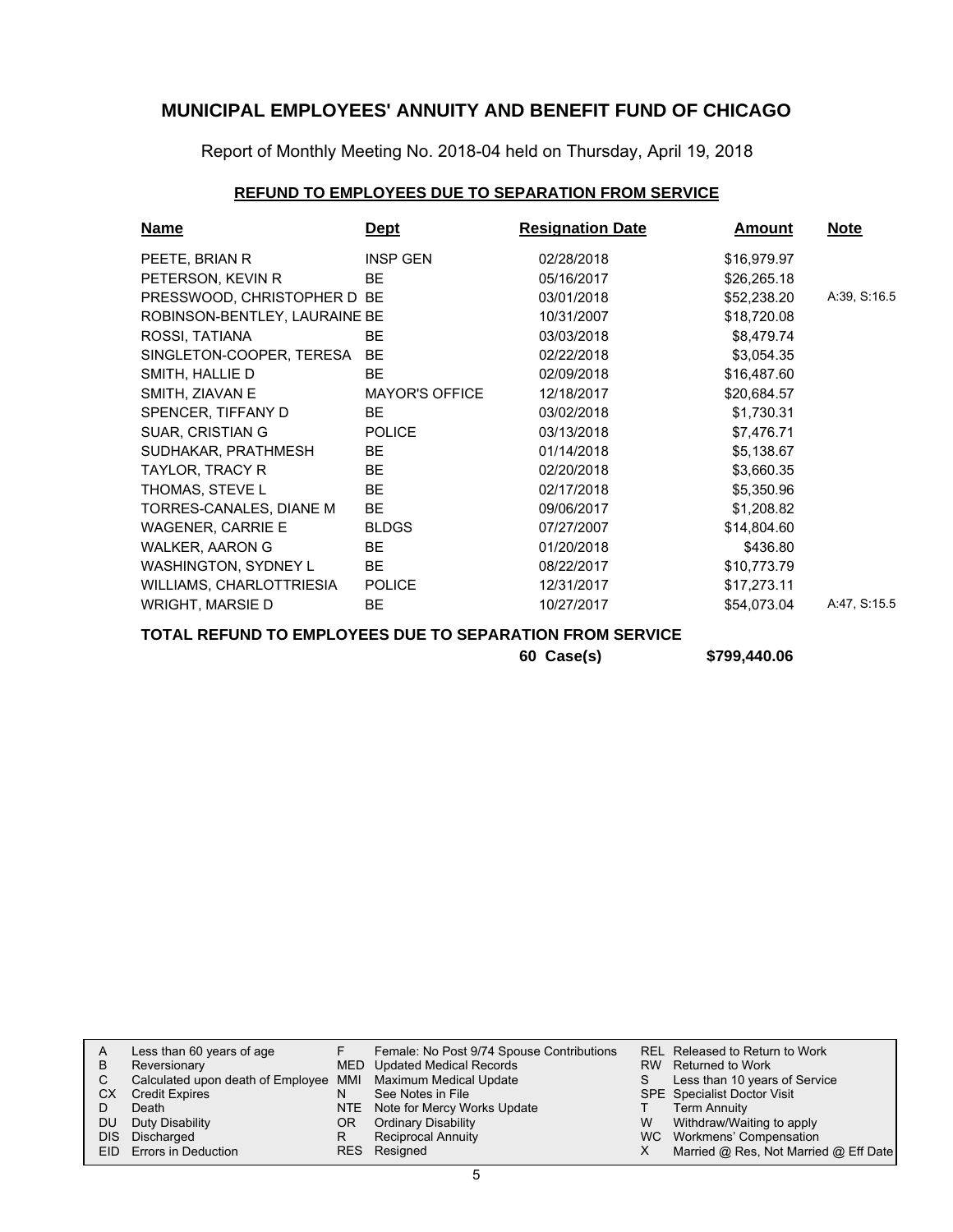Report of Monthly Meeting No. 2018-04 held on Thursday, April 19, 2018

### **REFUND IN ACCORDANCE WITH SECTION 8-170 OF THE LAW GOVERNING THIS FUND**

| <b>Name</b>                                                                            | <b>Dept</b> | Date of Death Pay to |              | Amount      |
|----------------------------------------------------------------------------------------|-------------|----------------------|--------------|-------------|
| DAVIS, TRENA T                                                                         | BE.         | 11/07/2017           | DesBen (2/2) | \$35,015.06 |
| LOWE, JESSICA L                                                                        | <b>OEMC</b> | 10/15/2014           | DesBen (2/2) | \$1,054.74  |
| <b>MORALES, ARNETRIC P</b>                                                             | BE.         | 02/12/2018           | DesBen (2/2) | \$83,666.28 |
| STONE, LEWIS R                                                                         | <b>BE</b>   | 02/10/2018           | DesBen (2/2) | \$35,483.80 |
| <b>Total REFUND IN ACCORDANCE WITH SECTION 8-170 OF</b><br>THE LAW GOVERNING THIS FUND | 4 Case(s)   | \$155,219.88         |              |             |

### **REFUND OF DIFFERENCE IN ACCORDANCE WITH SECTION 8-170 OF THE LAW GOVERNING THIS FUND**

| <u>Name</u>                                                                                          | <u>Dept</u> | Date of Death Pay to     |                              | <b>Amount</b>            |
|------------------------------------------------------------------------------------------------------|-------------|--------------------------|------------------------------|--------------------------|
| BODDIE. PHILLIP A<br>MARTIN, WILHELMINA                                                              |             | 04/09/2008<br>01/13/2018 | DesBen (1/3)<br>DesBen (2/4) | \$7,515.68<br>\$9,938.06 |
| <b>Total REFUND OF DIFFERENCE IN ACCORDANCE WITH</b><br>SECTION 8-170 OF THE LAW GOVERNING THIS FUND |             |                          | 2 Case(s)                    | \$17,453.74              |

#### **REFUND ELECTIONS IN LIEU OF EMPLOYEE ANNUITY 40 ILCS 5/8-171**

| <u>Name</u>                                               | <u>Dept</u> | <b>Resignation Date</b> |           | Amount      |
|-----------------------------------------------------------|-------------|-------------------------|-----------|-------------|
| ENTER. CHARLES E                                          | BF.         | 02/17/2018              |           | \$23,585.75 |
| <b>Total REFUND ELECTIONS IN LIEU OF EMPLOYEE ANNUITY</b> |             |                         | 1 Case(s) | \$23,585.75 |

#### **REFUND OF SPOUSAL CONTRIBUTIONS (To New Annuitants with No Spouse at the Time of Retirement)**

|              | Name                                      | <u>Dept</u>      |                                                           | <b>Effective Date</b>                     |           | <b>Amount</b>                                         |
|--------------|-------------------------------------------|------------------|-----------------------------------------------------------|-------------------------------------------|-----------|-------------------------------------------------------|
|              | ANGAROLA, DANIEL R                        | <b>FIRE</b>      |                                                           | 02/01/2018                                |           | \$2,734.47                                            |
|              | ARCHAMBEAULT, EDWARD H                    |                  | <b>WATER</b>                                              | 03/01/2018                                |           | \$17,732.81                                           |
|              | <b>BAINE, CHRISTINE A</b>                 | <b>BE</b>        |                                                           | 03/01/2018                                |           | \$16,266.98                                           |
|              | <b>BARCAS, MICHAEL E</b>                  |                  | FLEET/FACI MGM                                            | 03/01/2018                                |           | \$20,681.35                                           |
|              | BOWERS, SHARON T                          | BE.              |                                                           | 03/16/2018                                |           | \$7,499.72                                            |
|              | <b>BRUN, BARBARA E</b>                    |                  | <b>FAMILY &amp; SUPP</b>                                  | 03/01/2018                                |           | \$23,485.94                                           |
|              | <b>BUSSIE, DANA L</b>                     |                  | <b>FINANCE</b>                                            | 03/01/2018                                |           | \$22,018.69                                           |
|              | DANAHER, ROBERT E                         |                  | <b>OEMC</b>                                               | 03/01/2018                                |           | \$54,304.31                                           |
|              | DANIELSON-RICKARD, JANE C BE              |                  |                                                           | 09/01/2017                                |           | \$11,966.69                                           |
|              | FRAZIER, SANDRA M                         |                  | <b>FAMILY &amp; SUPP</b>                                  | 03/01/2018                                |           | \$31,835.20                                           |
|              | <b>GIVENS, MARY B</b>                     | BE.              |                                                           | 03/01/2018                                |           | \$2,325.60                                            |
|              | GONZALEZ, SANDRA M                        |                  | <b>BLDGS</b>                                              | 03/01/2018                                |           | \$25,919.60                                           |
|              | JACKSON, JOSEPH L                         |                  | <b>BUS AFFAIRS</b>                                        | 02/19/2018                                |           | \$28,779.36                                           |
|              | JONES, DELORIS L                          | BE.              |                                                           | 02/23/2018                                |           | \$3,802.37                                            |
|              |                                           |                  |                                                           |                                           |           |                                                       |
| A<br>B       | Less than 60 years of age<br>Reversionary | F.<br><b>MED</b> | <b>Updated Medical Records</b>                            | Female: No Post 9/74 Spouse Contributions |           | REL Released to Return to Work<br>RW Returned to Work |
| $\mathsf{C}$ | Calculated upon death of Employee         | MMI              | <b>Maximum Medical Update</b>                             |                                           | S.        | Less than 10 years of Service                         |
| CX.<br>D     | <b>Credit Expires</b><br>Death            | N.<br><b>NTE</b> | See Notes in File                                         |                                           | T.        | SPE Specialist Doctor Visit                           |
| <b>DU</b>    | Duty Disability                           | OR.              | Note for Mercy Works Update<br><b>Ordinary Disability</b> |                                           | W         | <b>Term Annuity</b><br>Withdraw/Waiting to apply      |
| <b>DIS</b>   | Discharged                                | R.               | <b>Reciprocal Annuity</b>                                 |                                           | <b>WC</b> | Workmens' Compensation                                |
| EID.         | Errors in Deduction                       | <b>RES</b>       | Resigned                                                  |                                           |           | Married @ Res, Not Married @ Eff Date                 |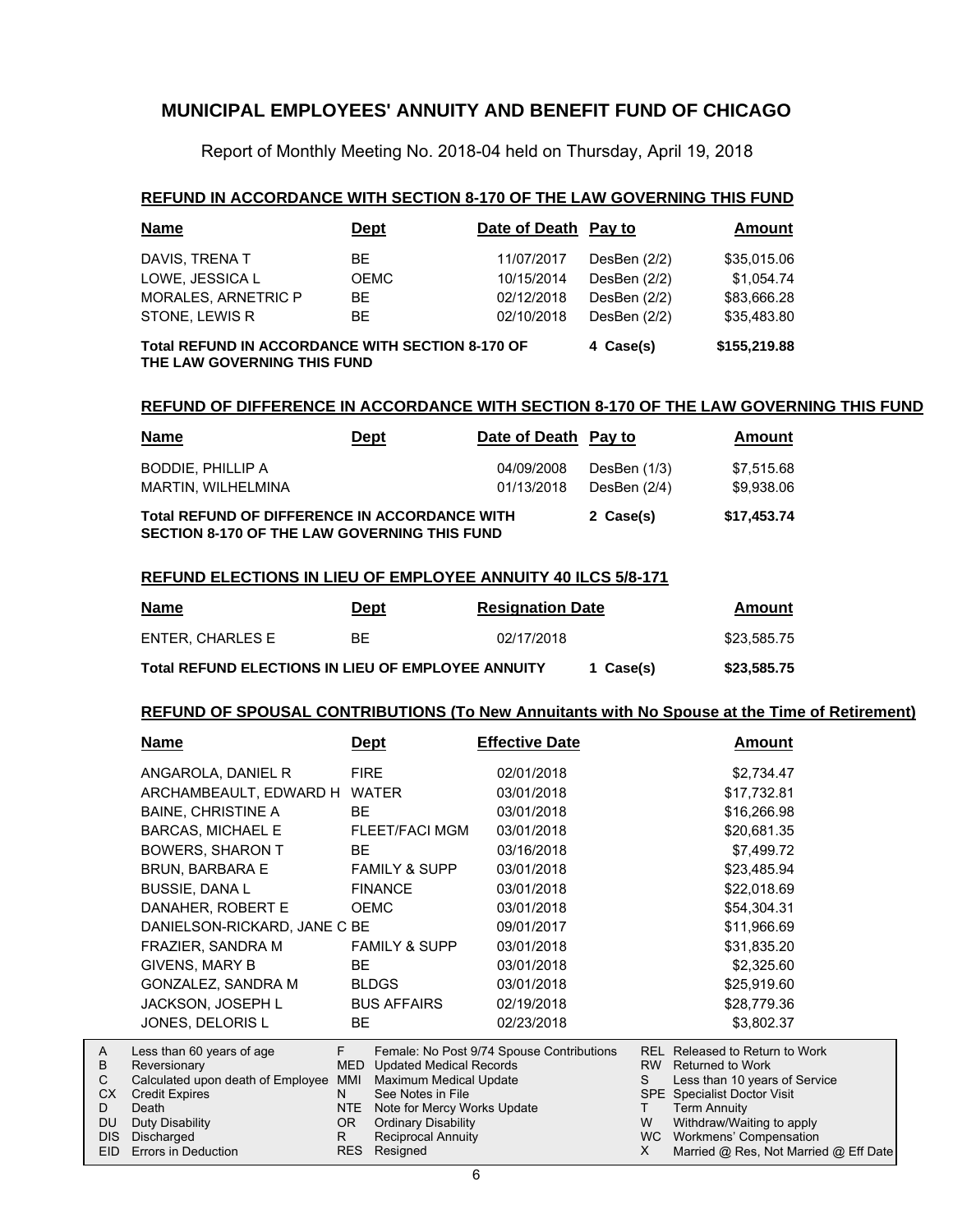Report of Monthly Meeting No. 2018-04 held on Thursday, April 19, 2018

### **REFUND OF SPOUSAL CONTRIBUTIONS (To New Annuitants with No Spouse at the Time of Retirement)**

| <b>Name</b>                                  | <u>Dept</u>          | <b>Effective Date</b> |            | <b>Amount</b> |
|----------------------------------------------|----------------------|-----------------------|------------|---------------|
| JONES, KIMBERLY M                            | <b>BE</b>            | 10/05/2017            |            | \$12,744.15   |
| JORDAN, MAXINE                               | BE                   | 03/03/2018            |            | \$12,006.26   |
| KENNEDY, ALEXIS                              | LAW                  | 12/01/2017            |            | \$4,903.94    |
| KLEE, RENEE                                  | <b>BE</b>            | 02/28/2018            |            | \$33,401.51   |
| MC GEE, JOHN L                               | <b>WATER</b>         | 03/01/2018            |            | \$11,396.16   |
| MONDRAGON, JUANITA                           | <b>BE</b>            | 03/12/2018            |            | \$8,983.06    |
| RADDATZ, JAMES F                             | BE.                  | 02/13/2018            |            | \$18,875.86   |
| RED CLOUD, KARLA S                           | <b>BE</b>            | 03/01/2018            |            | \$2,674.48    |
| REYNOLDS, DEREK L                            | BE.                  | 09/14/2017            |            | \$4,150.80    |
| RICHARDSON, BILLY                            | STS & SAN            | 03/01/2018            |            | \$18,448.22   |
| SALVADOR, DORIS                              | BE.                  | 02/04/2018            |            | \$2,728.81    |
| SALVATO, STEVE                               | <b>HUMAN RELATIO</b> | 03/01/2018            |            | \$32,936.96   |
| SANDOVAL, JOSE E                             | <b>BE</b>            | 12/01/2017            |            | \$29,404.94   |
| SMITH, MARIA R                               | BE                   | 03/28/2018            |            | \$8,762.41    |
| THORNTON, PATRICK A                          | <b>BLDGS</b>         | 03/01/2018            |            | \$40,019.16   |
| TROCHE, RICHARD                              | BE                   | 03/30/2018            |            | \$15,965.60   |
| WASHINGTON, LELA A                           | <b>POLICE</b>        | 03/01/2018            |            | \$21,379.23   |
| WIGGINS, JOYCE E                             | CPL                  | 10/01/2017            |            | \$41,259.82   |
| WILLIS, LARISSA                              | <b>FINANCE</b>       | 03/01/2018            |            | \$23,559.47   |
| ZALINSKI, SHANNON M                          | <b>CPL</b>           | 03/01/2018            |            | \$26,301.25   |
| ZEGARLINSKI, MARY LOU                        | <b>BE</b>            | 03/01/2018            |            | \$3,385.07    |
| <b>Total REFUND OF SPOUSAL CONTRIBUTIONS</b> |                      |                       | 35 Case(s) | \$642,640.25  |

**TOTAL REFUNDS \$1,697,848.92**

|     | Less than 60 years of age                                    |     | Female: No Post 9/74 Spouse Contributions |    | REL Released to Return to Work        |
|-----|--------------------------------------------------------------|-----|-------------------------------------------|----|---------------------------------------|
| B   | Reversionary                                                 |     | MED Updated Medical Records               |    | RW Returned to Work                   |
|     | Calculated upon death of Employee MMI Maximum Medical Update |     |                                           | S. | Less than 10 years of Service         |
| CX. | <b>Credit Expires</b>                                        |     | See Notes in File                         |    | <b>SPE</b> Specialist Doctor Visit    |
|     | Death                                                        |     | NTE Note for Mercy Works Update           |    | <b>Term Annuity</b>                   |
| DU. | Duty Disability                                              | OR. | <b>Ordinary Disability</b>                | W  | Withdraw/Waiting to apply             |
|     | DIS Discharged                                               |     | <b>Reciprocal Annuity</b>                 |    | WC Workmens' Compensation             |
|     | EID Errors in Deduction                                      |     | RES Resigned                              |    | Married @ Res, Not Married @ Eff Date |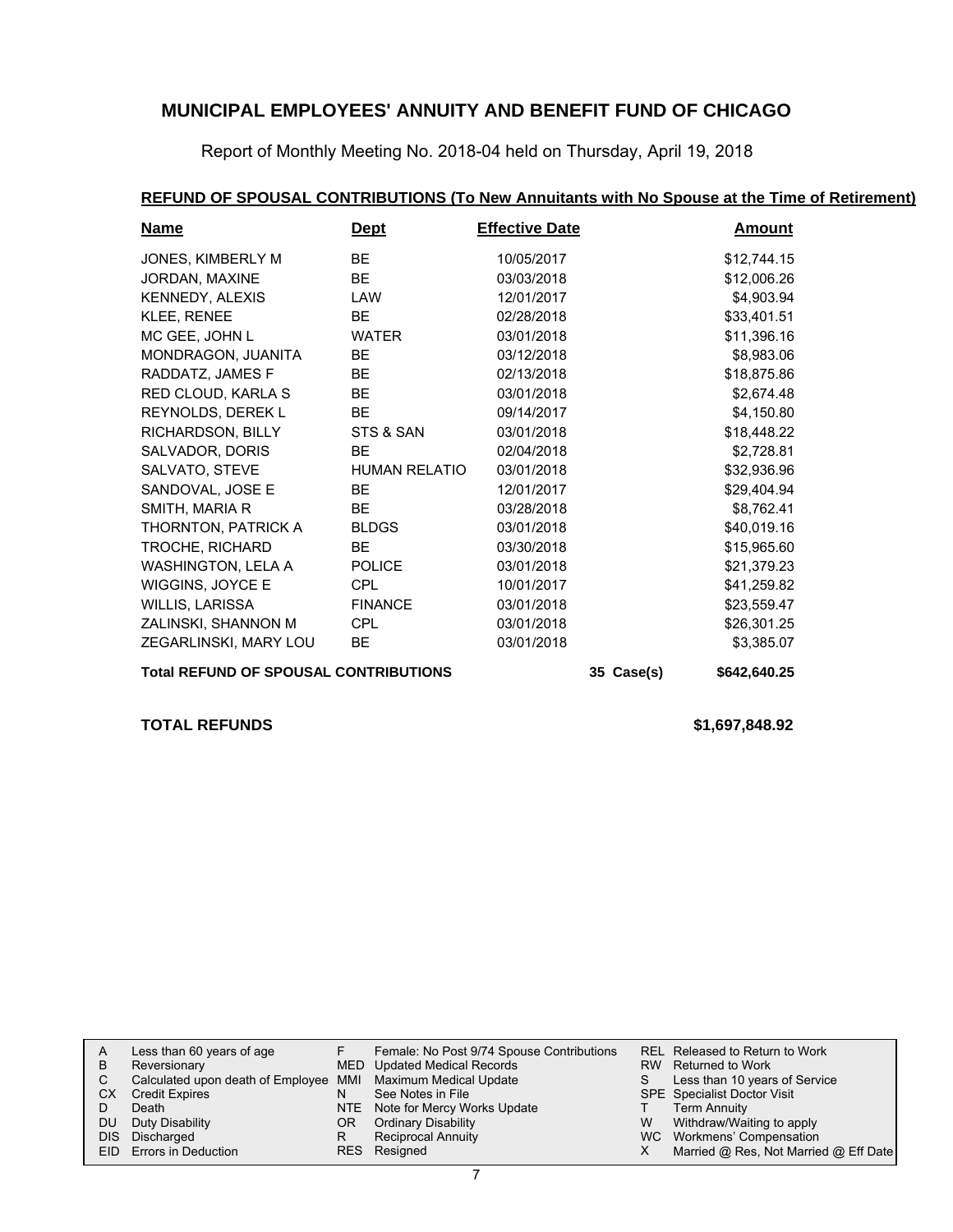Report of Monthly Meeting No. 2018-04 held on Thursday, April 19, 2018

### **ADJUSTED REFUND**

| <b>Name</b> | <b>Refund Type Reason</b> | <b>Resignation Date</b> | Amount |             |
|-------------|---------------------------|-------------------------|--------|-------------|
| <b>NONE</b> |                           |                         |        | ORG.<br>ADJ |

Trustee McMahon moved that the various amounts shown for refunds be approved for payment in the amount shown opposite their respective names. Seconded Trustee Thompson. Carried: Ayes- Trustee Johnson, Trustee Keane, Trustee McMahon, Mr. Porter and Trustee Thompson. Nays - None.

| A   | Less than 60 years of age                                    |     | Female: No Post 9/74 Spouse Contributions |   | REL Released to Return to Work        |
|-----|--------------------------------------------------------------|-----|-------------------------------------------|---|---------------------------------------|
| В   | Reversionary                                                 |     | MED Updated Medical Records               |   | RW Returned to Work                   |
|     | Calculated upon death of Employee MMI Maximum Medical Update |     |                                           |   | Less than 10 years of Service         |
| CХ  | <b>Credit Expires</b>                                        | N   | See Notes in File                         |   | <b>SPE</b> Specialist Doctor Visit    |
|     | Death                                                        |     | NTE Note for Mercy Works Update           |   | <b>Term Annuity</b>                   |
| DU. | Duty Disability                                              | OR. | <b>Ordinary Disability</b>                | W | Withdraw/Waiting to apply             |
|     | DIS Discharged                                               | R   | <b>Reciprocal Annuity</b>                 |   | WC Workmens' Compensation             |
|     | EID Errors in Deduction                                      |     | RES Resigned                              |   | Married @ Res, Not Married @ Eff Date |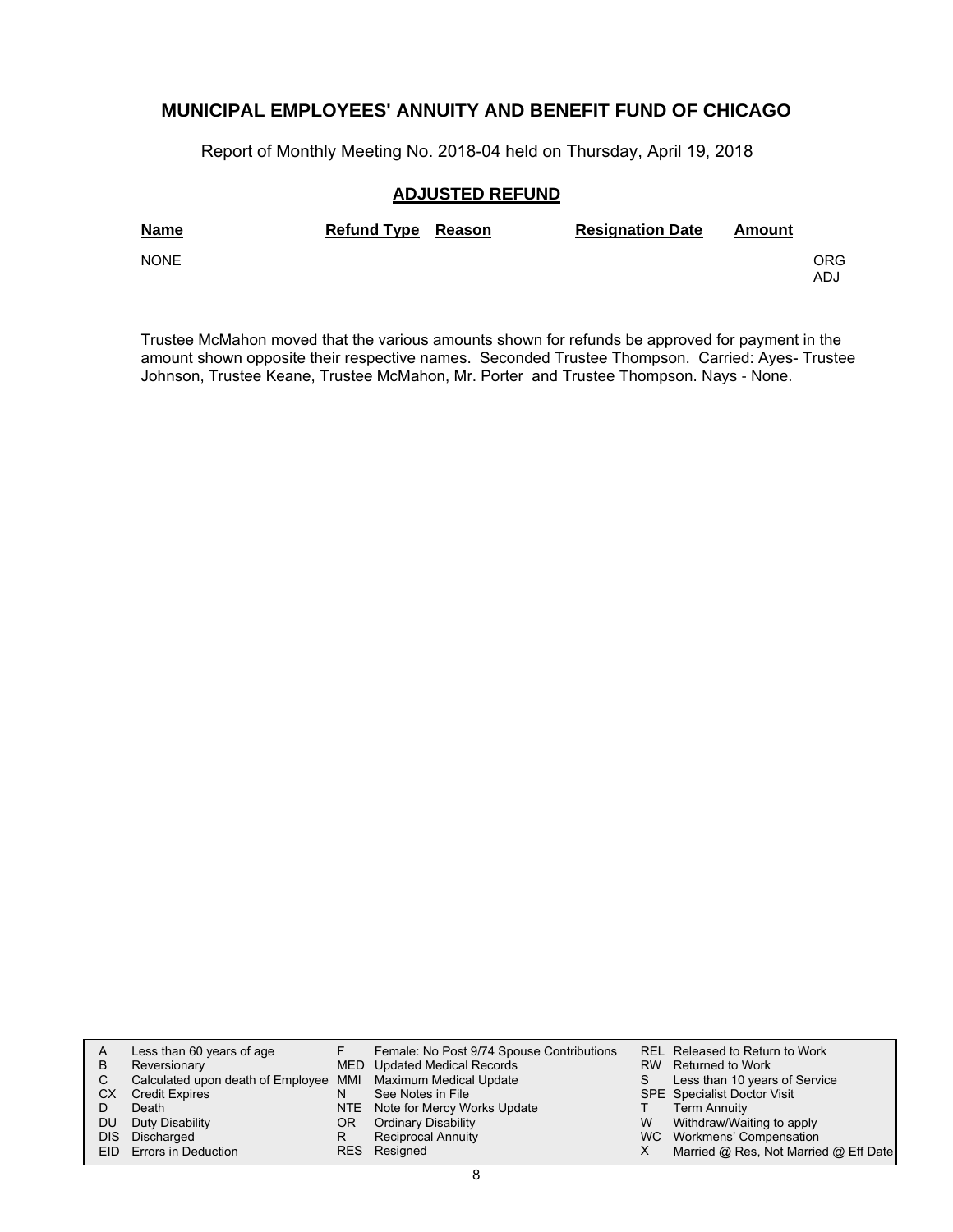### **MUNICIPAL EMPLOYEES' ANNUITY AND BENEFIT FUND OF CHICAGO Report for Monthly Meeting No. 2018-04 held on Thursday, April 19, 2018 ADMINISTRATIVE & OPERATING DISBURSEMENTS**

|                                                                                                                                                                                                                  | <b>March 2018</b>      |                  |                         |                       | <b>FOR</b>                                 |
|------------------------------------------------------------------------------------------------------------------------------------------------------------------------------------------------------------------|------------------------|------------------|-------------------------|-----------------------|--------------------------------------------|
|                                                                                                                                                                                                                  | <b>BUDGET</b>          | <b>ACTUAL</b>    |                         | <b>VARIANCE</b>       | <b>APPROVAL</b>                            |
| <b>PERSONNEL</b>                                                                                                                                                                                                 | \$<br>855,696.50       | \$<br>853,005.19 | $\sqrt[6]{\frac{1}{2}}$ | 2,691.31              | \$<br>245,903.73                           |
| Salaries & Wages - Regular                                                                                                                                                                                       |                        |                  |                         |                       | 239,956.89                                 |
| Salaries & Wages - Part-Time                                                                                                                                                                                     |                        |                  |                         |                       | 5,946.84                                   |
| <b>Employee Insurance &amp; Benefits</b>                                                                                                                                                                         | 357,751.25             | 326,725.83       |                         | 31,025.42             | 108,726.28                                 |
| Healthcare-Actives, net of EE premium contributions                                                                                                                                                              |                        |                  |                         |                       | 108,726.28                                 |
| <b>PROFESSIONAL SERVICES</b>                                                                                                                                                                                     |                        |                  |                         |                       |                                            |
| <b>Actuarial Services</b>                                                                                                                                                                                        | 19,500.00              | 14,500.00        |                         | 5,000.00              | 31,982.50                                  |
| Segal Consulting:<br>Inv#314556, Service period 06/01/17 - 07/28/17<br>Inv#319120, Service period 09/01/17 - 09/21/17                                                                                            |                        |                  |                         |                       | 7,717.50<br>9,765.00                       |
| Inv#323278, Service period 01/01/18 - 03/31/18                                                                                                                                                                   |                        |                  |                         |                       | 14,500.00                                  |
| <b>Legal Advisory Services</b>                                                                                                                                                                                   | 63,000.00              | 16,390.36        |                         | 46,609.64             | 18,540.58                                  |
| Burke Burns & Pinelli, Ltd.: Legal services<br>03/15/18, Inv#24780, 02/16/18<br>03/15/18, Inv#24786, 02/01/18 - 02/28/18<br>03/15/18, Inv#24790, 02/01/18 - 02/28/18<br>03/15/18, Inv#24794, 12/29/17 - 02/20/18 |                        |                  |                         |                       | 38.25<br>11,071.23<br>4,481.35<br>2,949.75 |
| <b>Other Consulting Services</b>                                                                                                                                                                                 |                        |                  |                         |                       |                                            |
| <b>Medical Services - T Sullivan</b><br><b>Audit Services</b>                                                                                                                                                    | 20,000.00<br>10,000.00 | 14,638.12        |                         | 5,361.88<br>10,000.00 | 4,182.32                                   |
| Legislative Liason - Robert S. Molaro                                                                                                                                                                            | 4,620.00               | 3,080.00         |                         | 1,540.00              | 3,080.00                                   |
| <b>Benefit Consulting: City Healthcare</b>                                                                                                                                                                       |                        |                  |                         |                       |                                            |
| <b>Tax Consulting</b>                                                                                                                                                                                            | 250.00                 |                  |                         | 250.00                |                                            |
| <b>IT Consulting</b>                                                                                                                                                                                             | 3,912.50               | 1,460.00         |                         | 2,452.50              | 740.00                                     |
| <b>CMD Consulting Solutions, LLC:</b><br>02/01/18, Inv#1185, Network support - onsite, 01/18<br>Rodman Design:<br>Inv#4270, Consulting - updating website<br>re: Trustees Management & Minutes                   |                        |                  |                         |                       | 560.00<br>180.00                           |
| <b>Benefit Payment &amp; Payroll Services</b>                                                                                                                                                                    | 112,221.50             | 1,937.70         |                         | 110,283.80            | 1,085.84                                   |
| ADP, Inc. - Processing Charges re: 2017 W2's & tax reporting<br>ADP, Inc. - Payroll processing - 2018<br><b>COMMUNICATIONS EXPENSES</b>                                                                          |                        |                  |                         |                       | 230.64<br>855.20                           |
| <b>Printing &amp; Publications</b>                                                                                                                                                                               | 40,250.00              | 2,020.00         |                         | 38,230.00             | 525.00                                     |
| Peggy Shapiro Graphic Design, Inc.:<br>Design & Layout - Newsletter                                                                                                                                              |                        |                  |                         |                       | 525.00                                     |
| <b>Postage</b>                                                                                                                                                                                                   | 6,250.00               | 5,276.61         |                         | 973.39                | 1,835.96                                   |
| FedEx, Inv#6-102-47506, Delivery charges - (2) Packages<br><b>United States Postal Service:</b><br>03/18, Regular Postage - meter account<br>US Messenger & Logistics, Inc., 02/28/18, Inv#3234-41325            |                        |                  |                         |                       | 73.96<br>1,700.00<br>62.00                 |
| <b>Telephone &amp; Communications</b>                                                                                                                                                                            | 9,135.00               | 8,053.83         |                         | 1,081.17              | 2,487.53                                   |
| Access Point, Inc., Inv#5571586, VOIP Telefax services, 03/18<br>Mitel Cloud Services, Inc., Inv#0984668, Phone system, 04/18<br>Cogent Comm, 03/01/18, Internet - Onsite                                        |                        |                  |                         |                       | 154.90<br>1,882.63<br>450.00               |

\*2017 accrual

\*\* Previous Years Accrual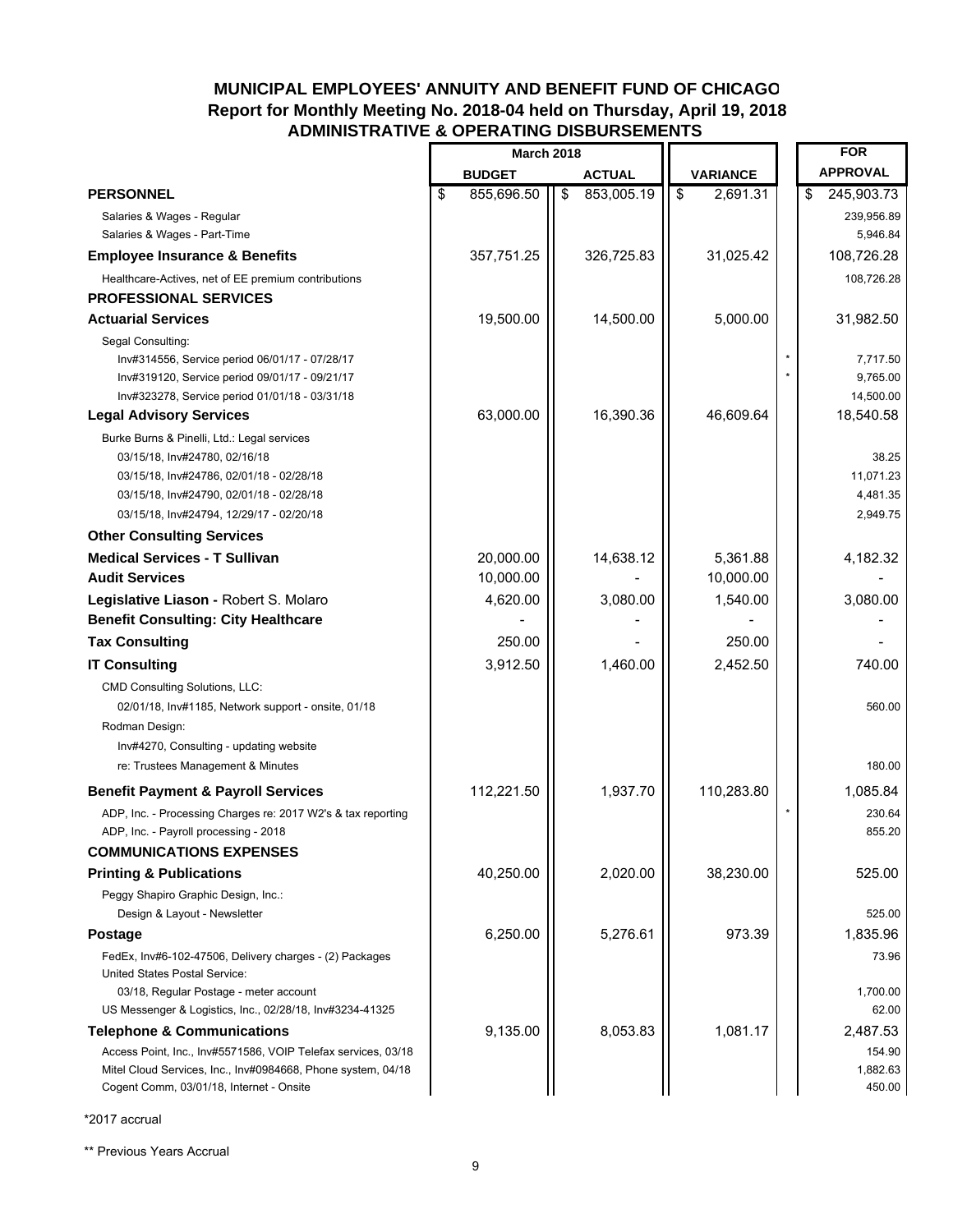### **MUNICIPAL EMPLOYEES' ANNUITY AND BENEFIT FUND OF CHICAGO Report for Monthly Meeting No. 2018-04 held on Thursday, April 19, 2018 ADMINISTRATIVE & OPERATING DISBURSEMENTS**

|                                                                                                                                                                                                                                                                                                                                                                                                                  | <b>March 2018</b> |                  |                 |    | <b>FOR</b>                                                        |
|------------------------------------------------------------------------------------------------------------------------------------------------------------------------------------------------------------------------------------------------------------------------------------------------------------------------------------------------------------------------------------------------------------------|-------------------|------------------|-----------------|----|-------------------------------------------------------------------|
|                                                                                                                                                                                                                                                                                                                                                                                                                  | <b>BUDGET</b>     | <b>ACTUAL</b>    | <b>VARIANCE</b> |    | <b>APPROVAL</b>                                                   |
|                                                                                                                                                                                                                                                                                                                                                                                                                  |                   |                  |                 |    |                                                                   |
| <b>OTHER OPERATING EXPENSES</b>                                                                                                                                                                                                                                                                                                                                                                                  |                   |                  |                 |    |                                                                   |
| <b>Rental &amp; Utilities</b>                                                                                                                                                                                                                                                                                                                                                                                    | \$<br>159,237.25  | \$<br>157,276.11 | \$<br>1,961.14  | \$ | 58,468.43                                                         |
| 321 North Clark Property LLC, 03/18 rent<br>ComEd, 03/05/18, Services from 02/01/18 - 03/02/18                                                                                                                                                                                                                                                                                                                   |                   |                  |                 |    | 57,750.92<br>717.51                                               |
| <b>Contractual Services</b>                                                                                                                                                                                                                                                                                                                                                                                      |                   |                  |                 |    |                                                                   |
| <b>Trustee Election Services</b>                                                                                                                                                                                                                                                                                                                                                                                 | 9,293.75          |                  | 9,293.75        |    |                                                                   |
| <b>Death Service</b>                                                                                                                                                                                                                                                                                                                                                                                             | 500.00            |                  | 500.00          |    |                                                                   |
| <b>Shredding &amp; Storage Charges</b>                                                                                                                                                                                                                                                                                                                                                                           | 5,496.00          | 4,915.79         | 580.21          |    | 1,664.59                                                          |
| Shred-it USA, Inv#8123764268, Shredding charges<br>Iron Mountain:<br>Inv#PWH3081, 03/18 Storage charges                                                                                                                                                                                                                                                                                                          |                   |                  |                 |    | 81.39<br>740.61                                                   |
| Federal Companies, Inv#929072, 03/18 Storage charges                                                                                                                                                                                                                                                                                                                                                             |                   |                  |                 |    | 842.59                                                            |
| <b>Dues &amp; Subscriptions</b>                                                                                                                                                                                                                                                                                                                                                                                  | 4,066.25          | 3,748.90         | 317.35          |    | 161.85                                                            |
| Illinois Notary "Discount" Bonding Co.:<br>4 year commission for Susanna Aviles<br>4 year commission for Kristin DeWald<br>4 year commission for Stacey Ruffolo                                                                                                                                                                                                                                                  |                   |                  |                 |    | 53.95<br>53.95<br>53.95                                           |
| <b>Equipment Rental &amp; Maintenance</b>                                                                                                                                                                                                                                                                                                                                                                        | 2,177.50          | 2,136.48         | 41.02           |    | 87.50                                                             |
| Braden Business Systems, Inc.:<br>Inv#470990, 02/18 Monthly usage<br>Purchase Power:<br>02/25/18, Order#0040374913, Quarterly billing for postage                                                                                                                                                                                                                                                                |                   |                  |                 |    | 42.50                                                             |
| meter rental 03/16/18 - 06/15/18                                                                                                                                                                                                                                                                                                                                                                                 |                   |                  |                 |    | 45.00                                                             |
| <b>Repairs &amp; Maintenance Office</b>                                                                                                                                                                                                                                                                                                                                                                          | 825.00            | 30.55            | 794.45          |    |                                                                   |
| <b>Insurance-Fiduciary, Fidelity Bond, Property, Employmt Practices</b>                                                                                                                                                                                                                                                                                                                                          | 57,589.00         | 4,101.00         | 53,488.00       |    | 4,101.00                                                          |
| Mesirow Insurance Services, Inc.:<br>03/01/18 Inv#796989, First year installment of Annual Premium<br>Period 02/21/18 - 02/21/21 - #CCP000684308<br>Government Crime Bond 1st Year Installment                                                                                                                                                                                                                   |                   |                  |                 |    | 4,101.00                                                          |
| <b>Travel Expenses - Conferences &amp; Others</b>                                                                                                                                                                                                                                                                                                                                                                | 3,000.00          | 1,559.88         | 1,440.12        |    |                                                                   |
| <b>Office &amp; Computer Supplies</b>                                                                                                                                                                                                                                                                                                                                                                            | 15,522.50         | 3,648.01         | 11,874.49       |    | 3,419.33                                                          |
| <b>Office Supplies</b>                                                                                                                                                                                                                                                                                                                                                                                           |                   |                  |                 |    |                                                                   |
| Staples Advantage, Inv#3369338414, Office Supplies<br>Impact Networking Inc., Inv#1025248, Copy paper<br>Impact Networking Inc., Inv#1025248, Fax toner<br>Purchase Power, Postage machine supplies                                                                                                                                                                                                              |                   |                  |                 |    | 366.22<br>1,356.00<br>230.00<br>699.42                            |
| <b>Computer/Technical Expense</b>                                                                                                                                                                                                                                                                                                                                                                                |                   |                  |                 |    |                                                                   |
| <b>CMD Consulting Solutions, LLC:</b><br>02/01/18, Inv#1185, Cloud retention service, 01/18<br>02/01/18, Inv#1185, Cloud remote monitoring, 01/18<br>NeweggBusiness.Com, Computer supplies<br>Proceeds Re: In-house obsolete iPads sale<br>Staples Advantage:<br>02/24/18, Inv#3369892255, Misc Compt Supplies<br>02/24/18, Inv#3369892256, Misc Compt Supplies<br>03/03/18, Inv#3371150267, Misc Compt Supplies |                   |                  |                 |    | 749.00<br>150.00<br>173.70<br>(625.00)<br>44.00<br>44.00<br>39.99 |

\*2017 accrual

\*\* Previous Years Accrual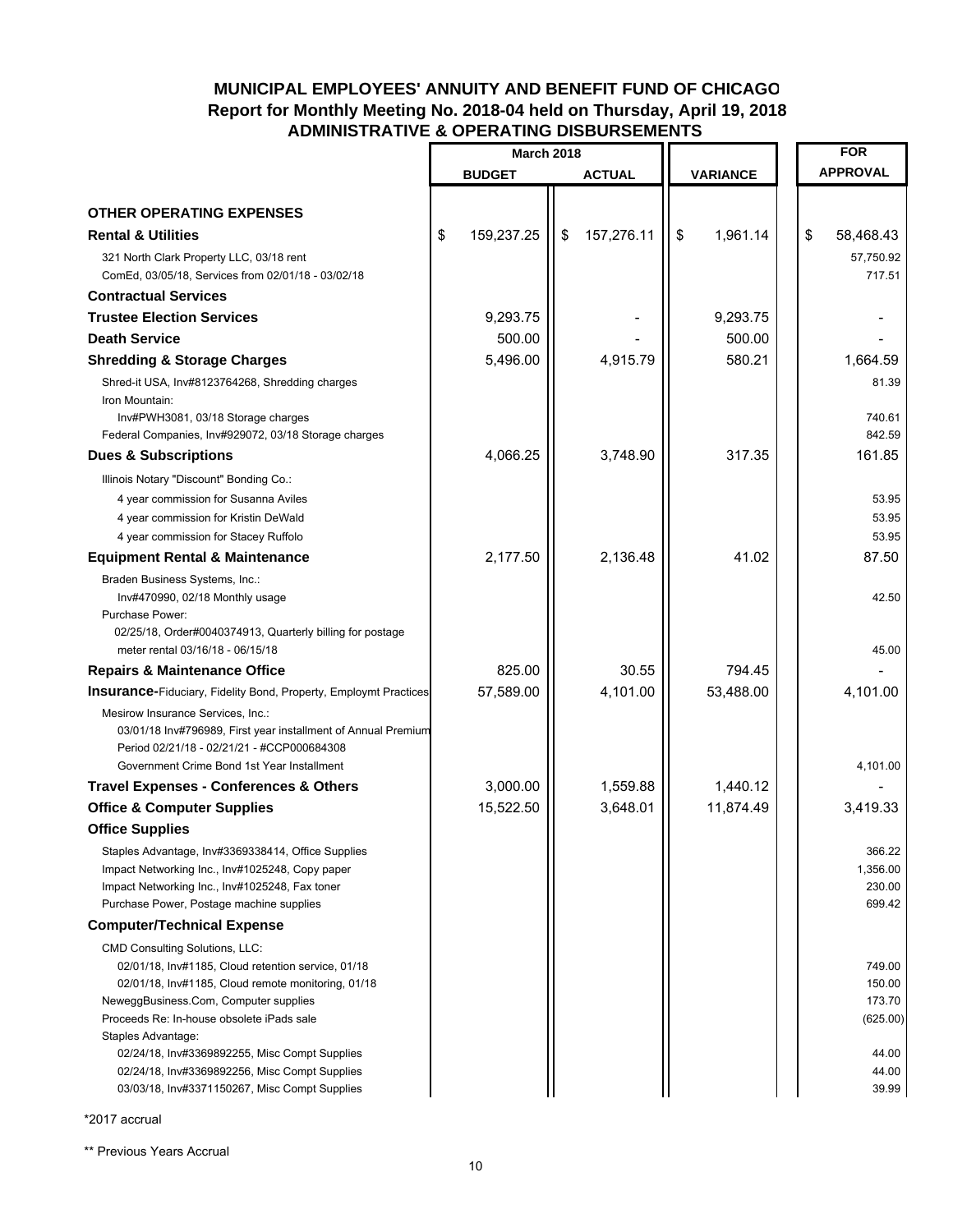### **MUNICIPAL EMPLOYEES' ANNUITY AND BENEFIT FUND OF CHICAGO Report for Monthly Meeting No. 2018-04 held on Thursday, April 19, 2018 ADMINISTRATIVE & OPERATING DISBURSEMENTS**

|                                                                                                                                                                   | <b>March 2018</b> |               |                 | <b>FOR</b>                         |  |
|-------------------------------------------------------------------------------------------------------------------------------------------------------------------|-------------------|---------------|-----------------|------------------------------------|--|
|                                                                                                                                                                   | <b>BUDGET</b>     | <b>ACTUAL</b> | <b>VARIANCE</b> | <b>APPROVAL</b>                    |  |
| Liquid Web, Monthly charge re: secure website hosting<br>CMD Consulting Solutions, LLC:<br>02/01/18, Inv#1185, Firewall monthly subscription, 01/18               |                   |               |                 | 72.00<br>120.00                    |  |
| <b>Miscellaneous Expense</b>                                                                                                                                      | 1,770.00<br>\$    | \$<br>593.62  | \$<br>1,176.38  | \$<br>344.94                       |  |
| 03/18, Qildro, Subpoena & Other:<br>Alonti Café & Catering:<br>03/12/18, Board Room Supplies                                                                      |                   |               |                 | (100.00)<br>123.20                 |  |
| 03/22/18, Board Room Supplies<br>Castle Branch, Inv#0640812-IN, (1) Pre-employment screening<br>Jury Duty Service<br>iTunes, Recording app for Executive Sessions |                   |               |                 | 233.75<br>95.00<br>(17.00)<br>9.99 |  |
| <b>Reserve for Contingencies</b>                                                                                                                                  | 5,000.00          |               | 5,000.00        |                                    |  |
| <b>TOTAL ADMINISTRATIVE OPERATING EXPENSES</b>                                                                                                                    |                   |               |                 |                                    |  |
| Before Special Projects and Investments                                                                                                                           | 1,767,064.00      | 1,425,097.98  | 341,966.02      | 487,337.38                         |  |
| <b>SPECIAL PROJECTS</b>                                                                                                                                           |                   |               |                 |                                    |  |
| <b>Information Systems</b><br>Consulting: Website Redesign                                                                                                        |                   |               |                 |                                    |  |
| Document Mgmt. System: Insite<br>Development Costs: PBS<br>Novitas Business & Technology:                                                                         | 6,250.00          |               | 6,250.00        |                                    |  |
| 03/01/18, Inv#3282, PBS Development Prior Years Accrual<br>total = \$183,250.78 - 50% (\$91,625) paid 02/18                                                       |                   |               |                 | 91,625.00                          |  |
| PBS Maintenance & System Enhancement                                                                                                                              | 62,500.00         | 2,555.00      | 59,945.00       | 2,555.00                           |  |
| CMD Consulting Solutions, LLC:<br>02/01/18, Inv#1185, PBS Consulting service, 01/18                                                                               |                   |               |                 | 2,555.00                           |  |
| Internal Backup Systems                                                                                                                                           | 13,250.00         |               | 13,250.00       |                                    |  |
| TOTAL ADMINISTRATIVE OPERATING EXPENSES<br><b>Before Investments</b>                                                                                              | 1,849,064.00      | 1,427,652.98  | 421,411.02      | 581,517.38                         |  |
| <b>INVESTMENT EXPENSES</b><br><b>Investment Management Fees</b>                                                                                                   | 2,085,225.00      |               | 2,085,225.00    |                                    |  |
| <b>Custodial Management</b>                                                                                                                                       | 121,250.00        |               | 121,250.00      |                                    |  |
| <b>Investment Advisory Services</b>                                                                                                                               | 72,500.00         |               | 72,500.00       |                                    |  |
| <b>Investment Legal Services</b>                                                                                                                                  | 7,500.00          |               | 7,500.00        | 59.10                              |  |
| Burke Burns & Pinelli, Ltd.: Legal services<br>03/15/18, Inv#24767, 02/16/18 - DV Urban                                                                           |                   |               |                 | 59.10                              |  |
| <b>TOTAL INVESTMENT EXPENSES</b>                                                                                                                                  | 2,286,475.00      |               | 2,286,475.00    | \$<br>59.10                        |  |
| TOTAL ADMINISTRATIVE OPERATING AND INVESTMENT EXPENSES                                                                                                            |                   |               |                 | \$<br>581,576.48                   |  |

# Trustee McMahon moved to approve disbursements as reflected above, to persons or firms in the amounts shown opposite their respective names. Second by Trustee Thompson.

Carried: Ayes - Trustee Johnson, Trustee Keane, Trustee McMahon, Mr. Porter and Trustee Thompson. Nays - None.

\*2017 accrual

\*\* Previous Years Accrual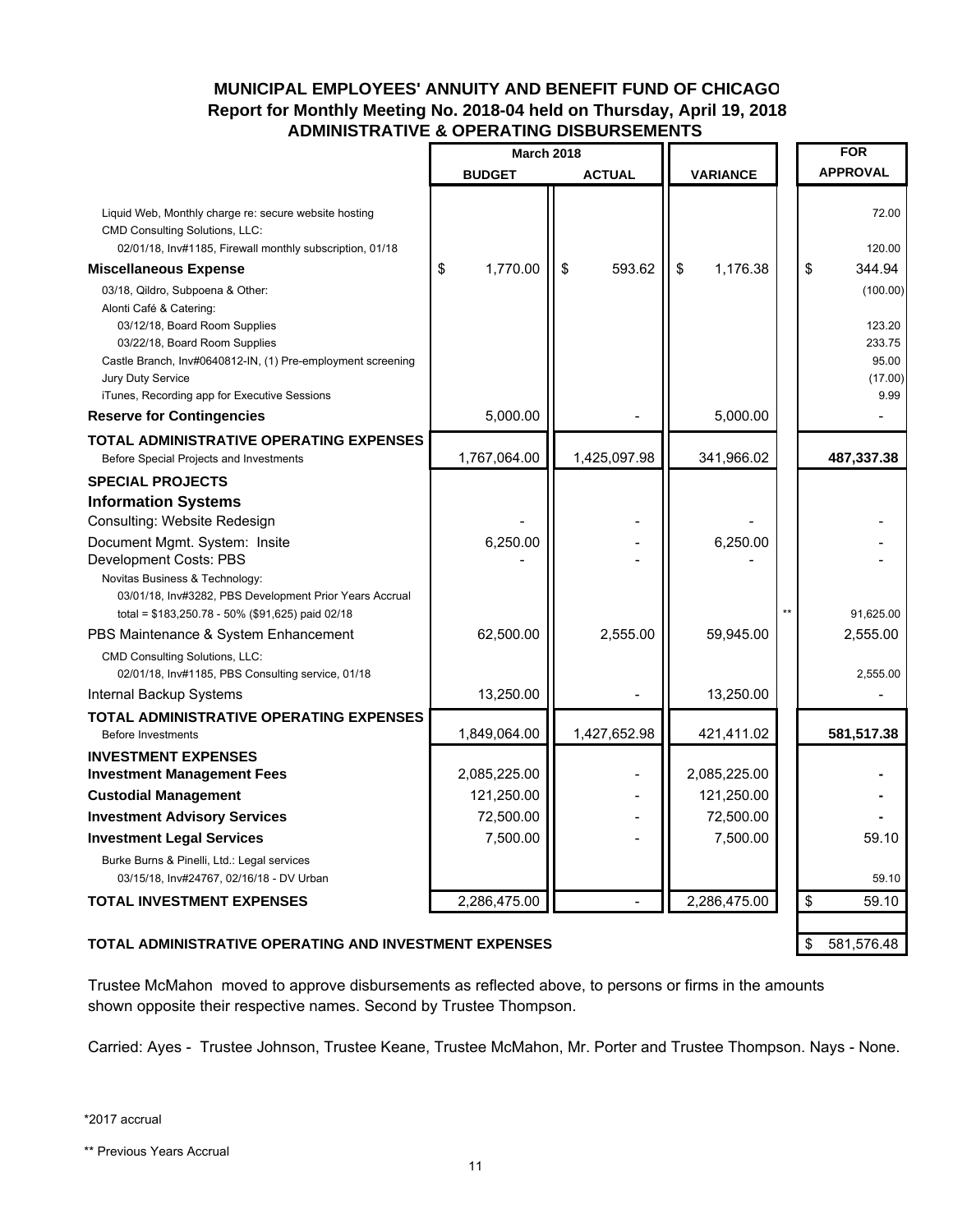Report of Monthly Meeting No. 2018-04 held on Thursday, April 19, 2018

Resolved, that each of the following named members of the Fund be granted an annuity of the amount stated, and to continue for life, unless otherwise stated in the notes, provided that separation from the service of the City of Chicago shall have become effective as of such date:

# **EMPLOYEE ANNUITIES**

|                                      |                                                  |                 | , ,,,,,,,,,,,,, |               |              |
|--------------------------------------|--------------------------------------------------|-----------------|-----------------|---------------|--------------|
| <b>Name</b>                          | Dept - Title                                     | <b>Eff Date</b> | <b>Employee</b> | <b>Spouse</b> | <b>Notes</b> |
| AKKARI, ANTOINETTE Z                 | BE - LRA                                         | 03/05/2018      | \$850.00        | \$760.68      |              |
| ALLEN, RUTH B                        | WATER - CIVIL ENG III                            | 03/01/2018      | \$6,288.91      | \$3,406.87    |              |
| ALVAREZ, SALLY R                     | CPL - LIBRARY CLERK                              | 03/01/2018      | \$1,845.22      | \$922.61      |              |
| ANGAROLA, DANIEL R                   | FIRE - SUPV INVESTIGATOR                         | 02/01/2018      | \$552.92        | N/A           | R.           |
| ARCHAMBEAULT, EDWARD                 | WATER - PUB RELATIONS REP III                    | 03/01/2018      | \$2,701.07      | N/A           |              |
| ARRAMBIDE, MARIA S                   | <b>BE - TEACHER ASST</b>                         | 03/15/2018      | \$967.19        | N/A           |              |
| ARRINGTON, ANDRE J                   | <b>OEMC - FOREMAN LINEMEN</b>                    | 03/01/2018      | \$6,818.37      | \$3,409.18    |              |
| <b>BAINE, CHRISTINE A</b>            | <b>BE - HEAD BRAILLE TRANSCRIBER</b>             | 03/01/2018      | \$2,667.71      | N/A           |              |
| <b>BARCAS, MICHAEL E</b>             | FLEET/FACIL MGMT - MACHINIST                     | 03/01/2018      | \$2,769.90      | N/A           |              |
| <b>BARTELLO, MICHAEL A</b>           | STS & SAN - ASST COMM                            | 03/09/2018      | \$5,793.84      | \$2,875.19    |              |
| <b>BATROUKH, HASAN S</b>             | <b>BE - TEACHER ASST II</b>                      | 03/01/2018      | \$1,015.61      | \$800.00      |              |
| BENSON, DONNA M                      | <b>BE - LUNCHRM MGR</b>                          | 03/10/2018      | \$2,799.39      | \$1,399.70    |              |
| <b>BOWERS, SHARON T</b>              | <b>BE - TEACHER ASST</b>                         | 03/16/2018      | \$932.89        | N/A           |              |
| <b>BRUN, BARBARA E</b>               | FAMILY & SUPP - COMM LIVING<br><b>SPECIALIST</b> | 03/01/2018      | \$3,379.12      | N/A           |              |
| <b>BURTON, MARY F</b>                | <b>BE - BUS AIDE</b>                             | 09/13/2017      | \$212.40        | \$210.47      | $\mathbf S$  |
| <b>BUSSIE, DANA L</b>                | FINANCE - PROJECT COORD                          | 03/01/2018      | \$3,415.73      | N/A           |              |
| BYRD, MARSHA E                       | BE - LRA                                         | 03/01/2018      | \$850.00        | \$664.48      |              |
| CAMERON, LENA                        | <b>BE - SECURITY OFFICER</b>                     | 03/19/2018      | \$999.80        | \$800.00      |              |
| CHAO, JOSE A                         | CULTURAL AFFAIRS - DIR FACIL MGMT 03/01/2018     |                 | \$3,891.28      | \$1,585.70    |              |
| CLARK, URIE R                        | <b>BE - DIR REAL ESTATE</b>                      | 03/01/2018      | \$1,055.15      | \$828.79      | $\mathsf{R}$ |
| COLE-PEOPLES, SHERRY J BE - CUST WKR |                                                  | 02/21/2018      | \$850.00        | \$800.00      |              |
| CRUZ, MARIA R                        | <b>BE - CUST WKR</b>                             | 12/01/2017      | \$850.00        | \$800.00      |              |
| DANAHER, ROBERT E                    | OEMC - SUPV FIRE COMM OPER                       | 03/01/2018      | \$7,331.58      | N/A           |              |
| DANIELSON-RICKARD,<br><b>JANE C</b>  | BE - HEALTH SERV NURSE                           | 09/01/2017      | \$2,096.99      | N/A           |              |
| DEANES, JAMES                        | ECON DEV - RESEARCH ASST                         | 03/01/2018      | \$438.39        | \$219.20      | R.           |
| DWYER, ROBERT A                      | LAW - ASST CORP COUNSEL                          | 03/01/2018      | \$1,460.88      | \$730.44      | R.           |
| FRAZIER, SANDRA M                    | FAMILY & SUPP - STAFF ASST                       | 03/01/2018      | \$5,697.86      | N/A           |              |
| <b>GARCIA, ALBERT</b>                | WATER - ASST CHIEF OPER ENG                      | 03/01/2018      | \$7,183.34      | \$3,591.67    |              |
| GIVENS, MARY B                       | BE - LRA                                         | 03/01/2018      | \$850.00        | N/A           |              |
| GONZALEZ, SANDRA M                   | <b>BLDGS - STAFF ASST</b>                        | 03/01/2018      | \$5,014.59      | N/A           |              |
| <b>GUTIERREZ, JAIME</b>              | FLEET/FACIL MGMT - GARAGE ATTDT                  | 03/01/2018      | \$2,557.90      | \$1,278.95    |              |
| <b>HOLMES, DENNIS B</b>              | <b>BE - TEACHER ASST II</b>                      | 12/08/2017      | \$1,096.61      | \$800.00      |              |
| HOWARD, PATRICIA A                   | TRANS - ADMIN ASST III                           | 03/01/2018      | \$4,672.28      | \$2,336.14    |              |
| JACKSON, JOSEPH L                    | <b>BUS AFFAIRS - CONSUMER INV II</b>             | 02/19/2018      | \$6,060.41      | N/A           |              |
| JONES, DELORIS L                     | BE - LRA                                         | 02/23/2018      | \$850.00        | N/A           |              |
|                                      |                                                  |                 |                 |               |              |

|     | Less than 60 years of age                                    |     | Female: No Post 9/74 Spouse Contributions |   | REL Released to Return to Work        |
|-----|--------------------------------------------------------------|-----|-------------------------------------------|---|---------------------------------------|
|     | Reversionary                                                 |     | MED Updated Medical Records               |   | RW Returned to Work                   |
|     | Calculated upon death of Employee MMI Maximum Medical Update |     |                                           |   | Less than 10 years of Service         |
| CХ  | <b>Credit Expires</b>                                        |     | See Notes in File                         |   | <b>SPE</b> Specialist Doctor Visit    |
|     | Death                                                        |     | NTE Note for Mercy Works Update           |   | <b>Term Annuity</b>                   |
| DU. | Duty Disability                                              | OR. | Ordinary Disability                       | W | Withdraw/Waiting to apply             |
|     | DIS Discharged                                               |     | <b>Reciprocal Annuity</b>                 |   | WC Workmens' Compensation             |
|     | EID Errors in Deduction                                      |     | RES Resigned                              |   | Married @ Res, Not Married @ Eff Date |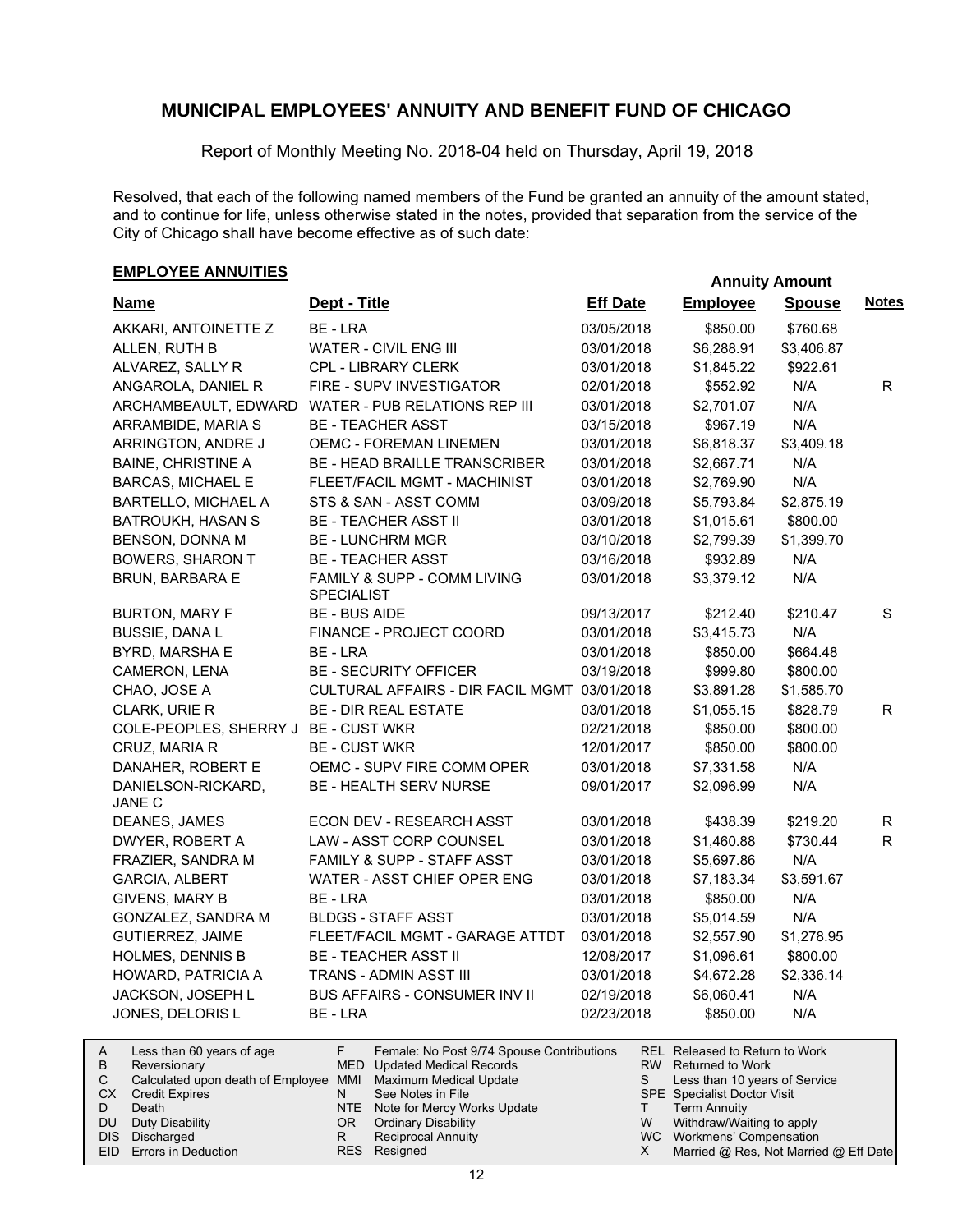Report of Monthly Meeting No. 2018-04 held on Thursday, April 19, 2018

Resolved, that each of the following named members of the Fund be granted an annuity of the amount stated, and to continue for life, unless otherwise stated in the notes, provided that separation from the service of the City of Chicago shall have become effective as of such date:

# **EMPLOYEE ANNUITIES**<br> **EMPLOYEE ANNUITIES**

| <b>Name</b>                                                                                       | Dept - Title                                                                                                    | <b>Eff Date</b> | <b>Employee</b>                                                                            | <b>Spouse</b> | <b>Notes</b> |
|---------------------------------------------------------------------------------------------------|-----------------------------------------------------------------------------------------------------------------|-----------------|--------------------------------------------------------------------------------------------|---------------|--------------|
| JONES, JEAN                                                                                       | FINANCE - MGR REV COLL                                                                                          | 01/01/2018      | \$94.09                                                                                    | \$46.10       | R.           |
| JONES, KIMBERLY M                                                                                 | <b>BE - TEACHER ASST</b>                                                                                        | 10/05/2017      | \$1,774.33                                                                                 | N/A           |              |
| JORDAN, MAXINE                                                                                    | <b>BE - BUS AIDE</b>                                                                                            | 03/03/2018      | \$2,130.13                                                                                 | N/A           |              |
| KELLY, CHESTER J                                                                                  | HEALTH - PROJECT COORD                                                                                          | 03/01/2018      | \$567.78                                                                                   | \$283.89      | R            |
| KENNEDY, ALEXIS                                                                                   | <b>LAW - SR ATTY</b>                                                                                            | 12/01/2017      | \$1,323.75                                                                                 | N/A           | $\mathsf{R}$ |
| KINSLOW, MONICA                                                                                   | POLICE - CRIMINALIST                                                                                            | 01/01/2018      | \$1,725.66                                                                                 | \$862.83      | R.           |
| KLEE, RENEE                                                                                       | <b>BE - SR BEN ANALYST</b>                                                                                      | 02/28/2018      | \$4,828.66                                                                                 | N/A           |              |
| KRZESNIAK, GERALD P                                                                               | <b>WATER - MTD</b>                                                                                              | 03/01/2018      | \$4,697.67                                                                                 | \$2,348.84    |              |
| KUH-OCIEPKA, KAREN                                                                                | PUBLIC WORKS - ADMIN ASST                                                                                       | 12/01/2017      | \$792.83                                                                                   | \$800.00      | R            |
| LADING, RUDOLPH                                                                                   | <b>FLEET/FACIL MGMT - PAINTER</b>                                                                               | 03/01/2018      | \$3,597.05                                                                                 | \$2,056.35    |              |
| LEWIS-BANKS, LINDA D                                                                              | <b>BE - OPER MGR</b>                                                                                            | 03/01/2018      | \$5,728.12                                                                                 | \$2,864.06    |              |
| LYSAUGHT, JAMES R                                                                                 | <b>AVIATION - FOREMAN ELEC MECH</b>                                                                             | 03/01/2018      | \$5,865.97                                                                                 | \$2,932.98    |              |
| MARTINEZ, IRIS D                                                                                  | <b>BE - SOCIAL SVC ASST</b>                                                                                     | 03/04/2018      | \$1,350.51                                                                                 | \$675.26      | R            |
| MARTINEZ, RUTILIO                                                                                 | <b>BE - TEACHER ASST</b>                                                                                        | 10/03/2016      | \$856.78                                                                                   | \$277.38      | $\mathsf{R}$ |
| MATHEW, ALEYAMMA                                                                                  | HEALTH - PUB HEALTH NUTR II                                                                                     | 03/01/2018      | \$4,070.69                                                                                 | \$2,287.81    |              |
| MC GEE, JOHN L                                                                                    | WATER - POOL MTD                                                                                                | 03/01/2018      | \$1,795.04                                                                                 | N/A           |              |
| MC GINTY, MICHAEL J                                                                               | <b>WATER - STEAMFITTER</b>                                                                                      | 03/01/2018      | \$4,318.60                                                                                 | \$2,159.30    |              |
| MONDRAGON, JUANITA                                                                                | <b>BE - TEACHER ASST</b>                                                                                        | 03/12/2018      | \$1,552.96                                                                                 | N/A           |              |
| MOORE, SHERWEN D                                                                                  | <b>BE - SECURITY OFFICER</b>                                                                                    | 03/01/2018      | \$2,144.43                                                                                 | \$1,244.07    |              |
| O'BOYLE, JOSEPH T                                                                                 | <b>BE - ENG III</b>                                                                                             | 02/01/2018      | \$2,237.22                                                                                 | \$1,370.29    |              |
| ORTEGA, IRENE L                                                                                   | FAMILY & SUPP - PROJECT COORD                                                                                   | 03/01/2018      | \$3,282.59                                                                                 | \$1,596.16    |              |
| PADILLA, ANTONIO A                                                                                | <b>WATER - MTD</b>                                                                                              | 03/01/2018      | \$4,628.50                                                                                 | \$2,314.25    |              |
| PAPRZYCA, SANDRA L                                                                                | BE - FINANCIAL TRANSACTION<br>ANALYST                                                                           | 03/09/2018      | \$1,641.96                                                                                 | \$1,107.87    |              |
| PINKERTON, JODILYN                                                                                | <b>BE - MGR</b>                                                                                                 | 08/10/2017      | \$4,815.38                                                                                 | \$2,407.69    | R            |
| RADDATZ, JAMES F                                                                                  | <b>BE - ENG III</b>                                                                                             | 02/13/2018      | \$3,177.62                                                                                 | N/A           | R.           |
| RAZO, GLORIA                                                                                      | <b>BE - TEACHER ASST</b>                                                                                        | 03/01/2018      | \$2,049.43                                                                                 | \$1,024.71    |              |
| RED CLOUD, KARLA S                                                                                | <b>BE - BUS AIDE</b>                                                                                            | 03/01/2018      | \$850.00                                                                                   | N/A           |              |
| REYNOLDS, DEREK L                                                                                 | <b>BE - PORTER</b>                                                                                              | 09/14/2017      | \$850.00                                                                                   | N/A           |              |
| REZKO, BURT R                                                                                     | WATER - DEPUTY COMM                                                                                             | 03/01/2018      | \$7,550.96                                                                                 | \$3,881.13    |              |
| RICHARDSON, BILLY                                                                                 | STS & SAN - PROPERTY CUST                                                                                       | 03/01/2018      | \$2,820.47                                                                                 | N/A           |              |
| RUELAS, VICTOR M                                                                                  | BE - COOK II                                                                                                    | 03/06/2018      | \$1,124.73                                                                                 | \$800.00      |              |
| SAHI, MASOOD N                                                                                    | <b>BUS AFFAIRS - REV INV II</b>                                                                                 | 03/12/2018      | \$2,932.65                                                                                 | \$1,466.32    |              |
| SALVADOR, DORIS                                                                                   | <b>BE - TEACHER ASST</b>                                                                                        | 02/04/2018      | \$1,070.50                                                                                 | N/A           | R            |
| SALVATO, STEVE                                                                                    | HUMAN RELATIONS - INV III                                                                                       | 03/01/2018      | \$4,913.23                                                                                 | N/A           | R.           |
| SANDOVAL, JOSE E                                                                                  | <b>BE - CUST WKR</b>                                                                                            | 12/01/2017      | \$4,181.90                                                                                 | N/A           |              |
| SMITH, MARIA R                                                                                    | <b>BE - AUDIO-VISUAL TECH</b>                                                                                   | 03/28/2018      | \$1,145.64                                                                                 | N/A           |              |
| Less than 60 years of age<br>Α<br>B<br>Reversionary<br>C<br>Calculated upon death of Employee MMI | F.<br>Female: No Post 9/74 Spouse Contributions<br><b>MED</b> Updated Medical Records<br>Maximum Medical Update | RW.<br>S        | REL Released to Return to Work<br><b>Returned to Work</b><br>Less than 10 years of Service |               |              |

| B | Reversionary                                                 |     | MED Updated Medical Records     |   | RW Returned to Work                   |
|---|--------------------------------------------------------------|-----|---------------------------------|---|---------------------------------------|
|   | Calculated upon death of Employee MMI Maximum Medical Update |     |                                 |   | Less than 10 years of Service         |
|   | <b>CX</b> Credit Expires                                     |     | See Notes in File               |   | <b>SPE</b> Specialist Doctor Visit    |
| D | Death                                                        |     | NTE Note for Mercy Works Update |   | Term Annuity                          |
|   | DU Duty Disability                                           | OR. | Ordinary Disability             | W | Withdraw/Waiting to apply             |
|   | DIS Discharged                                               |     | <b>Reciprocal Annuity</b>       |   | WC Workmens' Compensation             |
|   | EID Errors in Deduction                                      |     | RES Resigned                    |   | Married @ Res, Not Married @ Eff Date |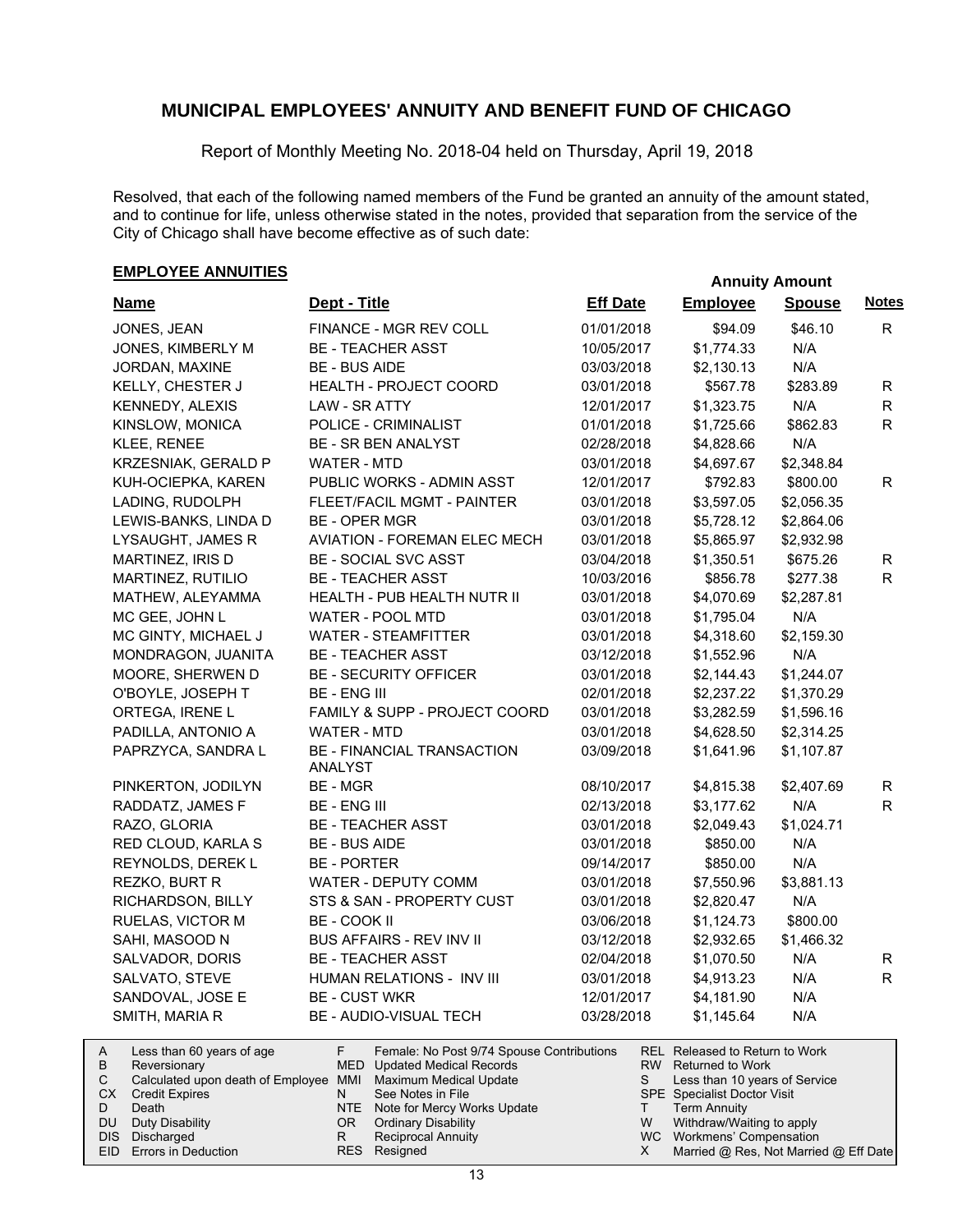Report of Monthly Meeting No. 2018-04 held on Thursday, April 19, 2018

Resolved, that each of the following named members of the Fund be granted an annuity of the amount stated, and to continue for life, unless otherwise stated in the notes, provided that separation from the service of the City of Chicago shall have become effective as of such date:

# **EMPLOYEE ANNUITIES**<br> **EMPLOYEE ANNUITIES**

| <b>Name</b>                     | Dept - Title                                         | <b>Eff Date</b> | <b>Employee</b> | <b>Spouse</b> | <b>Notes</b> |
|---------------------------------|------------------------------------------------------|-----------------|-----------------|---------------|--------------|
| TELLEZ, BERTHA                  | <b>BE - HEALTH ASST</b>                              | 08/23/2017      | \$2,373.20      | \$1,340.44    |              |
| THORNTON, PATRICK A             | <b>BLDGS - PLUMBING INSPEC</b>                       | 03/01/2018      | \$4,966.52      | N/A           |              |
| TRICK, JOHN C                   | CULTURAL AFFAIRS - PROG DIR<br><b>SPECIAL EVENTS</b> | 03/01/2018      | \$6,177.77      | \$3,610.55    |              |
| TROCHE, RICHARD                 | <b>BE - TEACHER ASST</b>                             | 03/30/2018      | \$2,272.48      | N/A           |              |
| VEGA, MARGARITA                 | <b>BE - TEACHER ASST II</b>                          | 03/01/2018      | \$2.747.82      | \$1,489.10    |              |
| WASHINGTON, LELA A              | POLICE - PERS COMP OPER II                           | 03/01/2018      | \$3,340.89      | N/A           |              |
| WHITAKER, ELIZABETH A           | LAW - ASST CORP COUN SUPV                            | 03/01/2018      | \$6,917.04      | \$4,203.99    |              |
| WIGGINS, JOYCE E                | CPL - LIBRARIAN III                                  | 10/01/2017      | \$5,957.81      | N/A           |              |
| WILLIS, LARISSA                 | FINANCE - PYMT SERV REP                              | 03/01/2018      | \$4,034.72      | N/A           |              |
| WILNER LEFTWICH, SUSAN          | CPL - LIBRARIAN                                      | 03/01/2018      | \$1,866.13      | \$1,182.69    | R.           |
| ZAJAC, DALE M                   | BE - MTD                                             | 03/01/2018      | \$4,214.75      | \$2,637.75    |              |
| ZALINSKI, SHANNON M             | <b>CPL - LIBRARIAN</b>                               | 03/01/2018      | \$3,657.64      | N/A           |              |
| ZEGARLINSKI, MARY LOU           | <b>BE - PORTER</b>                                   | 03/01/2018      | \$850.00        | N/A           |              |
| <b>Total Employee Annuities</b> | 84 Case(s)                                           |                 | \$244,681.93    |               |              |

| A    | Less than 60 years of age                                    |    | Female: No Post 9/74 Spouse Contributions |     | REL Released to Return to Work        |
|------|--------------------------------------------------------------|----|-------------------------------------------|-----|---------------------------------------|
| в    | Reversionary                                                 |    | MED Updated Medical Records               | RW. | Returned to Work                      |
| C    | Calculated upon death of Employee MMI Maximum Medical Update |    |                                           |     | Less than 10 years of Service         |
| CХ   | <b>Credit Expires</b>                                        |    | See Notes in File                         |     | <b>SPE</b> Specialist Doctor Visit    |
|      | Death                                                        |    | NTE Note for Mercy Works Update           |     | <b>Term Annuity</b>                   |
| DU   | Duty Disability                                              | OR | <b>Ordinary Disability</b>                | W   | Withdraw/Waiting to apply             |
| DIS. | Discharged                                                   | R  | <b>Reciprocal Annuity</b>                 |     | WC Workmens' Compensation             |
|      | EID Errors in Deduction                                      |    | RES Resigned                              |     | Married @ Res, Not Married @ Eff Date |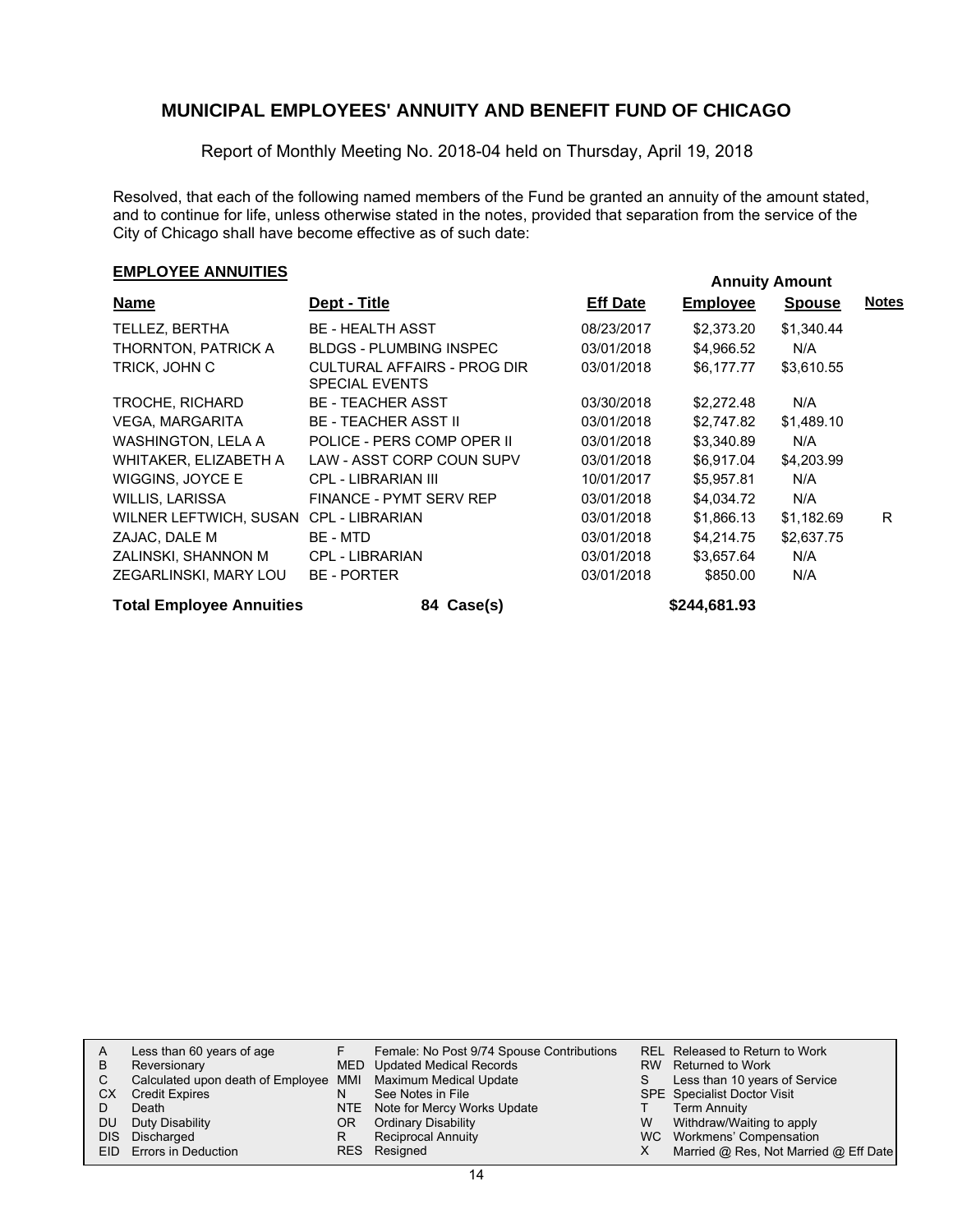Report of Monthly Meeting No. 2018-04 held on Thursday, April 19, 2018

Resolved, that each of the following widows, widowers, minor children, and certain other relatives of former members of the Fund be granted annuities of the amounts stated, and to continue until the expiration date indicated.

### **SPOUSE ANNUITIES**<br> **SPOUSE ANNUITIES**

|                                      |                                           |                 | <b>INDITION</b> | <u>AUTHOLY</u> |              |
|--------------------------------------|-------------------------------------------|-----------------|-----------------|----------------|--------------|
| <b>Former Employee Name</b>          | Dept - Title                              | <b>Eff Date</b> | <b>Annuity</b>  | <b>Expires</b> | <b>Notes</b> |
| ALEXANDER, WALTER                    | <b>BE - MTD</b>                           | 02/11/2018      | \$2,349.04      | Death          |              |
| <b>BARNES, ALVIN</b>                 | <b>TRANS - LINEMAN</b>                    | 12/13/2017      | \$2,444.52      | Death          |              |
| <b>BEAL, IVAN</b>                    | <b>WATER - MTD</b>                        | 02/06/2018      | \$2,642.80      | Death          |              |
| <b>BUCKLEY, RICHARD</b>              | ENVIRONMENT - ENVIRONMENTAL<br><b>ENG</b> | 02/24/2018      | \$2,426.17      | Death          |              |
| COLEY, ROBERT                        | WATER - ASST CHIEF OPER ENG               | 01/10/2018      | \$3,801.94      | Death          |              |
| COZZI, JOSEPH                        | <b>BE-LABORER</b>                         | 03/18/2018      | \$1,282.67      | Death          |              |
| DEW. HARLEY                          | <b>BE - CUST WKR</b>                      | 01/12/2018      | \$1,525.96      | Death          |              |
| GOINES, CAROLYN                      | <b>BE - SCHOOL CLERK</b>                  | 02/26/2018      | \$1,318.32      | Death          |              |
| GUERRERO, AUGUST                     | <b>WATER - FILTRATION ENGR V</b>          | 03/14/2017      | \$3,153.58      | Death          |              |
| <b>GUESE, BENJAMIN</b>               | FINANCE - ACCT III                        | 02/25/2018      | \$2,947.34      | Death          |              |
| HULLON, JAMES                        | STS & SAN - MTD                           | 02/20/2018      | \$2,479.96      | Death          |              |
| JOHNSON, LILLIAN                     | <b>AGING - HOSP WKR</b>                   | 01/16/2018      | \$767.59        | Death          | S            |
| JOHNSON-PARTLOW,<br><b>THOMASINE</b> | <b>HEALTH - DIR OF NUTRITION</b>          | 01/27/2018      | \$3,793.64      | Death          |              |
| LICKO, JOSEPH                        | <b>BLDGS - PLUMBING INSPECTOR</b>         | 02/05/2018      | \$1,720.04      | Death          |              |
| MALEC, JANICE                        | POLICE - TRAFFIC CTRL AIDE                | 01/24/2018      | \$800.00        | Death          |              |
| MCFOWLER, MARY                       | BE - LRA                                  | 11/22/2017      | \$642.85        | Death          | S            |
| MUIR, MICHAEL                        | <b>BLDGS - ELEC INSPECTOR</b>             | 02/05/2018      | \$948.16        | Death          |              |
| MURPHY, MICHAEL                      | <b>BE - GALZIER FOREMAN</b>               | 02/05/2018      | \$2,840.16      | Death          |              |
| PALMERIN, MARIA                      | <b>BE - TEACHER ASST</b>                  | 02/02/2018      | \$800.00        | Death          |              |
| PRUITT, MARYANNE                     | POLICE - SR DATA ENTRY OPER               | 01/27/2018      | \$1,884.58      | Death          |              |
| PULKOWNIK, WILLIAM                   | <b>AVIATION - ELECTRICAL FOREMAN</b>      | 02/24/2018      | \$3,168.43      | Death          |              |
| RICHARDSON, LEON                     | <b>AVIATION - PAINTER</b>                 | 10/20/2017      | \$2,188.51      | Death          |              |
| SHAVERS, ROSINA                      | <b>BE - SR DATA CONTROL CODER</b>         | 01/20/2018      | \$1,708.32      | Death          |              |
| STANLEY, NORMAN                      | <b>AVIATION - CARPENTER</b>               | 03/06/2018      | \$2,851.15      | Death          |              |
| SWANSON, ROSE                        | POLICE - TRAFFIC CTRL AIDE                | 03/04/2018      | \$2,118.83      | Death          |              |
| <b>WALKER, SHIRLEY</b>               | <b>BE - LUNCHRM MGR</b>                   | 02/05/2018      | \$800.00        | Death          |              |
| WILLIAMS, CLARENCE                   | STS & SAN - MTD                           | 11/23/2017      | \$1,774.38      | Death          |              |
| <b>WILLIAMS, MARK</b>                | STS & SAN - MTD                           | 02/20/2018      | \$2,265.32      | Death          |              |

### **Total Spouse Annuities 28 Case(s) \$57,444.26**

|           | Less than 60 years of age                                    |    | Female: No Post 9/74 Spouse Contributions |   | REL Released to Return to Work        |
|-----------|--------------------------------------------------------------|----|-------------------------------------------|---|---------------------------------------|
| B         | Reversionary                                                 |    | MED Updated Medical Records               |   | RW Returned to Work                   |
|           | Calculated upon death of Employee MMI Maximum Medical Update |    |                                           | S | Less than 10 years of Service         |
| <b>CX</b> | <b>Credit Expires</b>                                        |    | See Notes in File                         |   | <b>SPE</b> Specialist Doctor Visit    |
|           | Death                                                        |    | NTE Note for Mercy Works Update           |   | <b>Term Annuity</b>                   |
| <b>DU</b> | Duty Disability                                              | 0R | <b>Ordinary Disability</b>                | W | Withdraw/Waiting to apply             |
|           | DIS Discharged                                               |    | Reciprocal Annuity                        |   | WC Workmens' Compensation             |
|           | EID Errors in Deduction                                      |    | RES Resigned                              |   | Married @ Res, Not Married @ Eff Date |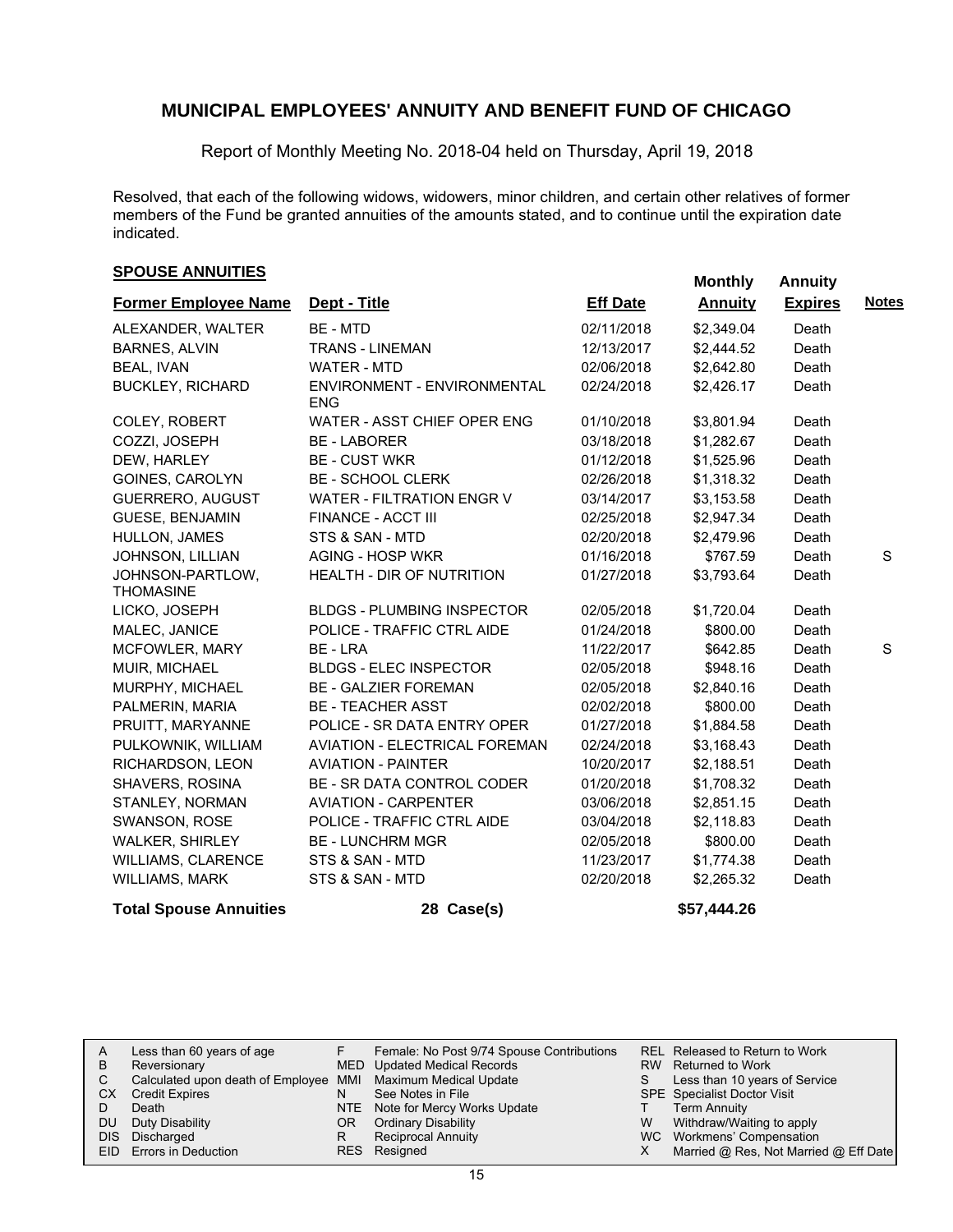Report of Monthly Meeting No. 2018-04 held on Thursday, April 19, 2018

Resolved, that each of the following widows, widowers, minor children, and certain other relatives of former members of the Fund be granted annuities of the amounts stated, and to continue until the expiration date indicated.

# **CHILD(REN) ANNUITIES**<br> **CHILD(REN) Annuity**

| <b>Former Employee Name</b> | <b>Eff Date</b> | Annuitv | <b>Expires</b> | <b>Notes</b> |
|-----------------------------|-----------------|---------|----------------|--------------|
| $\cdots$                    |                 |         |                |              |

NONE

|    | Less than 60 years of age                                    |     | Female: No Post 9/74 Spouse Contributions |   | REL Released to Return to Work        |
|----|--------------------------------------------------------------|-----|-------------------------------------------|---|---------------------------------------|
| в  | Reversionary                                                 |     | MED Updated Medical Records               |   | RW Returned to Work                   |
| C  | Calculated upon death of Employee MMI Maximum Medical Update |     |                                           | S | Less than 10 years of Service         |
| CХ | <b>Credit Expires</b>                                        | N   | See Notes in File                         |   | <b>SPE</b> Specialist Doctor Visit    |
|    | Death                                                        |     | NTE Note for Mercy Works Update           |   | <b>Term Annuity</b>                   |
| DU | Duty Disability                                              | OR. | <b>Ordinary Disability</b>                | W | Withdraw/Waiting to apply             |
|    | DIS Discharged                                               | R   | <b>Reciprocal Annuity</b>                 |   | WC Workmens' Compensation             |
|    | EID Errors in Deduction                                      |     | RES Resigned                              |   | Married @ Res, Not Married @ Eff Date |
|    |                                                              |     |                                           |   |                                       |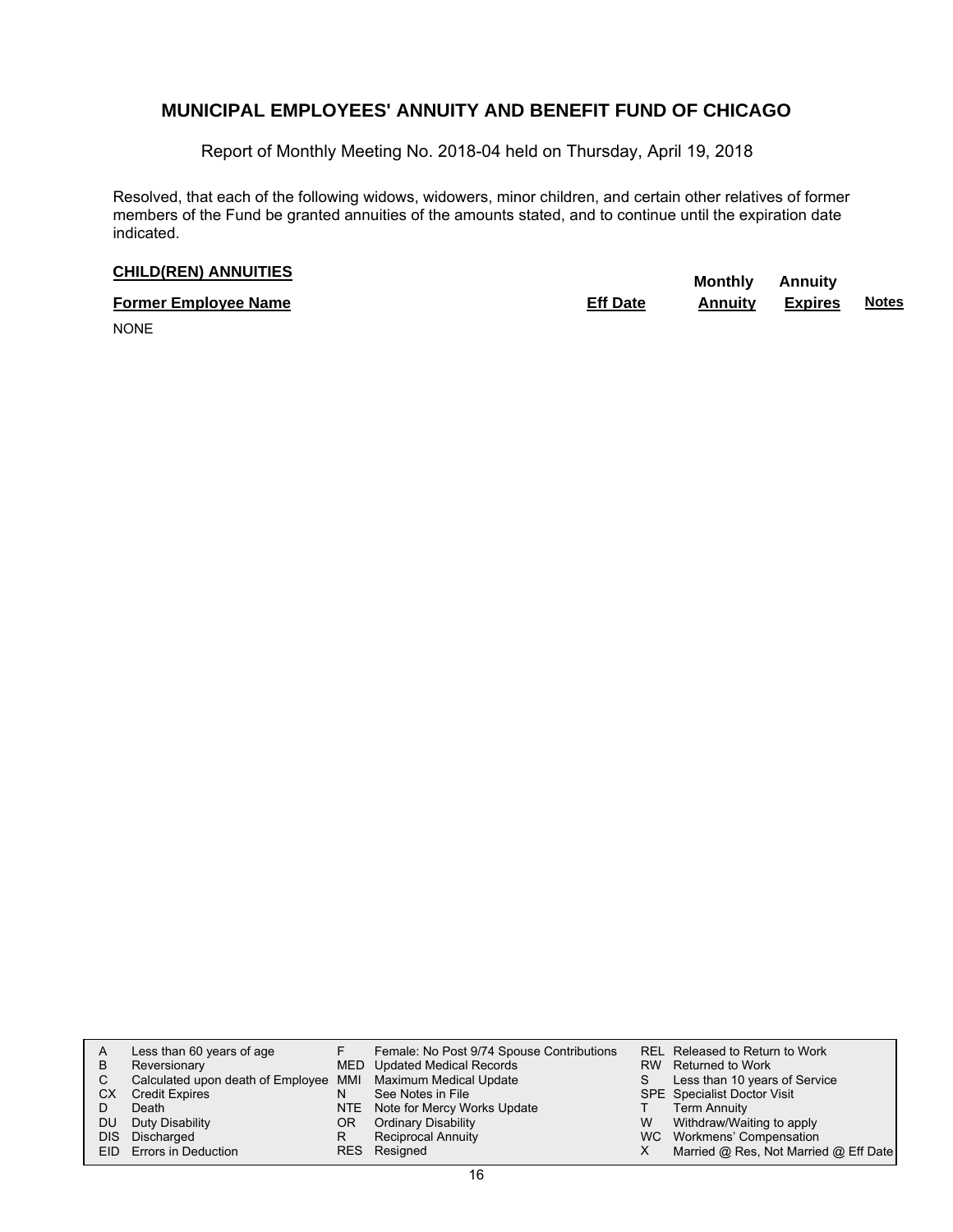Report of Monthly Meeting No. 2018-04 held on Thursday, April 19, 2018

Resolved, that each of the following widows, widowers, minor children, and certain other relatives of former members of the Fund be granted annuities of the amounts stated, and to continue until the expiration date indicated.

# **REVERSIONARY ANNUITIES** Monthly Annuity

**Former Employee Name Eff Date Annuity Expires Notes**

NONE

| A    | Less than 60 years of age                                    |     | Female: No Post 9/74 Spouse Contributions |           | REL Released to Return to Work        |
|------|--------------------------------------------------------------|-----|-------------------------------------------|-----------|---------------------------------------|
| B    | Reversionary                                                 |     | MED Updated Medical Records               | <b>RW</b> | Returned to Work                      |
| С    | Calculated upon death of Employee MMI Maximum Medical Update |     |                                           |           | Less than 10 years of Service         |
| СX   | <b>Credit Expires</b>                                        | N   | See Notes in File                         |           | <b>SPE</b> Specialist Doctor Visit    |
|      | Death                                                        | NTE | Note for Mercy Works Update               |           | <b>Term Annuity</b>                   |
| DU   | Duty Disability                                              | OR  | <b>Ordinary Disability</b>                | W         | Withdraw/Waiting to apply             |
| DIS. | Discharged                                                   | R   | Reciprocal Annuity                        |           | WC Workmens' Compensation             |
|      | EID Errors in Deduction                                      | RES | Resigned                                  |           | Married @ Res, Not Married @ Eff Date |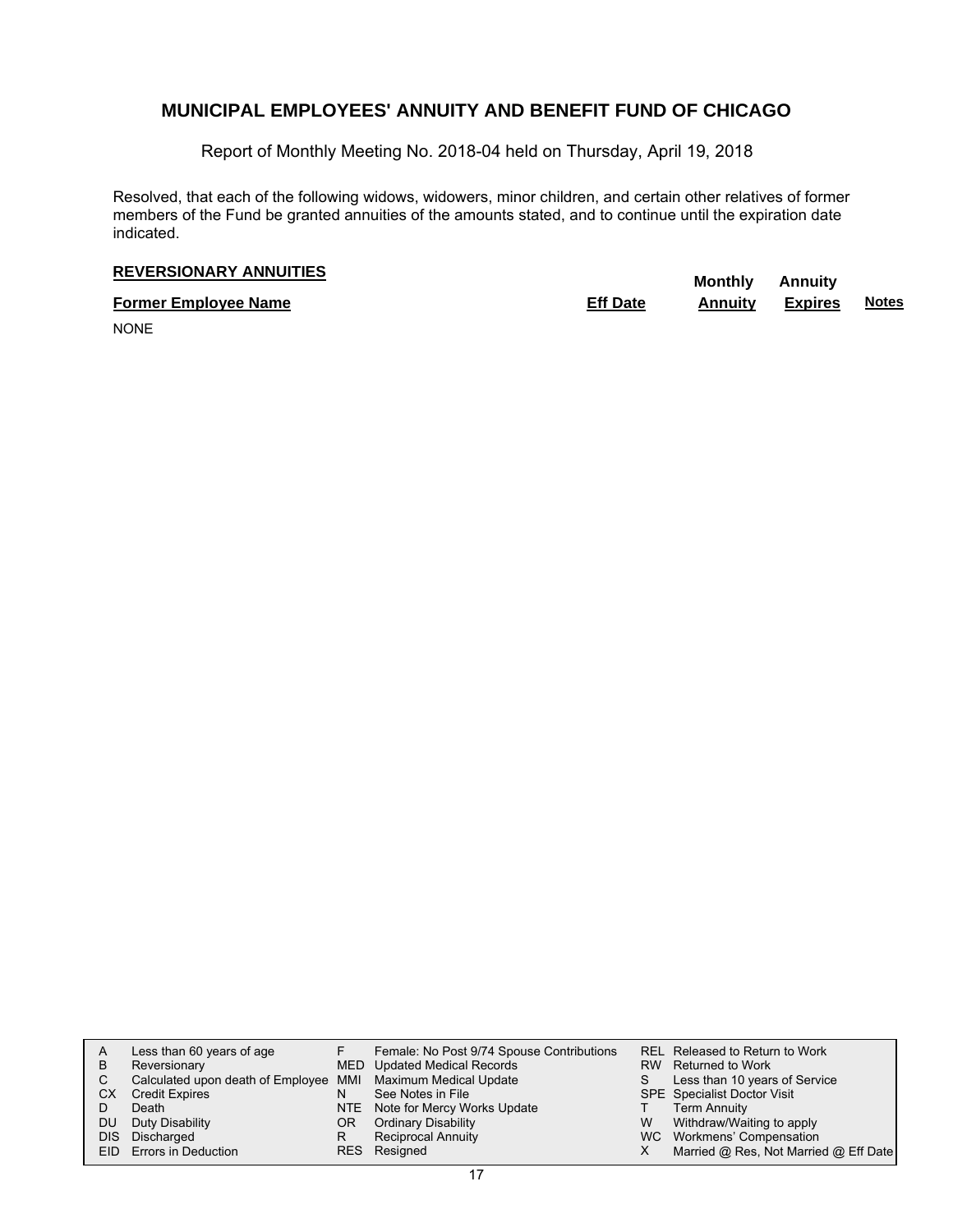Report of Monthly Meeting No. 2018-04 held on Thursday, April 19, 2018

Resolved, that each of the following named members of the Fund, or widows, widowers, or minor children of former members of the Fund be granted an adjusted annuity of the amount stated, and to continue for life, unless otherwise stated.

# **Annuity Amount ADJUSTED ANNUITIES**

|                           |               | AUTOR AND A     |                              |                      |                          |  |  |
|---------------------------|---------------|-----------------|------------------------------|----------------------|--------------------------|--|--|
| <b>Name</b>               | Reason        | <b>Eff Date</b> | <b>Employee Spouse/Child</b> |                      |                          |  |  |
| <b>BENUZZI, JESSICA M</b> | Change in FAS | 07/01/2012      | \$5,674.20<br>\$6,838.82     | N/A<br>N/A           | <b>ORG</b><br><b>ADJ</b> |  |  |
| CHUBCHENKO, RAISA         | Change in FAS | 04/01/2017      | \$843.24<br>\$911.93         | N/A<br>N/A           | <b>ORG</b><br>ADJ        |  |  |
| FLYNN. MICHAEL L          | Change in FAS | 06/26/2016      | \$1,979.08<br>\$2,106.88     | \$910.38<br>\$969.16 | <b>ORG</b><br>ADJ        |  |  |
| HOGAN, CATHLEEN C         | Change in FAS | 06/27/2016      | \$317.98<br>\$321.83         | \$158.99<br>\$160.92 | <b>ORG</b><br>ADJ        |  |  |

### **Total Adjusted Annuities 4 Case(s)**

Trustee McMahon moved that the resolutions be adopted and that the applicants be granted employee, widow(er), child, reversionary, or adjusted annuities for the period and at the rates stated opposite their respective names. Seconded Trustee Thompson. Carried: Ayes- Trustee Johnson, Trustee Keane, Trustee McMahon, Mr. Porter and Trustee Thompson. Nays-None.

| A    | Less than 60 years of age                                    |    | Female: No Post 9/74 Spouse Contributions |   | REL Released to Return to Work        |
|------|--------------------------------------------------------------|----|-------------------------------------------|---|---------------------------------------|
| B    | Reversionary                                                 |    | MED Updated Medical Records               |   | RW Returned to Work                   |
| C    | Calculated upon death of Employee MMI Maximum Medical Update |    |                                           |   | Less than 10 years of Service         |
| СX   | <b>Credit Expires</b>                                        | N  | See Notes in File                         |   | <b>SPE</b> Specialist Doctor Visit    |
|      | Death                                                        |    | NTE Note for Mercy Works Update           |   | Term Annuity                          |
| DU   | Duty Disability                                              | OR | <b>Ordinary Disability</b>                | W | Withdraw/Waiting to apply             |
| DIS. | Discharged                                                   | R  | <b>Reciprocal Annuity</b>                 |   | WC Workmens' Compensation             |
|      | EID Errors in Deduction                                      |    | RES Resigned                              |   | Married @ Res, Not Married @ Eff Date |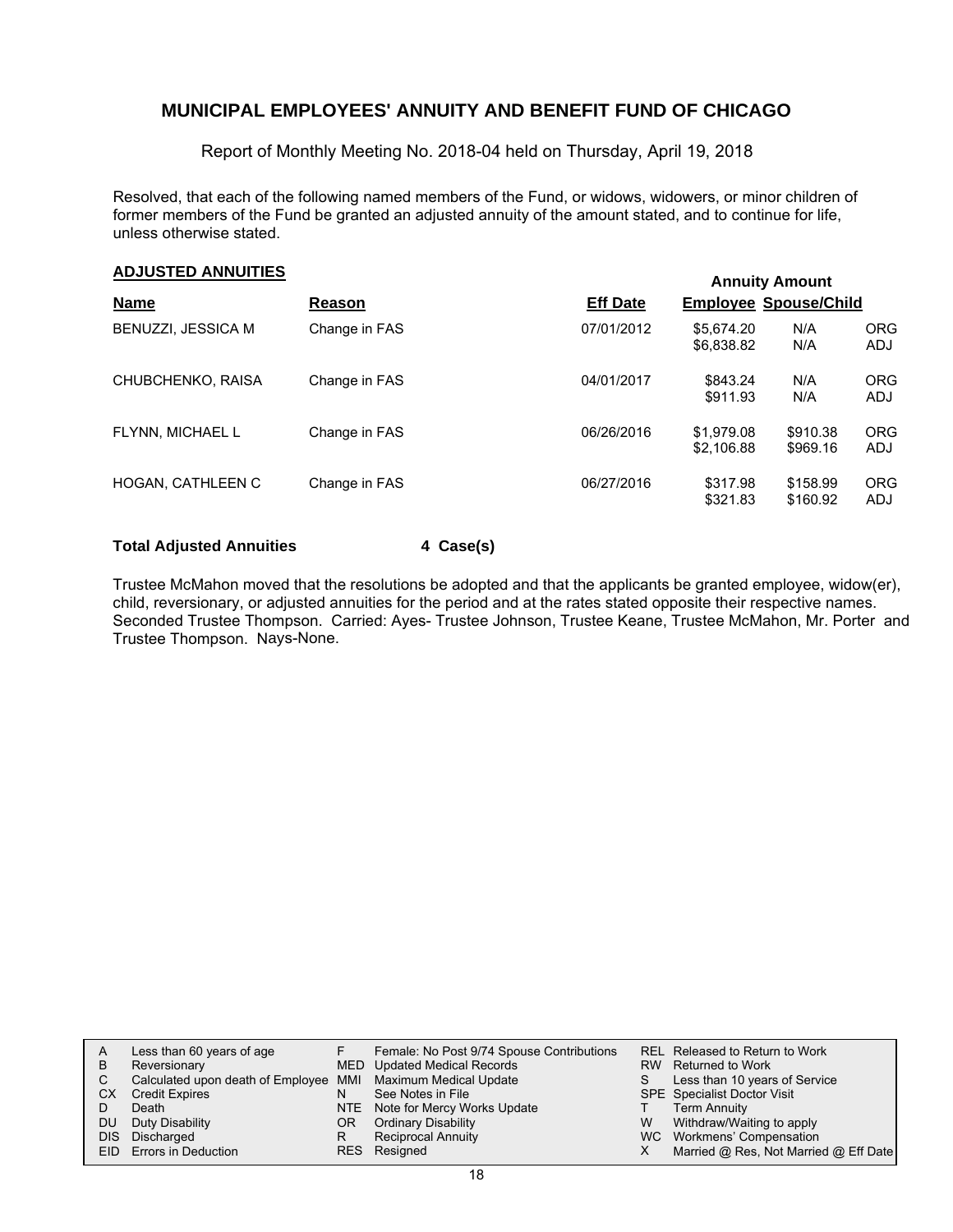Report of Monthly Meeting No. 2018-04 held on Thursday, April 19, 2018

The following employees have filed application for Duty Disability Benefits. The applications have been examined by the Medical Examiner for this Fund who recommended the following periods of disability.

#### **DUTY DISABILITY**

| ו ובוטאטוע ו וטע             |                 |            |                             |                  | <u>Rate</u> | <u>*No. of</u>   |
|------------------------------|-----------------|------------|-----------------------------|------------------|-------------|------------------|
| <b>Name</b>                  | <u>Dept</u>     |            | <b>Eff Date Fol-Up Date</b> | <b>Term Date</b> |             | Per Day Children |
|                              |                 |            |                             |                  |             |                  |
| AGUILAR, ROBERT              | STS & SAN       | 12/05/17   | 08/01/18                    |                  | \$157.50    |                  |
| BREWSTER, PAUL S             | <b>TRANS</b>    | 03/13/17   | 06/01/18                    |                  | \$147.49    |                  |
| CARTER, SANDRA               | STS & SAN       | 01/23/18   | 05/01/18                    |                  | \$154.76    |                  |
| DONOHUE, GARY E              | TRANS           | 02/02/18   | 08/01/18                    |                  | \$197.67    |                  |
| FRAZIER, TOVAL L             | <b>TRANS</b>    | 02/14/18   | 08/01/18                    |                  | \$152.58    | 1                |
| <b>FROBES, JAMES J</b>       | TRANS           | 02/18/18   | 07/01/18                    |                  | \$176.87    |                  |
| HULL, DARRELL                | <b>GEN SERV</b> | 11/07/17   | 07/01/18                    |                  | \$152.15    |                  |
| JONES, HEIDI                 | STS & SAN       | 02/14/18   | 07/01/18                    |                  | \$101.44    |                  |
| LARUCCI, JOSEPH N            | <b>AVIATION</b> | 02/22/18   | 09/01/18                    |                  | \$159.76    | 2                |
| LEWIS, GLORIA M              | <b>GEN SERV</b> | 01/17/18   | 06/01/18                    |                  | \$99.63     |                  |
| SANFRATELLO, VINCENT A       | WATER           | 02/07/18   | 09/01/18                    |                  | \$193.95    | 1                |
| SMITH, JAMES J               | CPL             | 01/04/18   | 07/01/18                    |                  | \$152.15    |                  |
| TATE, STEPHEN H              | STS & SAN       | 01/17/18   |                             | 03/01/18         | \$152.15    |                  |
| <b>WARRICK, MICHAEL T</b>    | <b>WATER</b>    | 02/21/18   | 08/01/18                    |                  | \$201.86    |                  |
| WHITE, THOMAS M              | TRANS           | 02/28/18   | 09/01/18                    |                  | \$237.20    |                  |
| WILLIAMS, ROBBY R            | STS & SAN       | 02/15/18   | 08/01/18                    |                  | \$152.15    |                  |
| <b>Total DUTY DISABILITY</b> |                 | 16 Case(s) |                             |                  | \$2,589.31  |                  |

\* Based on 40 ILCS 5/8-160, the Employee shall also have a right to receive child's disability benefit of \$10.00 a month on account of each child less than 18 years of age. Rates will be prorated based on days of eligibility.

|      | Less than 60 years of age                                    |     | Female: No Post 9/74 Spouse Contributions |    | REL Released to Return to Work        |
|------|--------------------------------------------------------------|-----|-------------------------------------------|----|---------------------------------------|
| B    | Reversionary                                                 |     | MED Updated Medical Records               |    | RW Returned to Work                   |
|      | Calculated upon death of Employee MMI Maximum Medical Update |     |                                           | S. | Less than 10 years of Service         |
| СX   | <b>Credit Expires</b>                                        | N   | See Notes in File                         |    | <b>SPE</b> Specialist Doctor Visit    |
|      | Death                                                        |     | NTE Note for Mercy Works Update           |    | <b>Term Annuity</b>                   |
| DU   | Duty Disability                                              | OR. | <b>Ordinary Disability</b>                | W  | Withdraw/Waiting to apply             |
| DIS. | Discharged                                                   |     | <b>Reciprocal Annuity</b>                 |    | WC Workmens' Compensation             |
|      | EID Errors in Deduction                                      |     | RES Resigned                              |    | Married @ Res, Not Married @ Eff Date |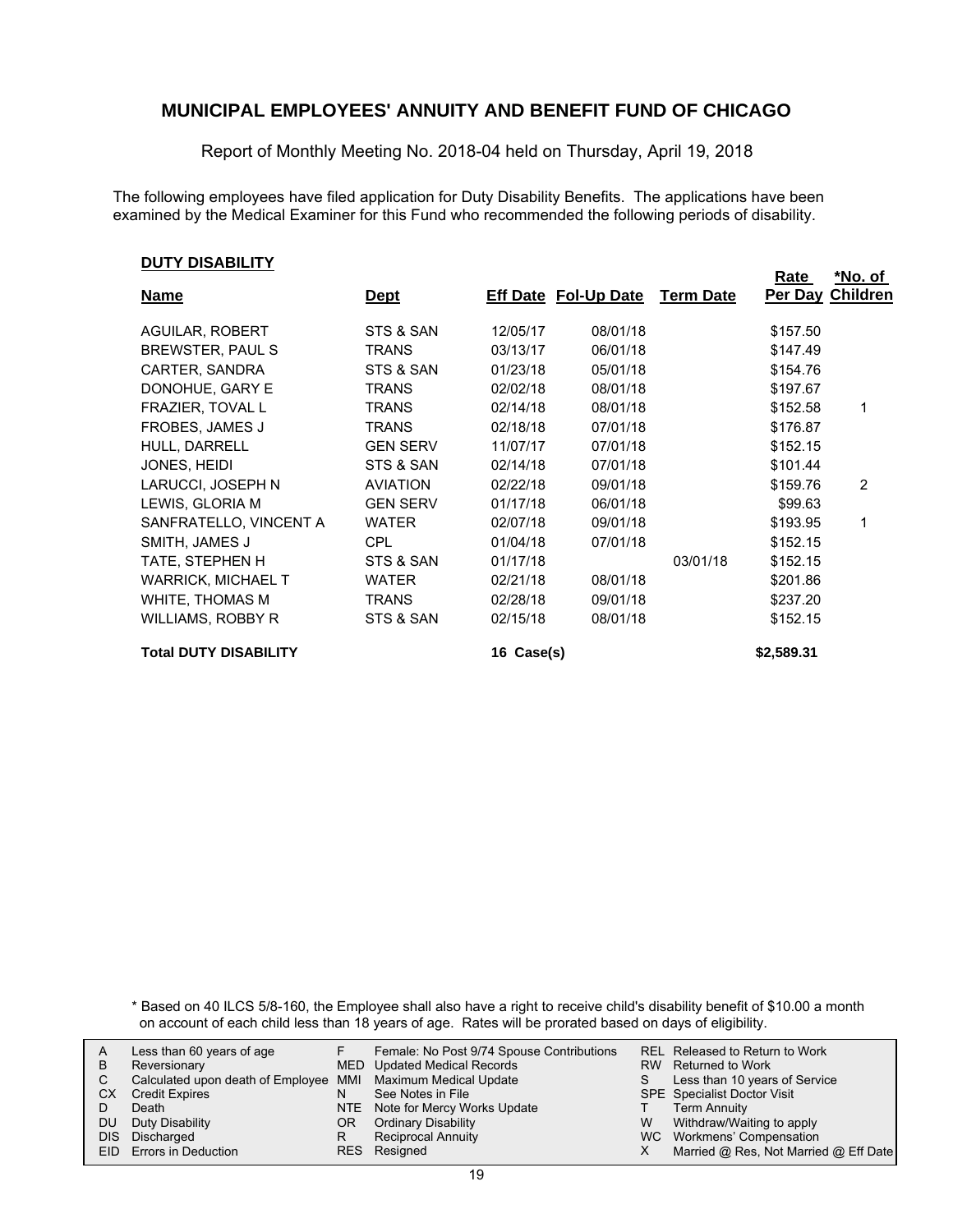Report of Monthly Meeting No. 2018-04 held on Thursday, April 19, 2018

The following employees have filed application for Ordinary Disability Benefits. The applications have been examined by the Medical Examiner for this Fund who recommended the following periods of disability.

#### **ORDINARY DISABILITY**

|                                |                          |          |                             |                  | <u>Rate</u> |
|--------------------------------|--------------------------|----------|-----------------------------|------------------|-------------|
| <b>Name</b>                    | <u>Dept</u>              |          | <b>Eff Date Fol-Up Date</b> | <b>Term Date</b> | Per Day     |
| BAKER, JANE H                  | <b>CPL</b>               | 02/06/18 | 06/01/18                    |                  | \$115.78    |
| COOPER, JOHNNY                 | STS & SAN                | 03/30/18 | 06/01/18                    |                  | \$103.20    |
| CORROZZO JR, CARMEN J          | STS & SAN                | 01/15/18 |                             | 02/18/18         | \$102.95    |
| <b>GAVIN, PETER F</b>          | <b>AVIATION</b>          | 03/06/18 | 09/01/18                    |                  | \$134.57    |
| KELLEY, SHALISSA               | <b>OEMC</b>              | 02/12/18 | 05/01/18                    |                  | \$17.68     |
| LATHION, VALERIE               | <b>FAMILY &amp; SUPP</b> | 04/14/18 | 07/01/18                    |                  | \$96.74     |
| LUNKINS, ELAINE D              | <b>TRANS</b>             | 02/25/18 |                             | 03/18/18         | \$101.44    |
| MOODY, JULIETTE A              | <b>BE</b>                | 06/21/17 |                             | 08/27/17         | \$22.65     |
| PALEOLOGOS, LEONIDAS           | <b>GEN SERV</b>          | 03/13/18 | 06/01/18                    |                  | \$135.51    |
| PORTER, VERONICA               | <b>OEMC</b>              | 03/11/18 | 03/01/19                    |                  | \$22.51     |
| RAMOS, ARTHUR J                | <b>GEN SERV</b>          | 03/22/18 | 07/01/18                    |                  | \$141.67    |
| RULE, CANEAL                   | <b>OEMC</b>              | 03/01/18 | 03/01/19                    |                  | \$65.85     |
| SALERNO, STEVEN P              | <b>GEN SERV</b>          | 04/02/18 | 07/01/18                    |                  | \$151.30    |
| SMITH, KEVIN                   | <b>WATER</b>             | 02/05/18 | 02/01/19                    |                  | \$117.68    |
| SMITH, LLOYD B                 | <b>WATER</b>             | 02/16/18 | 08/01/18                    |                  | \$145.87    |
| STRIMEL, JANET A               | <b>OEMC</b>              | 03/19/18 | 07/01/18                    |                  | \$23.59     |
| VAN THOLEN, LUZ M              | <b>HEALTH</b>            | 01/15/18 | 08/01/18                    |                  | \$105.39    |
| VAZQUEZ, ALFREDO               | <b>OEMC</b>              | 03/16/18 | 06/01/18                    |                  | \$146.88    |
| WATSON, ELIZABETH              | <b>WATER</b>             | 03/31/18 | 08/01/18                    |                  | \$61.60     |
| <b>WILLIAMS III, CHARLES R</b> | STS & SAN                | 03/15/18 | 07/01/18                    |                  | \$101.44    |
| <b>WRIGHT, LESLIE</b>          | STS & SAN                | 04/02/18 | 06/01/18                    |                  | \$101.44    |
|                                |                          |          |                             |                  |             |

#### **Total ORDINARY DISABILITY 21 Case(s) \$2,015.74**

Trustee McMahon moved that the applicants for Ordinary and Duty disability benefits be granted such benefits for the period and at the rate shown opposite their respective names. Seconded Trustee Thompson. Carried: Ayes- Trustee Johnson, Trustee Keane, Trustee McMahon, Mr. Porter and Trustee Thompson. Nays-None.

| A  | Less than 60 years of age                                    |     | Female: No Post 9/74 Spouse Contributions |   | REL Released to Return to Work        |
|----|--------------------------------------------------------------|-----|-------------------------------------------|---|---------------------------------------|
| В  | Reversionary                                                 |     | MED Updated Medical Records               |   | RW Returned to Work                   |
|    | Calculated upon death of Employee MMI Maximum Medical Update |     |                                           | S | Less than 10 years of Service         |
| СX | Credit Expires                                               | N   | See Notes in File                         |   | <b>SPE</b> Specialist Doctor Visit    |
|    | Death                                                        |     | NTE Note for Mercy Works Update           |   | <b>Term Annuity</b>                   |
| DU | Duty Disability                                              | OR. | <b>Ordinary Disability</b>                | W | Withdraw/Waiting to apply             |
|    | DIS Discharged                                               | R   | <b>Reciprocal Annuity</b>                 |   | WC Workmens' Compensation             |
|    | EID Errors in Deduction                                      |     | RES Resigned                              |   | Married @ Res, Not Married @ Eff Date |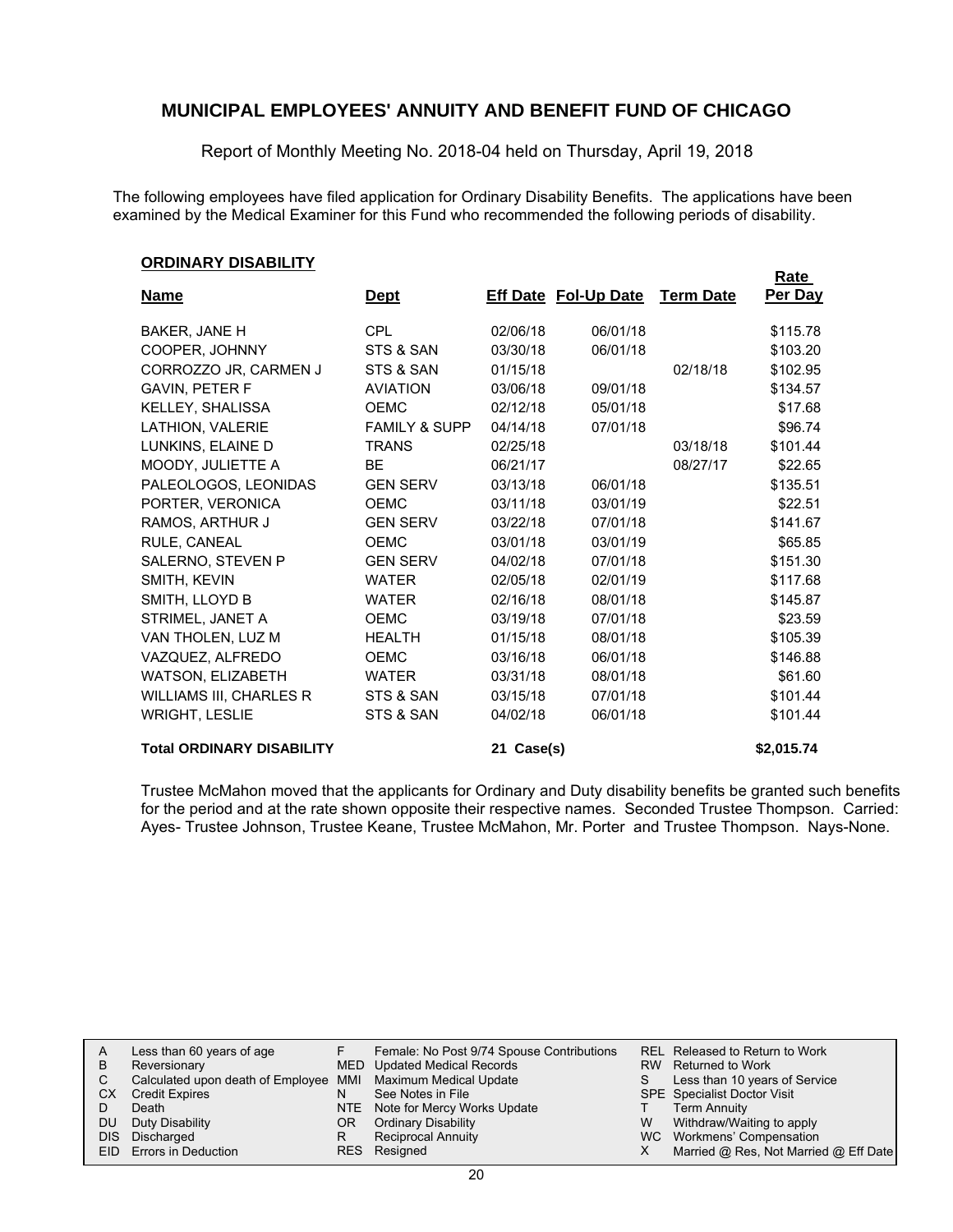Report of Monthly Meeting No. 2018-04 held on Thursday, April 19, 2018

The following employees receiving Duty Disability Benefits have applied for extension of such benefits. The applications have been examined by the Medical Examiner for this Fund who recommended the following extensions.

#### **DUTY-EXTENSION OF**

| <u> 2011 LATLIVION OF</u>      |                 |                   |               |                | Rate       | *No. of          |
|--------------------------------|-----------------|-------------------|---------------|----------------|------------|------------------|
| <b>Name</b>                    | <u>Dept</u>     | <b>Start Date</b> | <u>Period</u> | <b>Ext Reg</b> |            | Per Day Children |
| <b>BOBLEWSKI, NICHOLAS A</b>   | <b>TRANS</b>    | 05/03/17          | 08/01/18      | <b>MED</b>     | \$209.85   |                  |
| CASTILLO, MILAGROS             | <b>WATER</b>    | 08/08/17          | 07/01/18      | <b>MED</b>     | \$171.81   | 1                |
| CHEN, AIRU                     | <b>GEN SERV</b> | 01/03/13          | 03/01/19      | <b>MED</b>     | \$186.13   | 2                |
| COZZI, ANTHONY F               | <b>WATER</b>    | 03/28/13          | 03/01/19      | <b>MED</b>     | \$192.76   | $\overline{c}$   |
| CURLEY, BRIAN J                | <b>TRANS</b>    | 11/09/13          | 07/01/18      | <b>MED</b>     | \$197.03   | 1                |
| <b>GAMBLE, DELPHINE</b>        | <b>BE</b>       | 02/28/17          | 07/01/18      | <b>MED</b>     | \$42.99    |                  |
| <b>GASCA, NORMA J</b>          | STS & SAN       | 12/14/16          | 12/01/18      | <b>MED</b>     | \$149.72   |                  |
| <b>GIOIA, ANTHONY F</b>        | <b>GEN SERV</b> | 12/04/15          | 12/01/18      | <b>NTE</b>     | \$188.05   |                  |
| IZAGUIRRE, FERNANDO            | <b>FINANCE</b>  | 06/07/14          | 12/01/18      | <b>MED</b>     | \$130.36   | 1                |
| JORDAN LEE, REGINA A           | <b>HEALTH</b>   | 12/05/17          | 08/01/18      | <b>MED</b>     | \$200.84   |                  |
| LETT, JAMES O                  | <b>GEN SERV</b> | 05/06/15          | 08/01/18      | <b>MED</b>     | \$185.28   |                  |
| LUNEBACH, WILLIAM J            | <b>OEMC</b>     | 06/27/17          | 08/01/18      | <b>MED</b>     | \$209.00   |                  |
| MARTINEZ, JAIME C              | <b>GEN SERV</b> | 01/10/17          | 08/01/18      | <b>MED</b>     | \$193.82   |                  |
| MC CARTHY, PAUL K              | STS & SAN       | 11/24/13          | 03/01/19      | <b>MED</b>     | \$146.85   |                  |
| MEDINA, ELIZABETH              | <b>BE</b>       | 12/05/16          | 12/01/18      | <b>MED</b>     | \$71.79    |                  |
| MIRANDA JR, OSWALD             | <b>WATER</b>    | 11/16/17          | 04/02/18      | <b>REL</b>     | \$209.85   |                  |
| NORMAN, RICHARD                | <b>WATER</b>    | 10/26/17          | 08/01/18      | <b>MED</b>     | \$152.15   |                  |
| O'DONNELL, PAUL M              | <b>WATER</b>    | 05/16/17          | 08/01/18      | <b>MED</b>     | \$203.01   |                  |
| ORLANDINI, CARLA J             | <b>OEMC</b>     | 05/01/17          | 07/01/18      | <b>MED</b>     | \$213.95   |                  |
| POLK WILLS, GWENDOLYN          | <b>AVIATION</b> | 05/16/17          | 06/01/18      | <b>MED</b>     | \$173.47   |                  |
| RAMIREZ, VINCENT J             | STS & SAN       | 02/10/17          | 08/01/18      | <b>MED</b>     | \$152.15   | 1                |
| RATLIFF, NELSON L              | <b>AVIATION</b> | 02/28/16          | 12/01/18      | <b>MED</b>     | \$149.72   |                  |
| RHIVERS, MONIQUE               | <b>TRANS</b>    | 12/21/17          | 08/01/18      | <b>MED</b>     | \$209.00   | 1                |
| ROBINSON, EDWARD M             | <b>TRANS</b>    | 10/22/15          | 10/01/18      | <b>MED</b>     | \$149.72   |                  |
| RUIZ, EUGENIO                  | <b>BE</b>       | 03/20/17          | 06/01/18      | <b>MED</b>     | \$117.01   |                  |
| RUSSO, JOSEPH M                | <b>TRANS</b>    | 01/07/14          | 06/01/18      | <b>MED</b>     | \$181.00   | 2                |
| <b>SEATON, JEANETTE</b>        | STS & SAN       | 08/03/17          | 06/01/18      | <b>SPE</b>     | \$152.15   |                  |
| TASKER, ELRAY C                | <b>BE</b>       | 02/21/12          | 03/01/19      | <b>MED</b>     | \$75.50    |                  |
| <b>Total DUTY-EXTENSION OF</b> |                 | 28 Case(s)        |               |                | \$4,614.96 |                  |

\* Based on 40 ILCS 5/8-160, the Employee shall also have a right to receive child's disability benefit of \$10.00 a month on account of each child less than 18 years of age. Rates will be prorated based on days of eligibility.

| B<br>СX<br>DU<br>DIS. | Less than 60 years of age<br>Reversionary<br>Calculated upon death of Employee MMI Maximum Medical Update<br><b>Credit Expires</b><br>Death<br>Duty Disability<br>Discharged<br>EID Errors in Deduction | N<br>ΟR<br>R | Female: No Post 9/74 Spouse Contributions<br>MED Updated Medical Records<br>See Notes in File<br>NTE Note for Mercy Works Update<br><b>Ordinary Disability</b><br><b>Reciprocal Annuity</b><br>RES Resigned | S<br>W | REL Released to Return to Work<br>RW Returned to Work<br>Less than 10 years of Service<br>SPE Specialist Doctor Visit<br><b>Term Annuity</b><br>Withdraw/Waiting to apply<br>WC Workmens' Compensation<br>Married @ Res, Not Married @ Eff Date |
|-----------------------|---------------------------------------------------------------------------------------------------------------------------------------------------------------------------------------------------------|--------------|-------------------------------------------------------------------------------------------------------------------------------------------------------------------------------------------------------------|--------|-------------------------------------------------------------------------------------------------------------------------------------------------------------------------------------------------------------------------------------------------|
|-----------------------|---------------------------------------------------------------------------------------------------------------------------------------------------------------------------------------------------------|--------------|-------------------------------------------------------------------------------------------------------------------------------------------------------------------------------------------------------------|--------|-------------------------------------------------------------------------------------------------------------------------------------------------------------------------------------------------------------------------------------------------|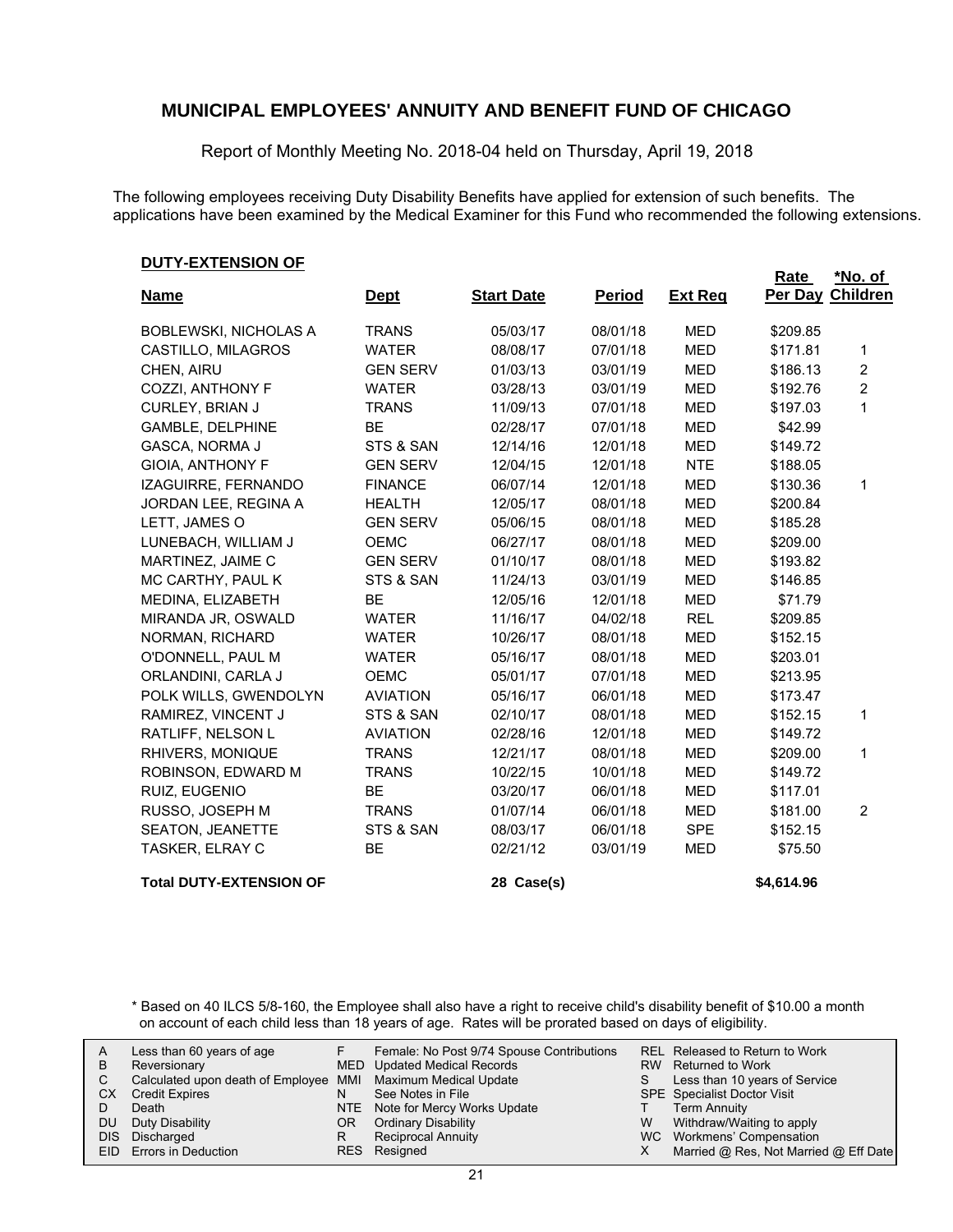Report of Monthly Meeting No. 2018-04 held on Thursday, April 19, 2018

The following employees receiving Ordinary Disability Benefits have applied for extension of such benefits. The applications have been examined by the Medical Examiner for this Fund who recommended the following extensions.

#### **ORDINARY-EXTENSION OF**

|                                    |                    |                   |               |                | <u>Rate</u> |
|------------------------------------|--------------------|-------------------|---------------|----------------|-------------|
| <b>Name</b>                        | <u>Dept</u>        | <b>Start Date</b> | <u>Period</u> | <b>Ext Reg</b> | Per Day     |
| ALLEN BROWN, CORA I                | <b>FINANCE</b>     | 05/29/17          | 08/01/18      | MED            | \$96.02     |
| <b>BECTON, DENISE R</b>            | BE.                | 06/16/15          | 09/20/18      | CX.            | \$55.56     |
| <b>BROWN, SHARON M</b>             | <b>POLICE</b>      | 06/18/15          | 06/26/18      | <b>CX</b>      | \$19.54     |
| CAMACHO, LUZ I                     | <b>BF</b>          | 04/14/17          | 07/01/18      | <b>MED</b>     | \$49.59     |
| COCONATE, LOUIS A                  | <b>WATER</b>       | 05/02/16          | 09/01/18      | MED            | \$137.05    |
| COLEMAN, PRECIOUS                  | <b>BE</b>          | 01/21/17          | 08/01/18      | MED            | \$61.01     |
| DIAZ, SANDRA                       | <b>BUS AFFAIRS</b> | 01/26/18          | 04/19/18      | <b>REL</b>     | \$115.64    |
| DURHAM, PATRICK L                  | <b>WATER</b>       | 02/20/17          | 10/01/18      | MED            | \$115.97    |
| FAHY, MICHAEL P                    | <b>BLDGS</b>       | 08/16/17          | 08/01/18      | MED            | \$159.91    |
| HARP, WILLIAM D                    | STS & SAN          | 11/24/17          | 09/01/18      | <b>MED</b>     | \$101.44    |
| KERYCZYNSKYJ, YARKO                | <b>GEN SERV</b>    | 09/09/14          | 08/01/18      | MED            | \$59.04     |
| KONTOS, TOULA                      | <b>BE</b>          | 03/11/16          | 07/24/18      | CX             | \$42.04     |
| LEWIS, ABBIE T                     | <b>BE</b>          | 12/15/15          | 03/01/19      | <b>MED</b>     | \$78.97     |
| OWENS, ONEIKA M                    | STS & SAN          | 02/17/17          | 04/28/18      | <b>REL</b>     | \$57.33     |
| PEREZ, FRANCISCO                   | <b>BE</b>          | 03/18/16          | 03/01/19      | MED            | \$47.29     |
| RATTLER, JOHN D                    | <b>POLICE</b>      | 08/01/17          | 08/01/18      | <b>MED</b>     | \$100.36    |
| THORNTON, ROBERTA                  | <b>AVIATION</b>    | 12/16/17          | 06/01/18      | MED            | \$96.02     |
| <b>TORRES, JAVIER</b>              | <b>TRANS</b>       | 02/08/18          | 05/01/18      | MED            | \$150.79    |
| WILLIAMS-SCOTT, SOPHIA             | <b>BE</b>          | 09/22/15          | 08/17/18      | <b>CX</b>      | \$50.49     |
| <b>Total ORDINARY-EXTENSION OF</b> |                    | 19 Case(s)        |               |                | \$1,594.06  |

Trustee McMahon moved that the applicants for extension of Ordinary and Duty disability benefits shown hereinbefore be granted such extension for the period and at the rate shown opposite their respective names. Seconded Trustee Thompson. Carried: Ayes- Trustee Johnson, Trustee Keane, Trustee McMahon, Mr. Porter and Trustee Thompson. Nays-None.

| A   | Less than 60 years of age                                    |    | Female: No Post 9/74 Spouse Contributions |    | REL Released to Return to Work        |
|-----|--------------------------------------------------------------|----|-------------------------------------------|----|---------------------------------------|
| В   | Reversionary                                                 |    | MED Updated Medical Records               |    | RW Returned to Work                   |
|     | Calculated upon death of Employee MMI Maximum Medical Update |    |                                           | S. | Less than 10 years of Service         |
| СX  | <b>Credit Expires</b>                                        | N  | See Notes in File                         |    | SPE Specialist Doctor Visit           |
|     | Death                                                        |    | NTE Note for Mercy Works Update           |    | <b>Term Annuity</b>                   |
| DU. | Duty Disability                                              | OR | <b>Ordinary Disability</b>                | W  | Withdraw/Waiting to apply             |
|     | DIS Discharged                                               |    | <b>Reciprocal Annuity</b>                 |    | WC Workmens' Compensation             |
|     | EID Errors in Deduction                                      |    | RES Resigned                              |    | Married @ Res, Not Married @ Eff Date |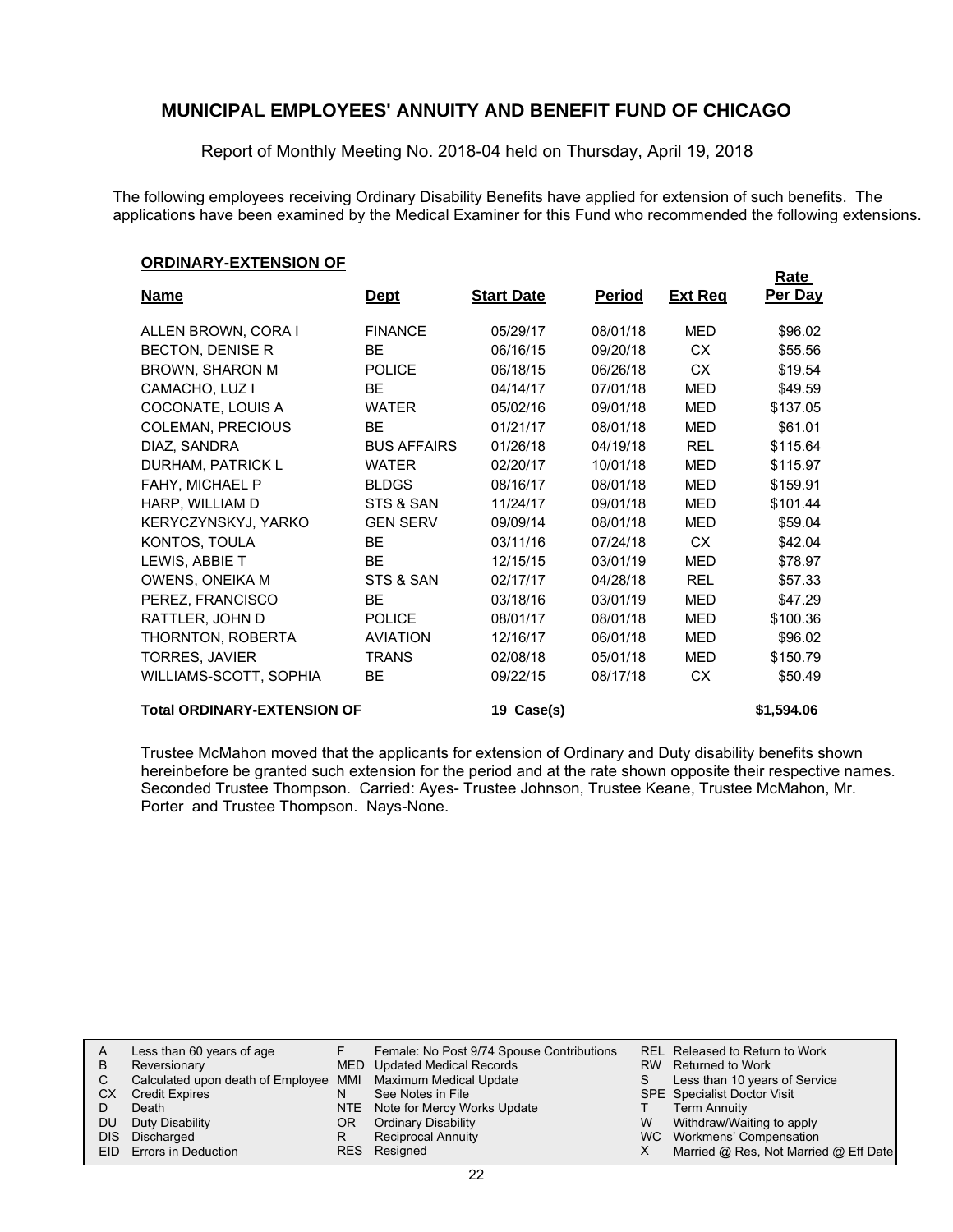Report of Monthly Meeting No. 2018-04 held on Thursday, April 19, 2018

| <b>ADJUSTED DUTY DISABILITY</b> | <b>Rate</b> |                   |                |             |
|---------------------------------|-------------|-------------------|----------------|-------------|
| <b>Name</b>                     | Reason      | <b>Start Date</b> | <b>To Date</b> | Per Day     |
| <b>NONE</b>                     |             |                   |                | ORG<br>ADJ. |

| A<br>B<br>CХ | Less than 60 years of age<br>Reversionary<br>Calculated upon death of Employee MMI Maximum Medical Update<br><b>Credit Expires</b> | N  | Female: No Post 9/74 Spouse Contributions<br>MED Updated Medical Records<br>See Notes in File<br>NTE Note for Mercy Works Update | S. | REL Released to Return to Work<br>RW Returned to Work<br>Less than 10 years of Service<br><b>SPE</b> Specialist Doctor Visit<br>Term Annuity |
|--------------|------------------------------------------------------------------------------------------------------------------------------------|----|----------------------------------------------------------------------------------------------------------------------------------|----|----------------------------------------------------------------------------------------------------------------------------------------------|
| DU           | Duty Disability                                                                                                                    | OR | <b>Ordinary Disability</b>                                                                                                       | W  | Withdraw/Waiting to apply                                                                                                                    |
| DIS.         | Discharged<br>EID Errors in Deduction                                                                                              | R  | <b>Reciprocal Annuity</b><br>RES Resigned                                                                                        |    | WC Workmens' Compensation<br>Married @ Res, Not Married @ Eff Date                                                                           |
|              |                                                                                                                                    |    |                                                                                                                                  |    |                                                                                                                                              |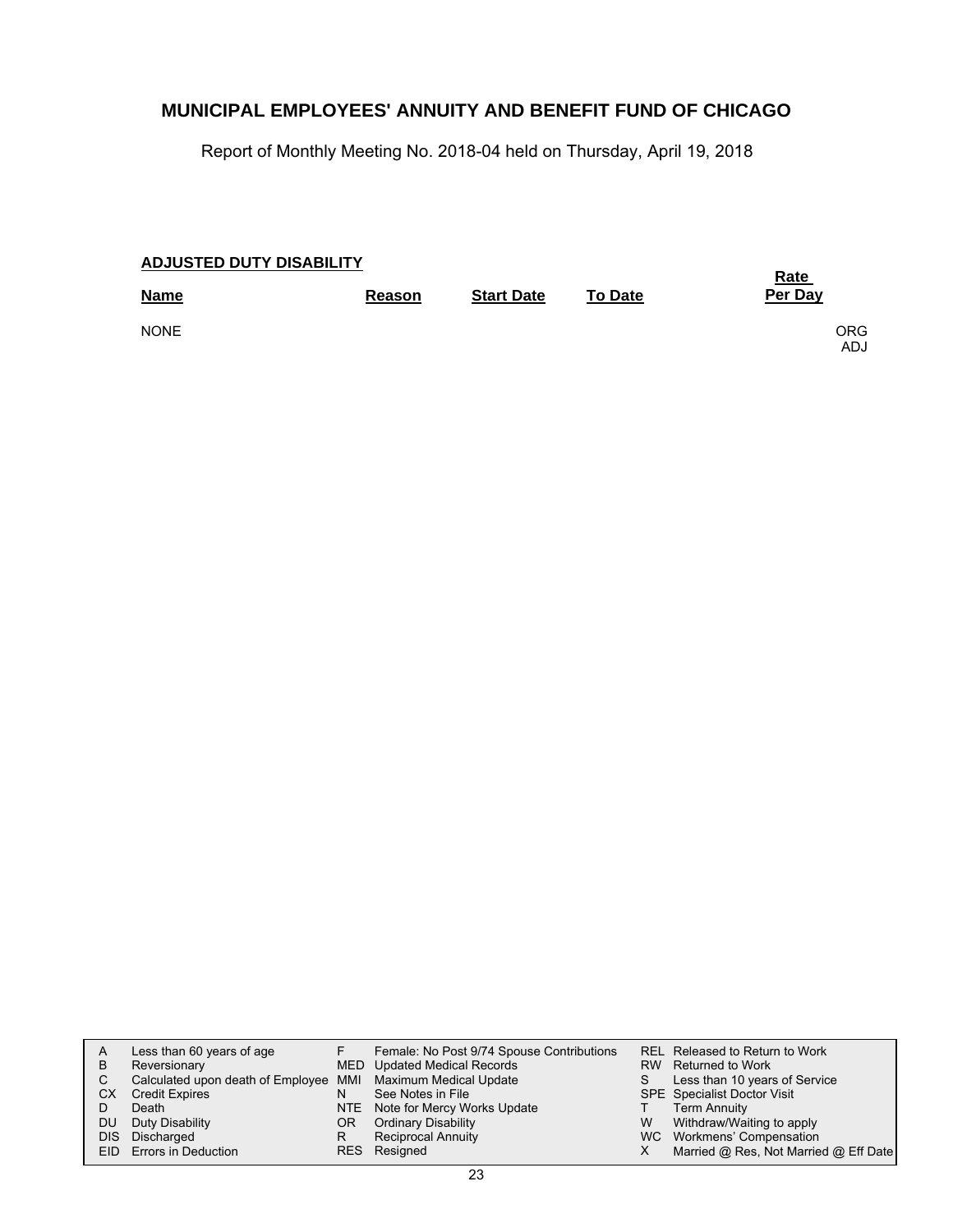Report of Monthly Meeting No. 2018-04 held on Thursday, April 19, 2018

#### **ADJUSTED ORDINARY DISABILITY**

| <b>Name</b>                               | Reason        | <b>Start Date</b>    | <b>To Date</b>       | <b>Rate</b><br>Per Day |                   |
|-------------------------------------------|---------------|----------------------|----------------------|------------------------|-------------------|
| MATHEW, ALEYAMMA                          | Retro Pay Inc | 10/09/14<br>10/09/14 | 03/31/15<br>03/31/15 | \$86.19<br>\$89.68     | <b>ORG</b><br>ADJ |
| <b>Total ADJUSTED ORDINARY DISABILITY</b> |               | 1 Case(s)            |                      |                        |                   |

Trustee McMahon moved that the adjusted Ordinary and Duty disability benefits shown hereinbefore be approved for payment for the period and at the rate shown opposite their respective names. Seconded Trustee Thompson. Carried: Ayes- Trustee Johnson, Trustee Keane, Trustee McMahon, Mr. Porter and Trustee Thompson. Nays-None.

| А    | Less than 60 years of age                                    |    | Female: No Post 9/74 Spouse Contributions |   | REL Released to Return to Work        |
|------|--------------------------------------------------------------|----|-------------------------------------------|---|---------------------------------------|
| B    | Reversionary                                                 |    | MED Updated Medical Records               |   | RW Returned to Work                   |
|      | Calculated upon death of Employee MMI Maximum Medical Update |    |                                           | S | Less than 10 years of Service         |
| СX   | <b>Credit Expires</b>                                        | N  | See Notes in File                         |   | <b>SPE</b> Specialist Doctor Visit    |
|      | Death                                                        |    | NTE Note for Mercy Works Update           |   | <b>Term Annuity</b>                   |
| DU   | Duty Disability                                              | OR | <b>Ordinary Disability</b>                | W | Withdraw/Waiting to apply             |
| DIS. | Discharged                                                   | R  | Reciprocal Annuity                        |   | WC Workmens' Compensation             |
|      | EID Errors in Deduction                                      |    | RES Resigned                              |   | Married @ Res, Not Married @ Eff Date |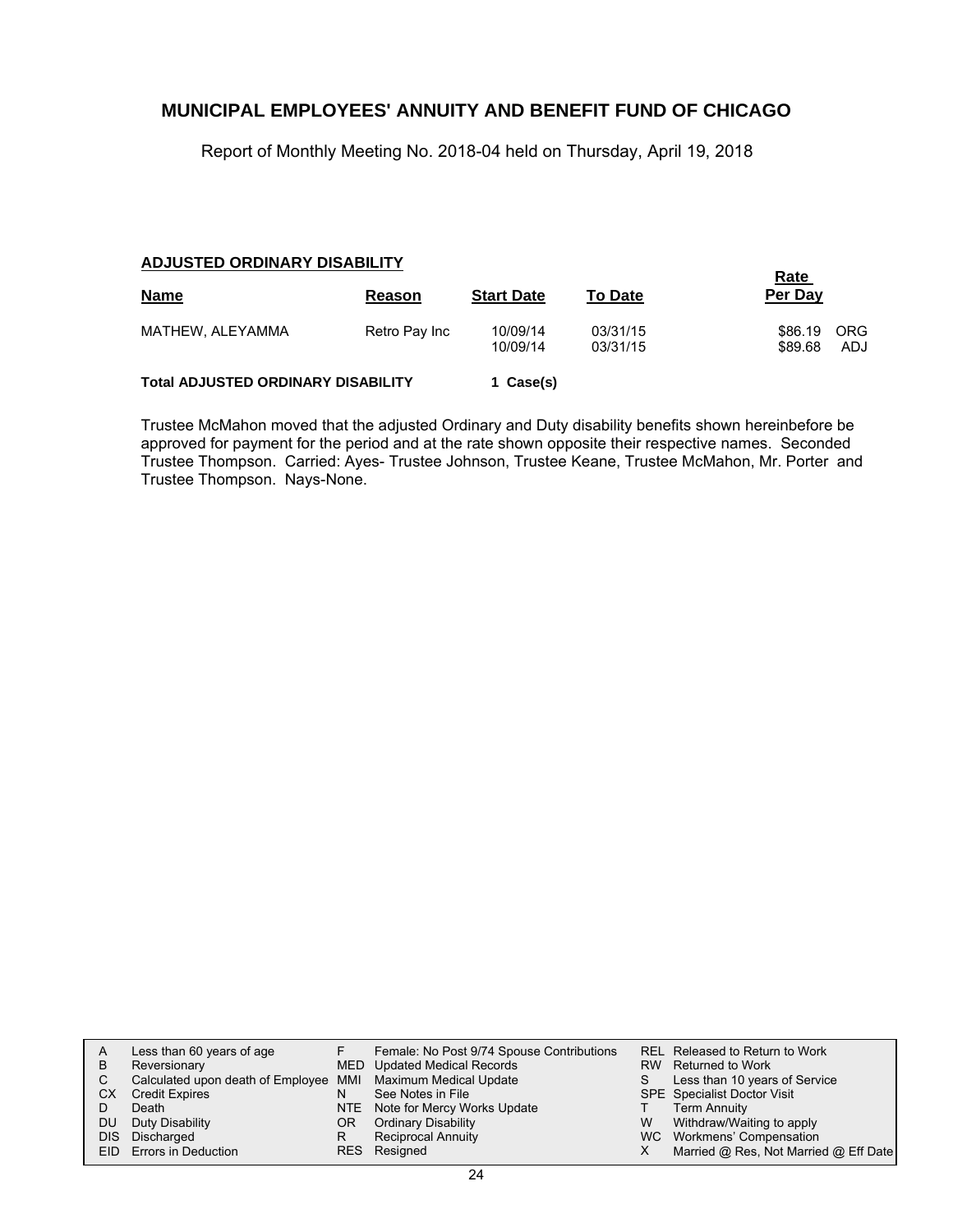Report of Monthly Meeting No. 2018-04 held on Thursday, April 19, 2018

### **APPLICATION FOR MEMBERSHIP**

The following named employees, officers, or officials, required to file written application for membership in the Fund, have filed such application, and the records indicate they qualify for membership by reason of having the necessary service or other requirements.

#### **Name**

**Title Department**

NONE

### **CHANGE OF BIRTHS**

The following named employees have submitted documentation showing a date of birth different from the Fund's records and have requested that the Fund correct its records in accordance with the supporting documentation provided.

| <b>Name</b>             | Date of Birth     | <b>Supporting Document</b> |
|-------------------------|-------------------|----------------------------|
| <b>BOWERS, SHARON T</b> | From<br>To        | <b>Birth Certificate</b>   |
| WILLIS, LARISSA         | <b>From</b><br>To | <b>Birth Certificate</b>   |

Trustee McMahon moved that the records of the Fund shown hereinbefore be corrected to show that each individual was born on the date indicated on the document submitted by the member as proof to this Board. Seconded Trustee Keane. Carried: Ayes- Trustee Johnson, Trustee Keane, Trustee McMahon, Mr. Porter and Trustee Thompson. Nays-None.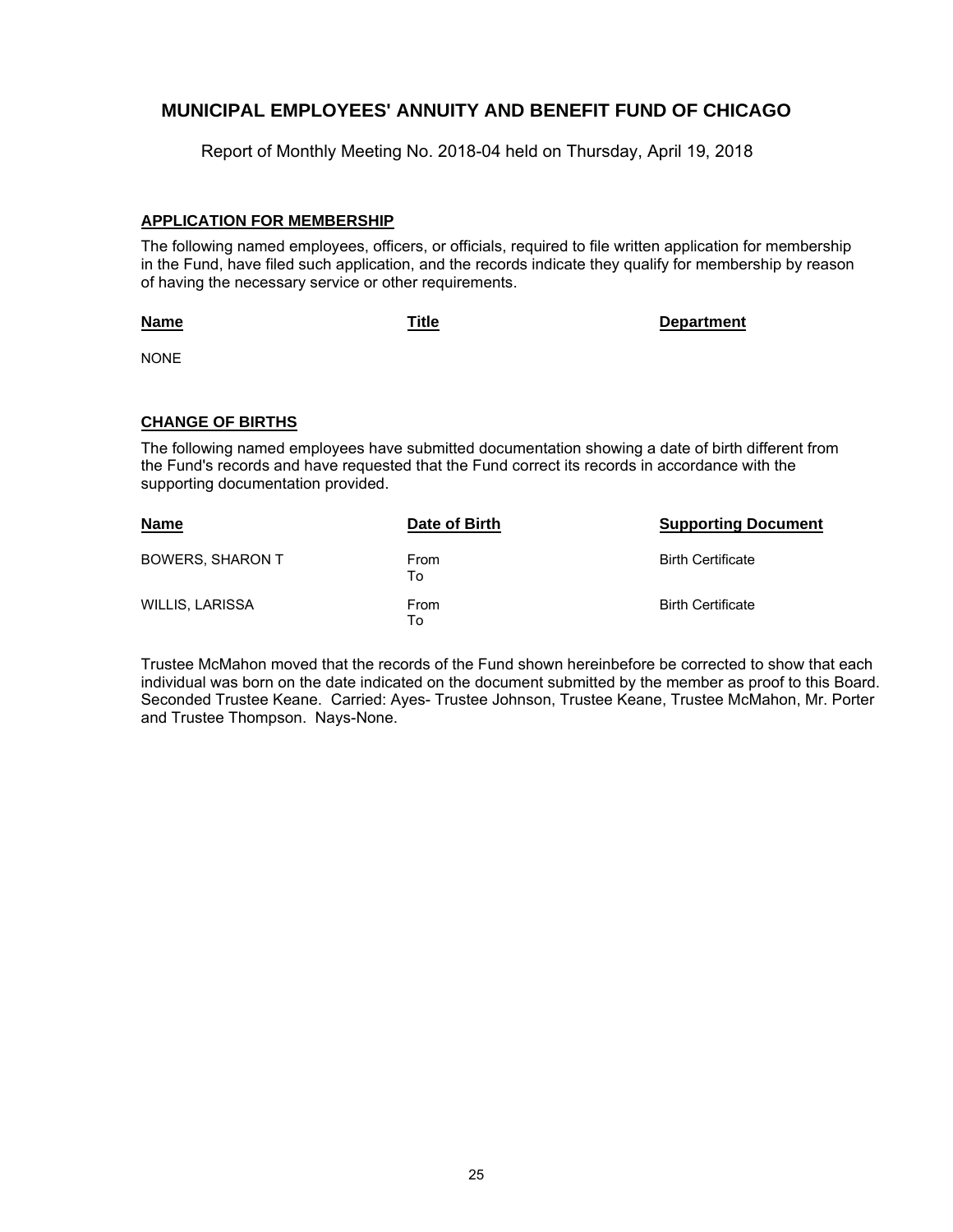Report of Monthly Meeting No. 2018-04 held on Thursday, April 19, 2018

**City Treasurer's Statement of Account as of 03/31/2018**

### **Investments at Market:**

| City Treasurer's Office, 03/31/2018    | \$492,968.51       |                    |
|----------------------------------------|--------------------|--------------------|
| Northern Trust, 03/31/2018 - Unaudited | \$4,286,143,894.71 |                    |
| <b>Total Investments</b>               |                    | \$4,286,636,863.22 |
| <b>Petty Cash Fund:</b>                |                    | \$400.00           |
| <b>Total Cash and Investments</b>      |                    | \$4,286,637,263.22 |

Trustee McMahon moved that the Treasurer's Report be received and placed on file. Seconded Trustee Thompson. Carried: Ayes- Trustee Johnson, Trustee Keane, Trustee McMahon, Mr. Porter and Trustee Thompson. Nays-None.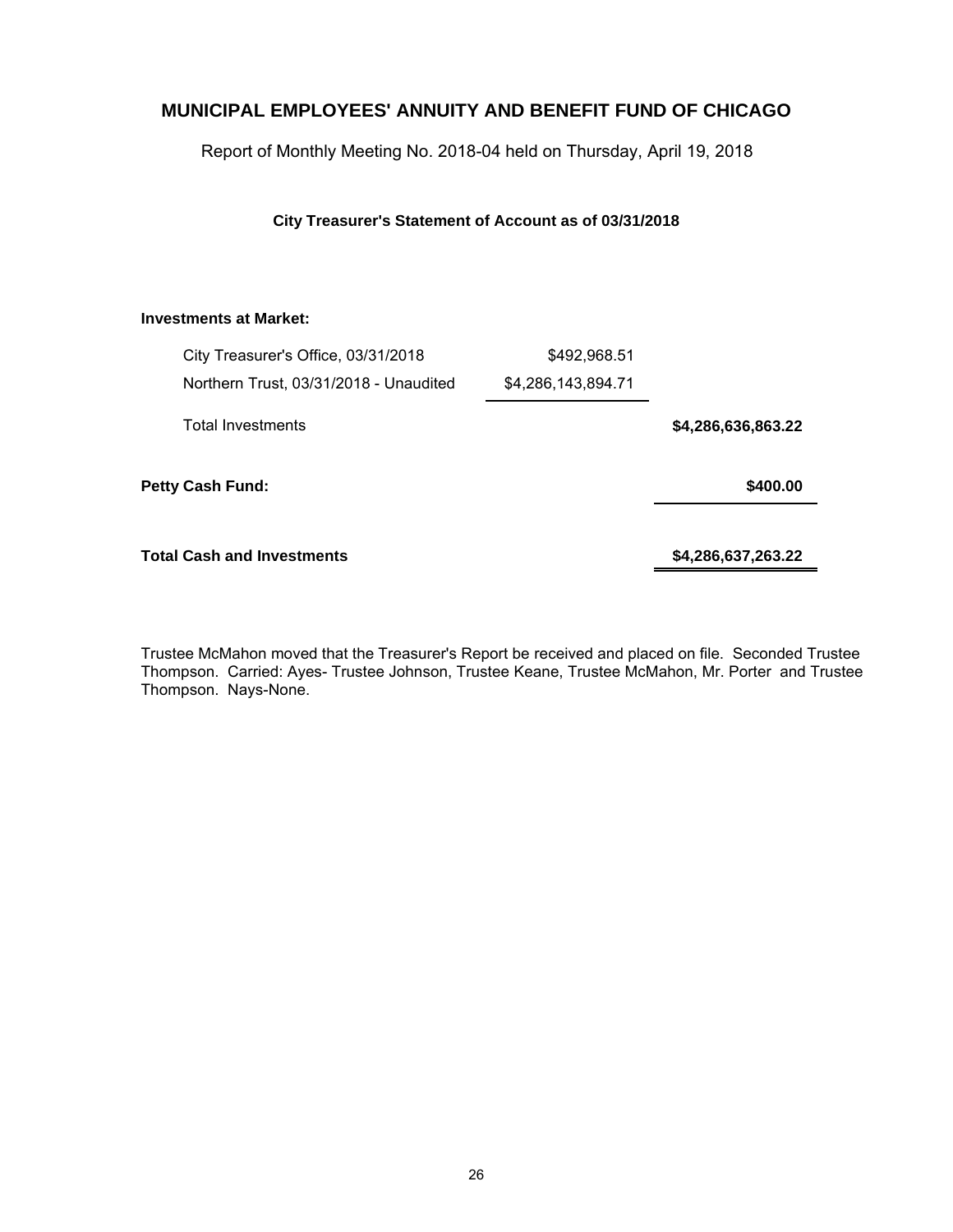Report of Monthly Meeting No. 2018-04 held on Thursday, April 19, 2018

### **PUBLIC COMMENT**

There were no requests to address the Board.

### **HEARINGS**

#### The Matter of Member 85392 (Felony Conviction)

A hearing was held on the Matter of Member 85392 regarding such Member's felony conviction. Counsel for the Fund noted that the hearing was being held due to the Fund's receipt of a notification that Member 85392 had been convicted of a felony relating to bribery allegations during his employment with the Chicago Public Schools. Counsel for the Fund further noted that Section 8-251 of the Illinois Pension Code required the Board to determine whether such felony conviction was related to or in connection with the municipal employment of Member 85392. In the event the felony conviction was related to such municipal employment, Counsel stated Section 8-251 required that the annuity benefits of Member 85392 be terminated. In the event the felony conviction was related to such municipal employment, Counsel stated Section 8-251 required that the annuity benefits of Member 85392 be terminated. Counsel for the Fund presented evidence and entered it into the record with no objection from Member 85392.

Following brief questioning by Fund Counsel, Member 85392 was permitted to address the Board. Several questions were asked by Board members related to the felony conviction.

Following the hearing, President Johnson notified Member 85392 that the Board would take the matter under advisement and inform him in writing of the Board's decision. The Member was excused from the meeting.

### **LEGISLATIVE UPDATE**

Mr. Mohler updated the Board on legislation that may affect the Fund.

### **INVESTMENTS**

#### Market Environment

Mr. Wesner, Investment Consultant, reviewed the current state of the market.

#### Monthly Performance Report

Mr. Wrubel, Investment Consultant, reviewed the Fund's investment performance for March.

#### First Quarter MWDBE Update

Mr. Yoon, Investment Manager, reviewed the Fund's utilization of MWDBE managers and reported that the Fund was meeting or exceeding their MWDBE utilization goals with the exception of DBEs. Mr. Mohler, Executive Director, reported that, based on this utilization and the Fund's liquidity challenges, Staff may recommend changes to the MWDBE utilization goals in upcoming meetings.

#### MEABF Staff Investment Report

Mr. Yoon presented the Staff Investment Report.

#### Watchlist

Mr. Yoon reported that FIS remains on the Board's Watch List consistent with its Investment Policy Statement.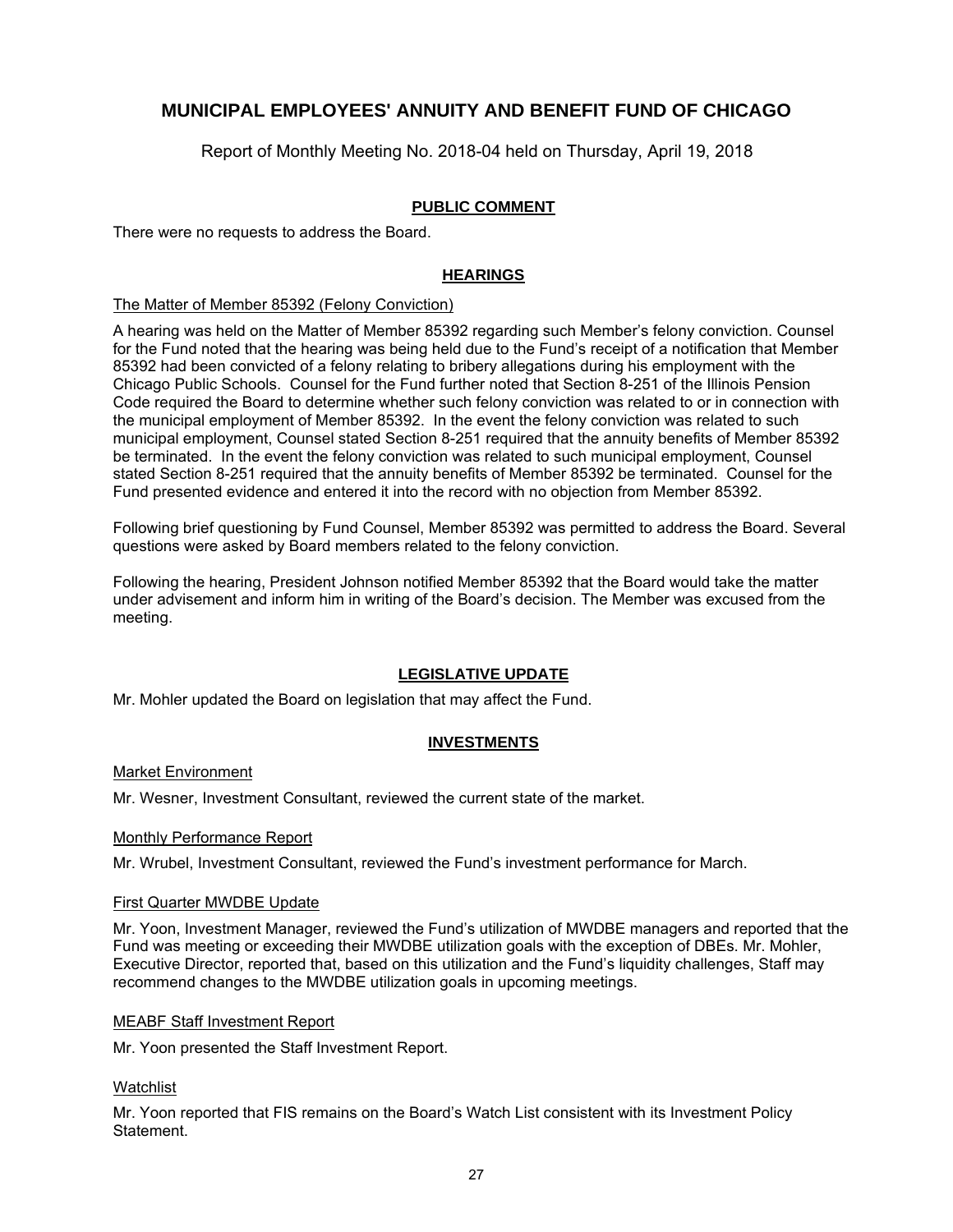Report of Monthly Meeting No. 2018-04 held on Thursday, April 19, 2018

### Liquidity Needs

Based on the Staff Investment Report and with the concurrence of the Fund's Investment Consultant, Trustee McMahon made a motion to liquidate up to \$63 million to assist with May benefit payments. Seconded by Trustee Thompson.

Carried: Ayes – Trustee Johnson, Trustee Keane, Trustee McMahon, Mr. Porter and Trustee Thompson. Nays – None.

#### Manager Presentation

FIS, a manager currently on watch, addressed the Board. Tina Byles-Williams, FIS Founder and Akilah Weaver, Senior Investment Officer, reviewed FIS's investment strategy and discussed issues relating to performance. Discussion amongst Staff and Trustees followed the FIS presentation. President Johnson thanked them for their presentation and the FIS representatives were excused from the meeting.

#### Full Service Investment Consultant RFP Update

This topic was discussed in closed session at the end of the meeting.

### **OTHER**

### Medical Services Provider RFP Interviews

Ms. Stacey Ruffolo, Executive Manager, reviewed the RFP process and qualified responses for Medical Services Provider. Following this review, the Board interviewed both qualified respondents to the RFP. Based on these interviews and Staff's recommendation, Trustee McMahon made a motion to retain Dr. Terence Sullivan as the Fund Medical Provider subject to successful contract negotiations. Seconded by Trustee Thompson.

Carried: Ayes – Trustee Johnson, Trustee Keane, Trustee McMahon, Mr. Porter and Trustee Thompson. Nays – None.

#### Semi Annual Executive Session Review

The Board was presented with a written memorandum regarding the required semi-annual review of closed session minutes and possible destruction of verbatim recordings pursuant to the Illinois Open Meetings Act. Based on this review and the recommendation of Counsel, Trustee McMahon made a motion to approve the recommendations in the written memorandum as presented. Seconded by Trustee Thompson.

Carried: Ayes – Trustee Johnson, Trustee Keane, Trustee McMahon, Mr. Porter and Trustee Thompson. Nays – None.

#### 2018 Trustee Election Update

Ms. Ruffolo reported that the imminent construction at the Fund's office at 321 North Clark Street may impact the 2018 Trustee Election in October, 2018. Based on the pending construction schedule, it is unlikely the election will be held in the building. Ms. Ruffolo offered to forward a copy of the Alternate Election Proposal Memorandum that was provided to the Board in September, 2017 for the Board's review in deciding potential alternate election operations for the 2018 Trustee Election.

#### FOIA Update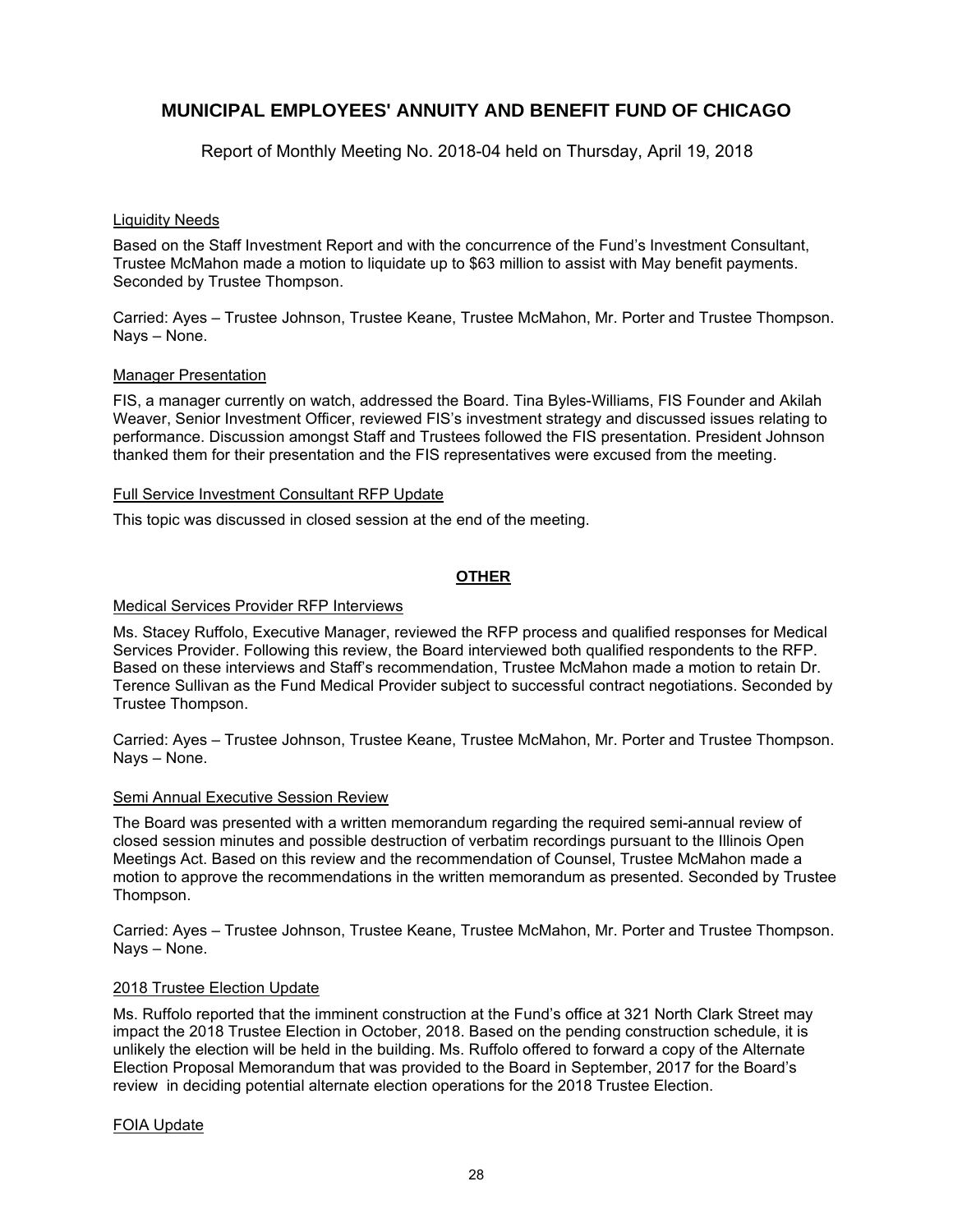Report of Monthly Meeting No. 2018-04 held on Thursday, April 19, 2018

Ms. Ruffolo reviewed requests made in accordance with the Illinois Freedom of Information Act.

#### Old Business

There were no items discussed.

#### Legal Update

On a motion by Trustee McMahon, the Board moved into closed session at 11:52 a.m. in accordance with ILCS 120/2(c)(7) and (11) to discuss issues of investment contracts and litigation affecting the Fund. Seconded by Trustee Thompson.

Roll Call Trustee Johnson Aye Trustee Keane Aye Trustee McMahon Aye Mr. Porter Aye Trustee Thompson Aye

Motion carried.

The Board moved into open session at 12:27 p.m. on a motion by Trustee McMahon. Seconded by Trustee Thompson. Carried by a voice vote.

In open session, the Board made the following motions:

Trustee McMahon made a motion to terminate the annuity of Member 85392 because the Board had determined that his felony conviction related to his municipal employment pursuant to Section 8-251 of the Illinois Pension Code. Trustee Thompson seconded.

| Roll call               |     |
|-------------------------|-----|
| <b>Trustee Johnson</b>  | Aye |
| Trustee Keane           | Aye |
| <b>Trustee McMahon</b>  | Aye |
| Mr. Porter              | Aye |
| <b>Trustee Thompson</b> | Aye |

Motion carried.

Trustee McMahon made a motion to adopt the Board's Findings of Fact and Conclusion in the matter involving Member 85392 in accordance with 40 ILCS 5/8-251 and directed that such documentation be sent to Member 85392. Seconded by Trustee Thompson.

| Roll call               |     |
|-------------------------|-----|
| <b>Trustee Johnson</b>  | Aye |
| Trustee Keane           | Aye |
| Trustee McMahon         | Aye |
| Mr. Porter              | Aye |
| <b>Trustee Thompson</b> | Aye |

Motion carried.